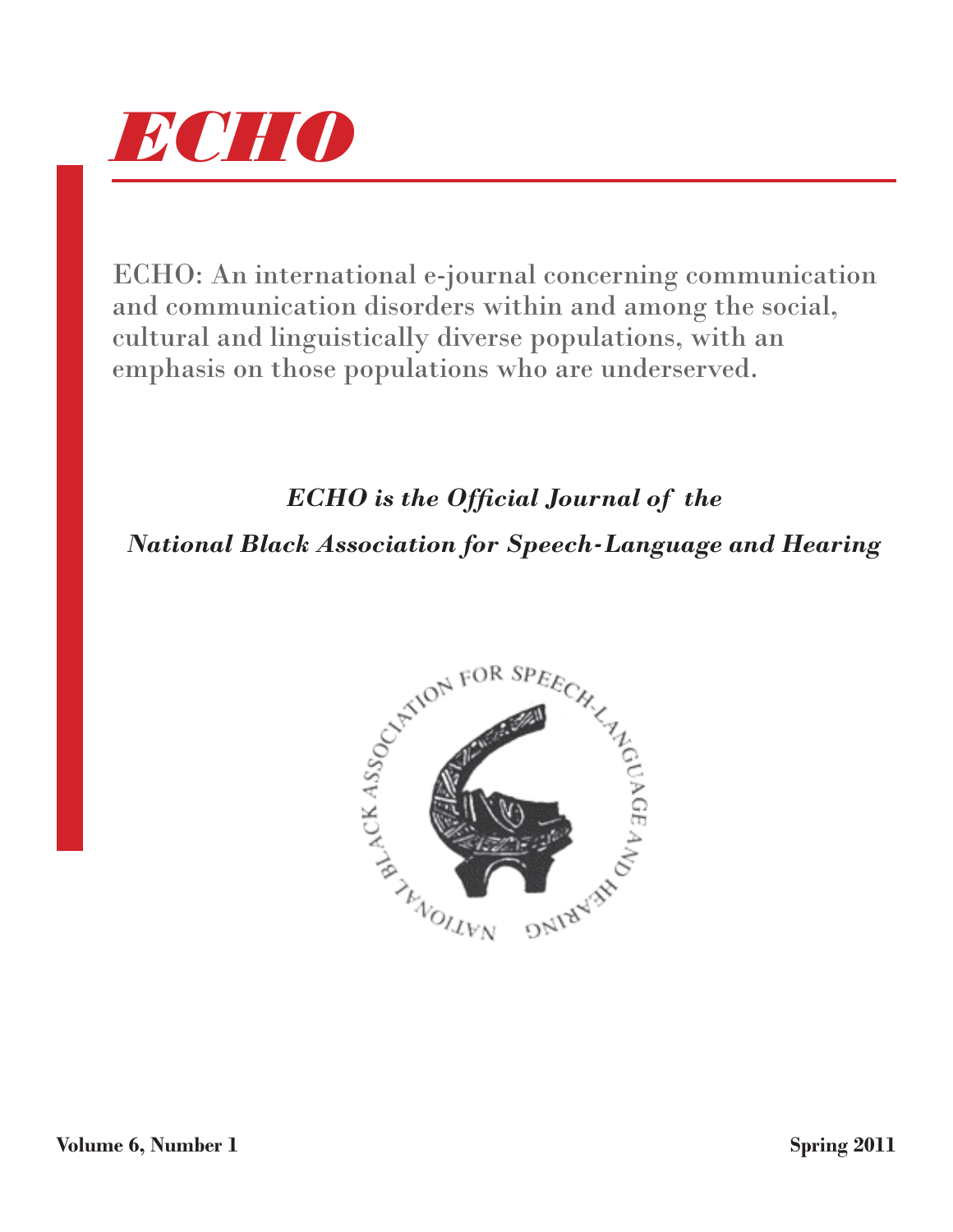

ECHO: An international e-journal concerning communication and communication disorders within and among the social, cultural and linguistically diverse populations, with an emphasis on those populations who are underserved.

# *Table of Contents*

To navigate through this document, use the scroll bar in the right-hand column and observe the page indicator at the bottom of the screen.

| DIALECTAL VARIATIONS IN SPANISH PHONOLOGY: A LITERATURE REVIEW, Silvia Martinez, EdD, CAS, CCC-<br>SLP Howard University, Washington, DC                                                                |  |
|---------------------------------------------------------------------------------------------------------------------------------------------------------------------------------------------------------|--|
|                                                                                                                                                                                                         |  |
| NARRATIVE ABILITIES OF SECOND GRADE AFRICAN AMERICAN CHILDREN, Nancy Martino, PhD, CCC-SLP,<br>Xavier University of Louisiana, New Orleans, LA                                                          |  |
|                                                                                                                                                                                                         |  |
| NORMATIVE NASALANCE VALUES ACROSS LANGUAGES, Carolyn M. Mayo, PhD, North Carolina A&T State<br>University, Greensboro, NC; Robert Mayo, PhD, University of North Carolina at Greensboro, Greensboro, NC |  |
|                                                                                                                                                                                                         |  |
|                                                                                                                                                                                                         |  |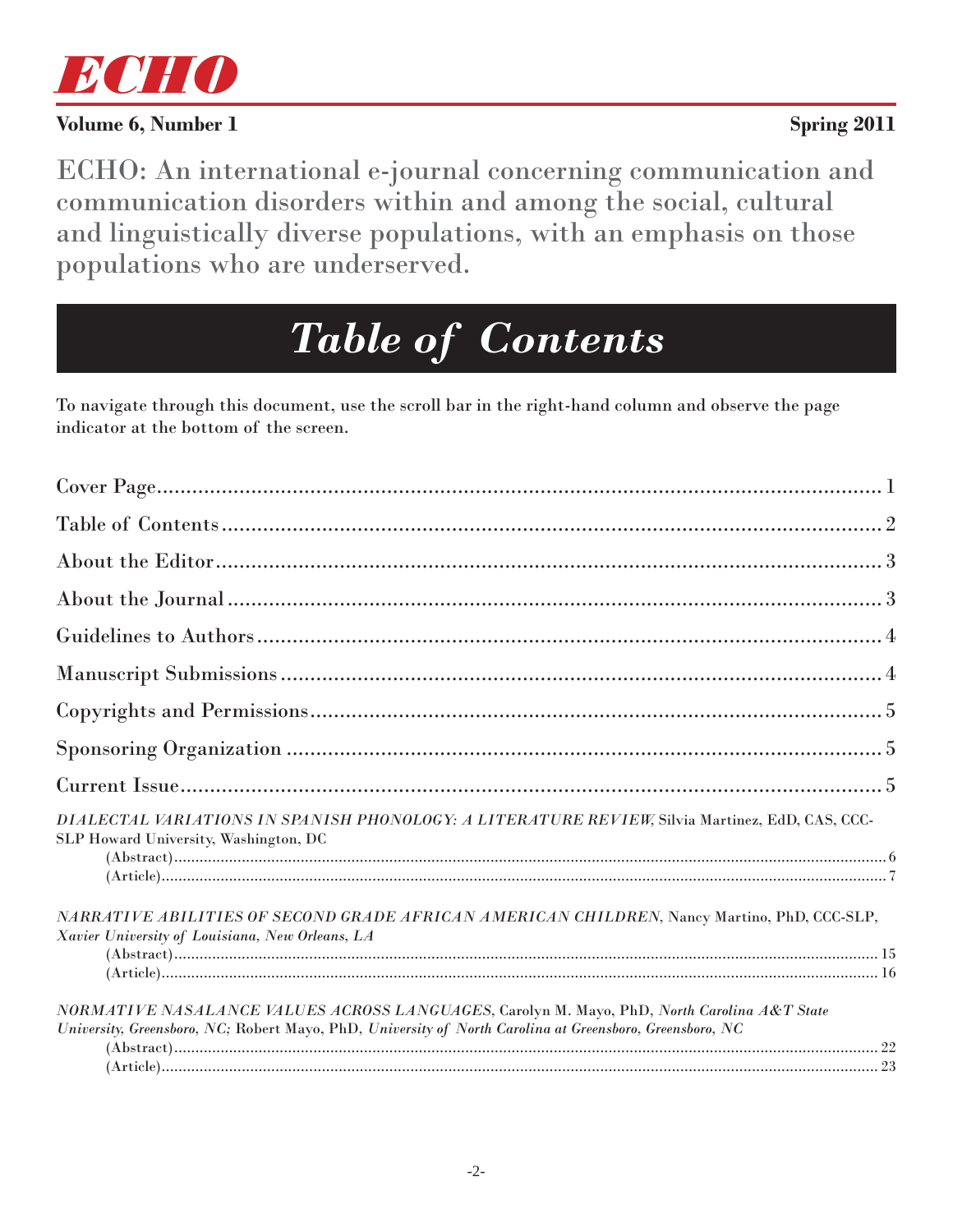

ECHO: An international e-journal concerning communication and communication disorders within and among the social, cultural and linguistically diverse populations, with an emphasis on those populations who are underserved.

## *About the Editor*

**Ronald Jones, Ph.D., CCC-A**, *ECHO* Editor, is a professor in the Department of English and Foreign Languages at Norfolk State University. He is also Coordinator of the Communication Sciences and Disorders program and Director of the University's Speech, Language, Hearing and Literacy Center. Dr. Jones received his Bachelor of Science in Education degree and Master of Arts degrees from Northern Illinois University, DeKalb, IL and his Ph.D. degree from the University of Cincinnati, Cincinnati, OH. He has written and presented extensively in his primary area of scholarly interest: Auditory Rehabilitation service delivery, Dr. Jones served as Chair of the Board for the National Black Association for Speech, Language and Hearing (2006-2008). Dr. Jones was the former managing editor for ECHO. He is also a past editor (of Letters) for the former ASHA magazine. E-mail address: rjones@nsu.edu.

## *About the Journal*

ECHO is a refereed journal that welcomes submissions concerning communication and communication disorders from practitioners, researchers, or scholars that comprise diverse racial and ethic backgrounds, as well as academic orientations.

ECHO welcomes submissions from professionals or scholars interested in communication breakdown and/or communication disorders in the context of the social, cultural, and linguistic diversity within and among countries around the world. ECHO is especially focused on those populations where diagnostic and intervention services are limited and/or are often provided services which are not culturally appropriate. It is expected that scholars in those areas could include, but not limited to, speech-language pathology, audiology, psychology, linguistics, and sociology."

Articles can cover to any aspect of child or adult language communication and swallowing, including prevention, screening, assessment, intervention, and environmental modifications. Special issues of ECHO concerning a specific topic may also be suggested by an author or initiated by the editor.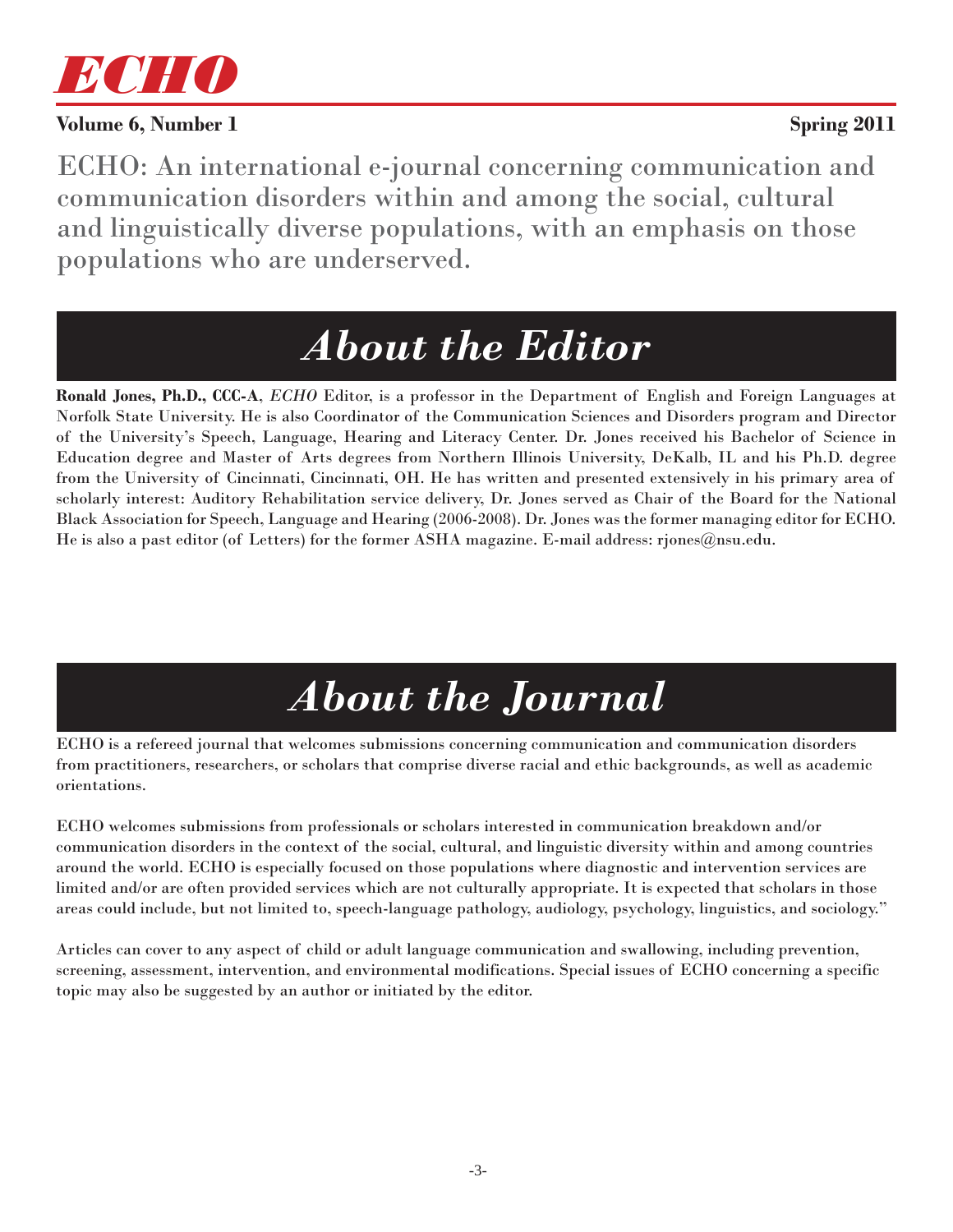

ECHO: An international e-journal concerning communication and communication disorders within and among the social, cultural and linguistically diverse populations, with an emphasis on those populations who are underserved.

## *Guidelines to Authors*

Topics accepted for publication in ECHO could include, but is not limited to, the following:

- Communication breakdowns among persons due to culture, age, race, background, education, or social status
- Use of the World Health Organization's International Classification of Functioning, Disability, and Health (ICF) framework to describe communication use and disorders among the world's populations.
- Communication disorders in underserved or marginized populations around the world
- Service delivery frameworks for countries' minority populations, including those who are minorities for a variety of reasons including race, religion, or primary language spoken.
- Dialectical differences and their effects on communication among populations
- Evidence base practice research with culturally and linguistic diverse populations
- Provision of communication services in low income/resource countries
- Provision of communication services in middle income/resource countries
- Provision of communication services to immigrant and/or refuge populations
- Effects of poverty on communication development and the provision of services
- Education/training issues in serving diverse populations
- Ethical issues in serving diverse populations
- Role of religion in views of communication disability and its effect on service delivery

#### Submissions may include:

- research papers using quantitative or qualitative methodology
- theoretical discussion papers
- works using disability frameworks or models
- critical clinical literature reviews
- tutorials
- clinical forums
- description of clinical programs
- scientifically conducted program evaluations demonstrating effectiveness of clinical protocols
- case studies
- letters to the editor.

## *Manuscript Submissions*

All manuscripts should be accompanied by a cover letter (e-mail) in which the corresponding author:

- · Requests that the manuscript be considered for publication;
- · Affirms that the manuscript has not been published previously, including in an electronic form;
- · Affirms that the manuscript is not currently submitted elsewhere;
- · Affirms that all applicable research adheres to the basic ethical considerations for the protection of human or animal participants in research;
- · Notes the presence or absence of a dual commitment;
- · Affirms that permission has been obtained to include any copyrighted material in the paper; and
- Supplies his or her business address, phone and fax numbers, and e-mail address.

All manuscripts must be submitted electronically and should follow the style and preparation presented in the Publication Manual of the American Psychological Association (fifth edition, 2001; see Journal for exceptions to APA style) Particular attention should be paid to the citing of references, both in the text and on the reference page. Manuscript submissions and inquiries should be addressed to: nbaslh@nbaslh.org.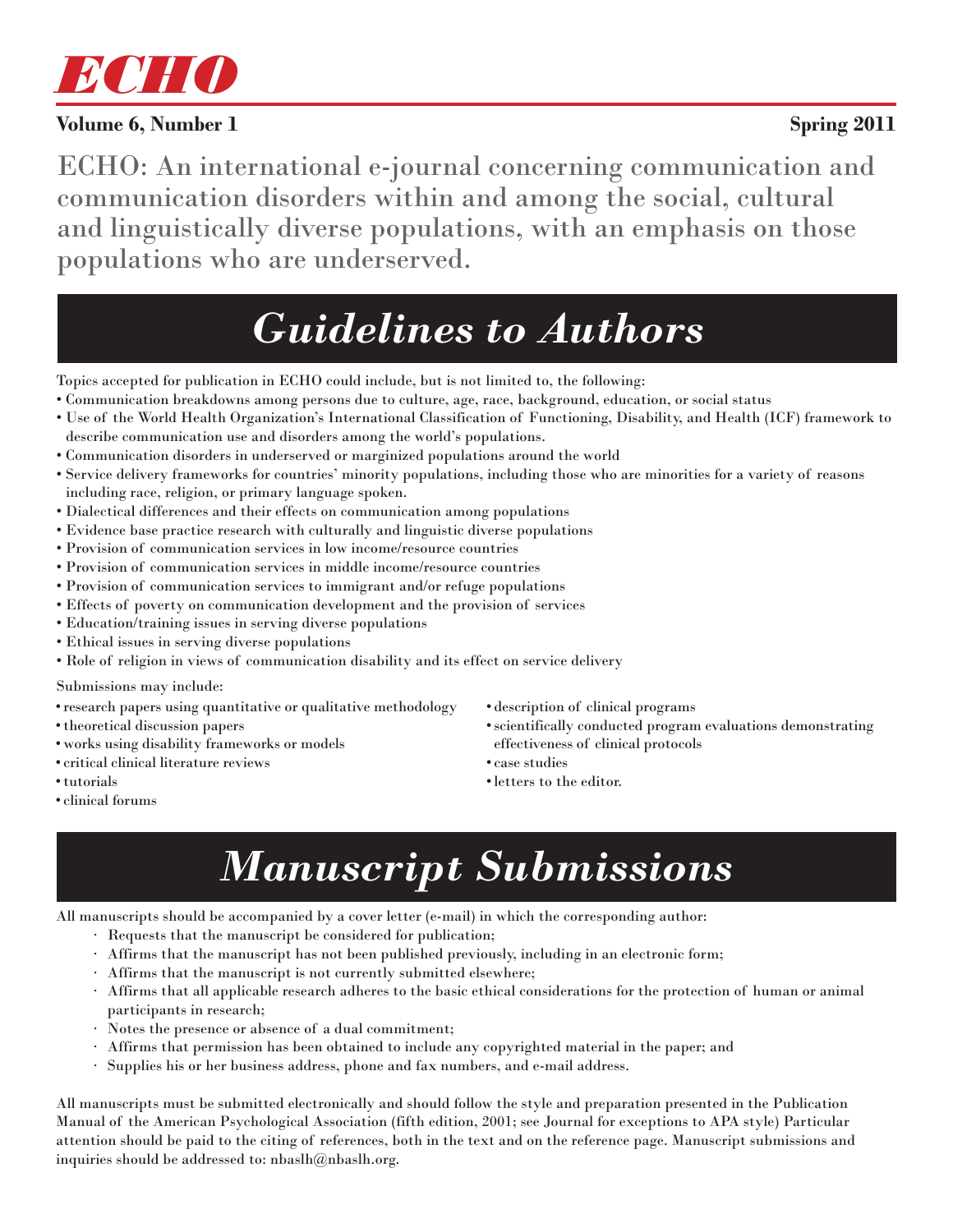

ECHO: An international e-journal concerning communication and communication disorders within and among the social, cultural and linguistically diverse populations, with an emphasis on those populations who are underserved.

# *Copyrights & Permissions*

All rights are reserved. Written permission must be obtained from the *ECHO* Editorial Board for copying or reprinting text of more than 1,000 words. Permissions are normally granted contingent upon similar permission from the author.

All copyrights and permissions which apply to printed copies of *ECHO* also apply to all electronically published materials simultaneously.

# *Sponsoring Organization*

National Black Association for Speech-Language and Hearing, 700 McKnight Park Drive, Suite 708, Pittsburgh, PA 15237, 412-366-1177, 412-366-8804 (fax), nbaslh@nbaslh.org (email), www.nbaslh.org (website)

## *Current Issue*

*DIALECTAL VARIATIONS IN SPANISH PHONOLOGY: A LITERATURE REVIEW,* Silvia Martinez, EdD, CAS, CCC-SLP*, Howard University, Washington, DC*

*NARRATIVE ABILITIES OF SECOND GRADE AFRICAN AMERICAN CHILDREN,* Nancy L. Martino, PhD, CCC-SLP*, Xavier University of Louisiana, New Orleans, LA*

*NORMATIVE NASALANCE VALUES ACROSS LANGUAGES,* Carolyn M. Mayo, PhD*, North Carolina A&T State University, Greensboro, NC;* Robert Mayo, PhD*, University of North Carolina at Greensboro, Greensboro, NC*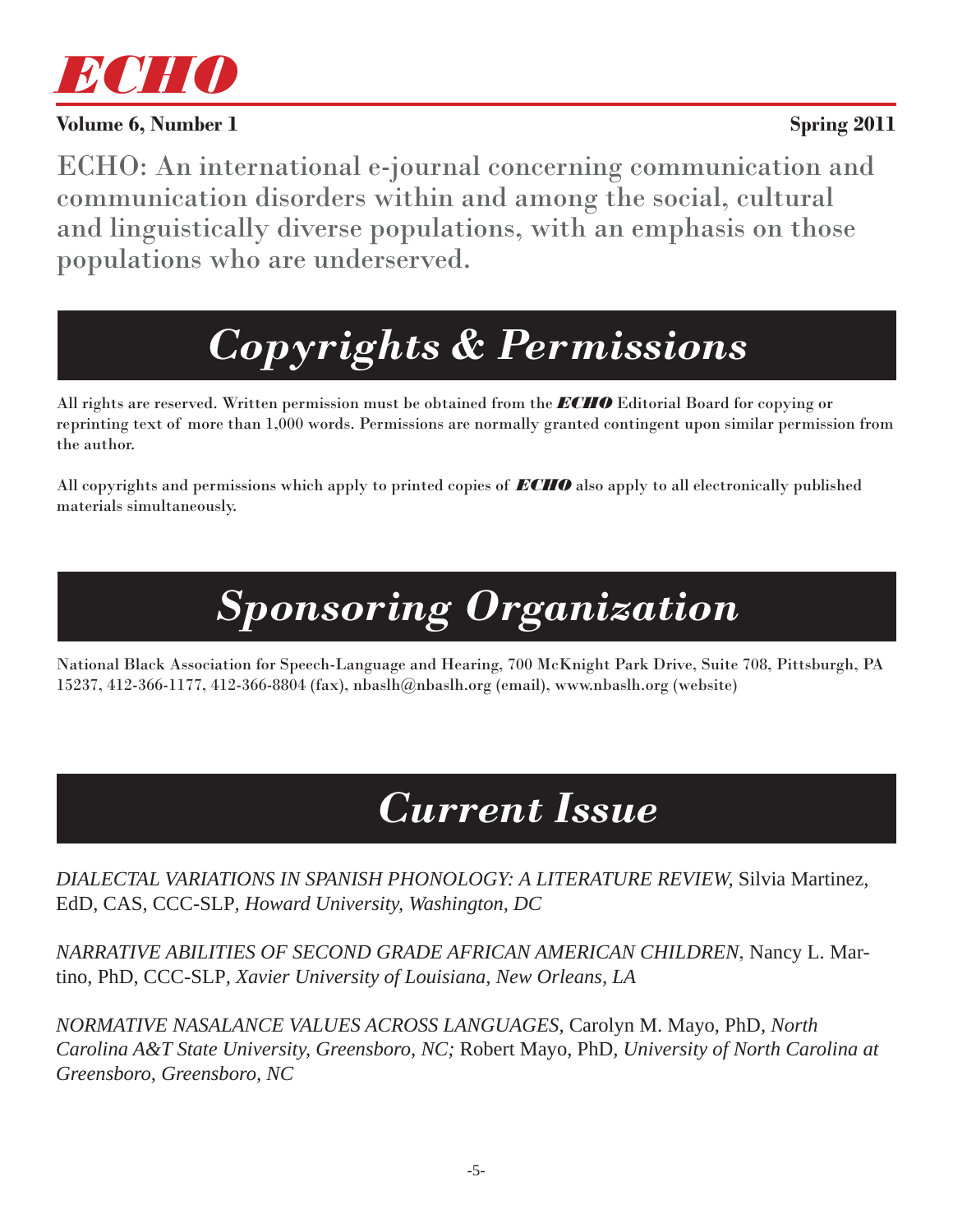## *ECHO*

### *DIALECTAL VARIATIONS IN SPANISH PHONOLOGY: A LITERATURE REVIEW*

**Silvia Martinez, EdD, CAS, CCC-SLP**

*Howard University Washington, DC*

### **ABSTRACT**

The Spanish language comprises a number of dialects which are reflected in all linguistic parameters, including phonology. Differential diagnosis depends on descriptions of variations characterizing the diverse linguistic population in the United States. In order to address the limited information on dialectal variations of Spanish phonology available to clinicians, a literature review was conducted to address eight Spanish speaking countries. Theories on the origins of Spanish in the new world are summarized and a table of phonological variations is presented. The information also addresses the paucity of information with regard to Central American dialectal features.

**KEY WORDS**: Spanish, Phonology, Dialects, Central America Dialects, Language Diversity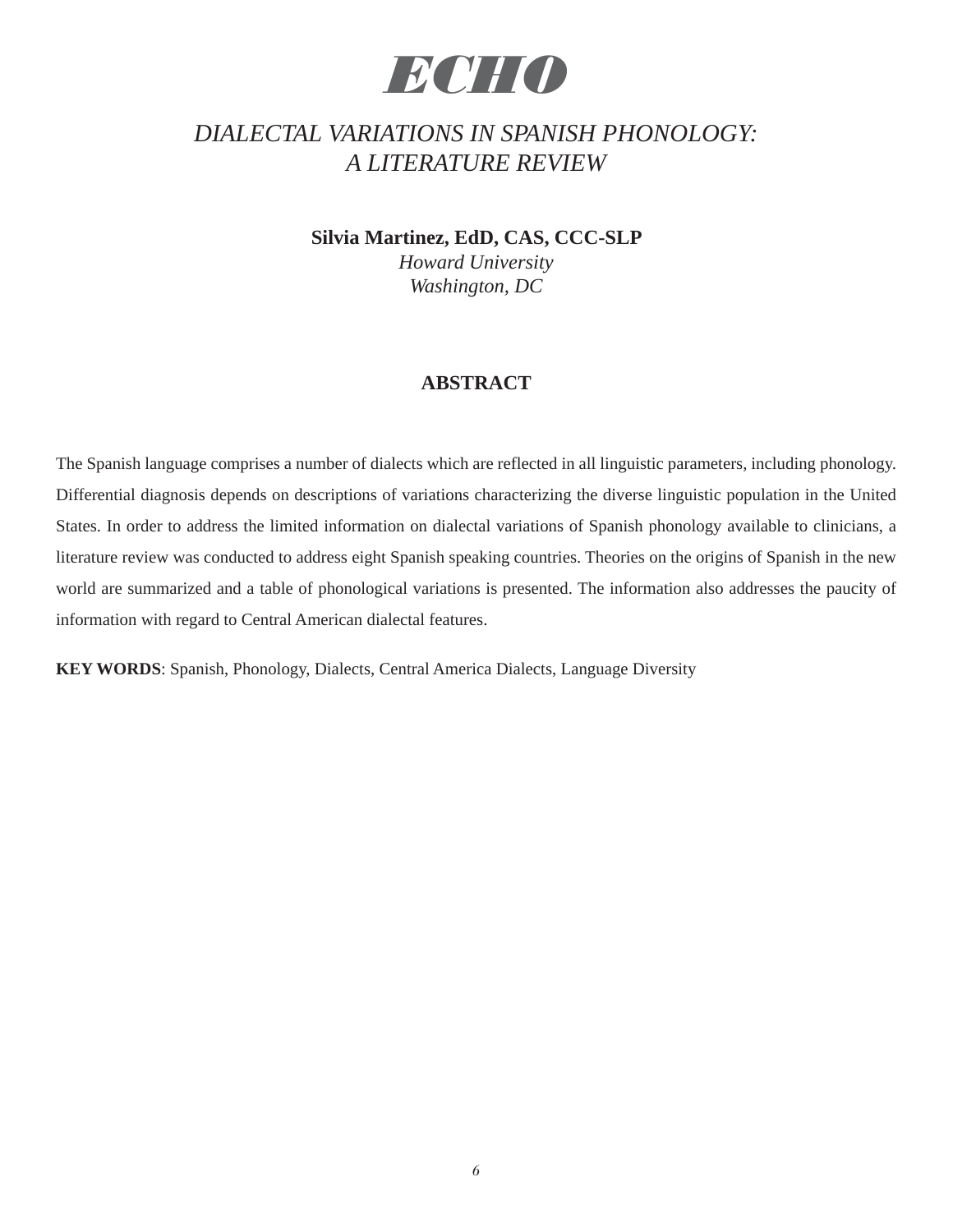## *ECHO*

### *DIALECTAL VARIATIONS IN SPANISH PHONOLOGY: A LITERATURE REVIEW*

**Silvia Martinez, EdD, CAS, CCC-SLP**  *Howard University Washington, DC* 

#### **INTRODUCTION**

t is a well established ethical and procedural understanding It is a well established ethical and procedural understanding that speech and language diversity may not be the basis for diagnosing communication problems in individuals. The American Speech-Language and Hearing Association (1993) states that "*A speaker of any language or dialect may exhibit a*  language disorder unrelated to his or her use of the native *dialect. An essential step toward making accurate assessments of communication disorders is to distinguish between those aspects of linguistic variation that represent regular patterns in the speaker's dialect and those that represent true disorders in speech and language* (p. 2)." To effectively enforce this aim, dialectal differences must be studied, identified and presented in forums for clinicians to use. A prime example is the interest placed on African American English. A corpus of research relevant to African American English (Craig, Thompson, Washington, & Potter, 2003; Green, 2002; Seymour, Bland-Stewart, & Green, 1998; Washington & Craig, 1994, 2002) has shown finite dialectal differences through descriptive analysis of cultural, speech and language features. Studies have also enhanced our knowledge of developmental characteristics of AAE (Craig & Washington, 2004; Coles-White, 2004; Oeting & McDonald, 2001), as well contrastive analysis procedures (McGregor, Williams & Hearst, 1991) between standard and dialectal variations. All have been used to better serve clients during prevention, assessment, treatment, and other service delivery activities.

Validity in identifying persons with speech disorders is a challenge when dialectal variations are present. Speech-Language Pathologists and Audiologists with Spanish speaking clients face the similar challenges as those who address AAE and other English dialects. The challenge may be fairly harder in the face of the large diversity of dialectal features of Spanishes from Latin America present in the U. S. Demographically the largest groups of Hispanics comprise Mexicans (58.5%), followed by Puerto Ricans (9.6%), Cubans (3.5%), and Dominicans (2.2). Others include Central Americans (4.8%), South Americans (3.8%) and Others (17.8%). Nevertheless, in spite of the rich diversity of features of Spanish, there is a paucity of information in the field of communication sciences and disorders describing dialectal variations or clinical implications.

 There are many linguistic differences between Spanish speaking groups. Differences appear in semantics, where the Mexican 'papalote' and Puerto Rican 'chiringa' stand for 'kite', or the more interesting case of using the verb 'to bring' by Salvadorans instead of the verb 'to pick up' such as in "Vine a traer la pizza." (I came to bring the pizza.) for the expected "Vine a recoger la pizza." (I came to pick up the pizza.) at a pizza take out. Similarly, an example of linguistic variety with regard to morphemes may be found in Guatemala. The verb form 'to have' appears as 'tenés' (accented on the final syllable) when accompanied by the second person singular informal pronoun 'vos' as in "¿*Tenés* vos (pronoun optional) mi libro?" (Do you have my book?). But, in Puerto Rico, the same sentence, when accompanied by the second person singular informal pronoun "tu", would be "¿*Tienes* tu (pronoun optional) mi libro?", or, when accompanied by the second singular formal pronoun "usted", would be "¿*Tiene* usted (pronoun optional) mi libro?" Finally, in phonology the phoneme /s/ - depending on linguistic environmental constraints - may realize itself as  $[\theta]$  in Honduras, as  $\iiint$  in Mexico, or as  $[h]$  in El Salvador. Unsurprisingly, such differences pose a challenge to clinicians serving clients from Spanish speaking countries.

In keeping with these challenges, this article expands on the information previously reported by Goldstein (1995, 2000), regarding Spanish phonological dialects. Goldstein, the source most used in our fields, has illustrated variations of Mexicans, Cubans, Dominicans and Puerto Ricans. To address the ever increasing variety of Spanishes being encountered by clinicians in the United States, information is being offered to include the following countries: Guatemala, Honduras, Nicaragua, and El Salvador.

#### **SPANISH DIALECTOLOGY**

 Origins. Lipski (1994) states that, in general, Spanish accents are identified by both "suprasegmental and segmental phonetic traits" (p.9). These originated from a variety of variables such as, political boundaries, distribution of indigenous populations, social and geographic European origins of settlers, lack of homogeneity of settlers, social/economic/political isolation and integration, and chronology of settlements. Therefore, Latin American Spanish dialects cannot so readily be defined as one would hope.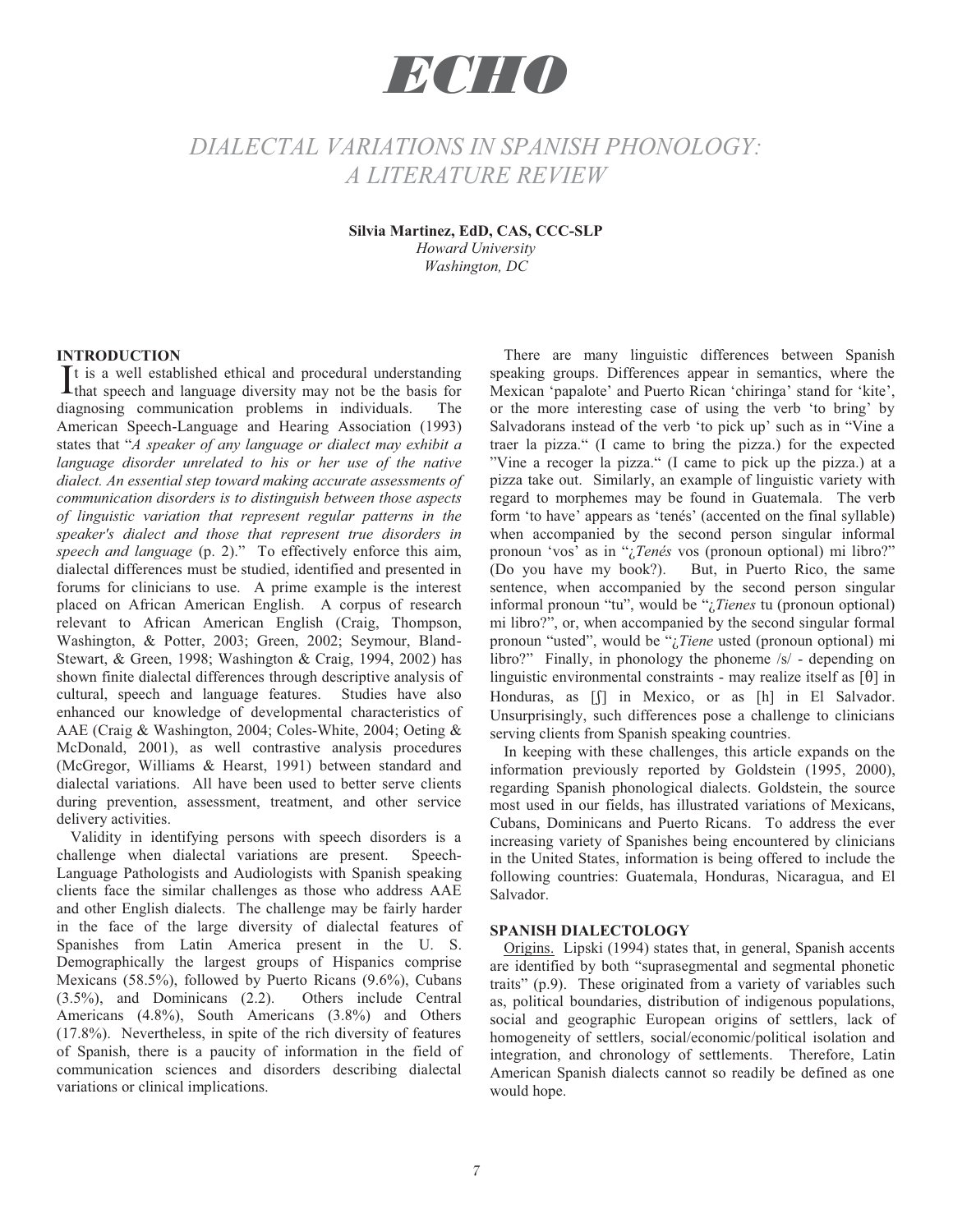

 Canfield (1981), Cotton and Sharp (1988), Hualde (2005), Lipski (1994), and Penny (2000), have described the origins of the American Spanish dialects. The starting point for many is to revisit the Spanish dialects in Spain spoken by the settlers at the time of colonization. There are two main dialects - in the broad sense - from Spain and an extension of one of these dialects in the Canary Islands. From the Northern-Central Peninsular Spanish, represented by the Castilian and more formal language (also known as the Madrid form), one can trace the deletion of final stop consonants ("verdad" (true) /bɛldɑd/ $\rightarrow$  [bɛldɑ]), the deletion of  $/-d/$  in participle –ado ("lavado" (washed) /labado/ $\rightarrow$ [labao]), and simplification of syllable-final consonant clusters ("próximo" (next) /proksimo/  $\rightarrow$  [prosimo]). The southern peninsular Spanish – which includes the Andalusian variety tends to weaken or reduce some consonants. For example, the aspiration or loss of final /s/ in words, or before consonants ("casas" (houses) /kasas/  $\rightarrow$  [kasa]), velarization of final n /n/ ("pan" (bread) /pan/  $\rightarrow$  [pan] and weakening of /tʃ/ ("escucha" (listen) / $\epsilon$ skut $\int a$   $\rightarrow$  [ $\epsilon$ scu $\int a$ ]). The variations from the Canary Islands are similar to those of the southern features, because the original Canary Island settlers were from the southern Spanish peninsula who maintained continued communication with the mainland.

 The reflection of these dialects on specific geographical regions of Spanish America is not quite discreet. That is, while the variations from the Canary Islands appear more overt in the Caribbean, the influence of the Castilian and Andalusian variations cannot be identified by specific regions per se (Hualde, 2005). Different from the settling pattern of the English language in the United States which spanned starting from the East toward the West, and in relatively a short time with relatively homogenous individuals, Spanish colonization can best be described as spotted throughout the Latin American geography. That is, the upper class Castilians, were from the center of the Spanish government. They were responsible of the New World administration of governments, fiscal and religious affairs. These settlers carried out the commands of the crown from governing centers which were mostly found in high land regions, most importantly Mexico and Peru. On the other hand, Seville (in Andalusia) had been granted a monopoly of trade with the new world (Penny, 2000). As a result, the majority settling in the low land trading regions such as coasts, was either Andalusian, or from the Canary Islands (highly influenced by the Andalusians). Other settlers also included those linguistically influenced by the Andalusians either in Spain or in the long voyages to the new world. Therefore, the Castilians, being at the center of the new world government maintained communication with Spain, whereas many Andalusian communities (except those in the coasts) were isolated from the rest of the settlers and the new world. Beyond settlement explanations each country's Spanish variety may be influenced by a diversity of indigenous languages, which include variations within themselves. For example, Boyd-Bowman (1960) states that Quechua lacks /f/ in Ecuador, Peru and Colombia.

Therefore, the tendency is to substitute this phoneme with  $[ $\beta$ ],$ [x] and [h]. Hualde (2005) mentions the Mexican Spanish having the syllable onset consonant cluster /tl/ (as in the word chipotle) originating from the Nahualt, and a glottal stop between vowels in word boundaries ("la anciana" (the old woman) /la ansiana/ $\rightarrow$ [la<sup>5</sup> ansiana]) in Paraguay influenced by the Guarani language. Lipski (2007) has identified African language influences in Spanish speaking countries, although the original influences have for the most part disappeared. For example, he notes the final /r/ and /s/ deletion in some parts of Bolivia, Paraguay, Cuba and the Dominican Republic. He also notes the neutralization of the  $/d/\rightarrow [r]$  in the Dominican Republic, Colombia, Ecuador, Peru, Venezuela and Panama. Unsurprisingly, some non-Spanish European languages have also impacted the phonological picture in the Americas. An example is Italian which has influenced the language in Buenos Aires, Argentina. This dialect, known as Rioplantese Spanish is characterized by a deletion or substitution with [h] of final /s/ except before consonant, deletion of final /r/ in verb infinitives ("querer" (to love)/ $\ker$  $\epsilon$ r $\leftrightarrow$  [ $\ker$  $\epsilon$ ]), and substitution of /j/ for  $\frac{1}{3}$  ("silla" (chair)  $\frac{1}{\sqrt{3}}$  [sizq]).

#### **VARIATIONS**

 The Spanish language in the Americas consists of five vowels sounds  $/i/$ ,  $/\varepsilon/$ ,  $/u/$ ,  $/\upsilon/$ , and  $/\alpha/$ . Most linguists will identify 18 consonant sounds:  $/p/$ ,  $/b/$ ,  $/t/$ ,  $/d/$ ,  $/k/$ ,  $/g/$ ,  $/t/$ ,  $/f/$ ,  $/s/$ ,  $/x/$ ,  $/j/$ ,  $/lm/$ ,

 $/n/$ ,  $/N$ ,  $/N$ ,  $/r/$ , and  $/r/$ . The  $/w/$  may also be included (Nuñez-Cedeño & Morales-Front, 1999), although some construe it as an English adoption. Nevertheless, it is found in words such as "huevo" (egg) /wɛvɔ/. There is one other consonant sound which is open for debate. In orthography there is a distinction between the letters "b" and "v", but the majority of Spanish speakers does not make a distinction and therefore produce /b/ for both representations. Nevertheless, Hualde (2005) explains that bilingual speakers may make the distinction if their other language does use it. He also explains and that there are countries where the phonological distinction is made as part of the "learning to read" process. For the intention of the work presented here, the total consonants described will be 19, including the /w/ and excluding /v/.

 When addressing phonological variations of languages, linguists are faced with the challenge of identifying, for the sake of developing a model and describing phonological features, from which standard to depart. Frequently, the standard is identified by the empowered social strata and media formats, which in turn, are seen as more prestigious. For Spanish, the most prominent variation in the old world comes from Madrid and in the new world from Mexico City. Mexico City has a long-standing position in Latin American linguistics. First, for three hundred years it was the capital of New Spain, the Spanish colonial territory which included the now Mexico, Central America, parts of South America up to Costa Rica, and US states (California, Nevada, Utah, Colorado, Arizona, New Mexico and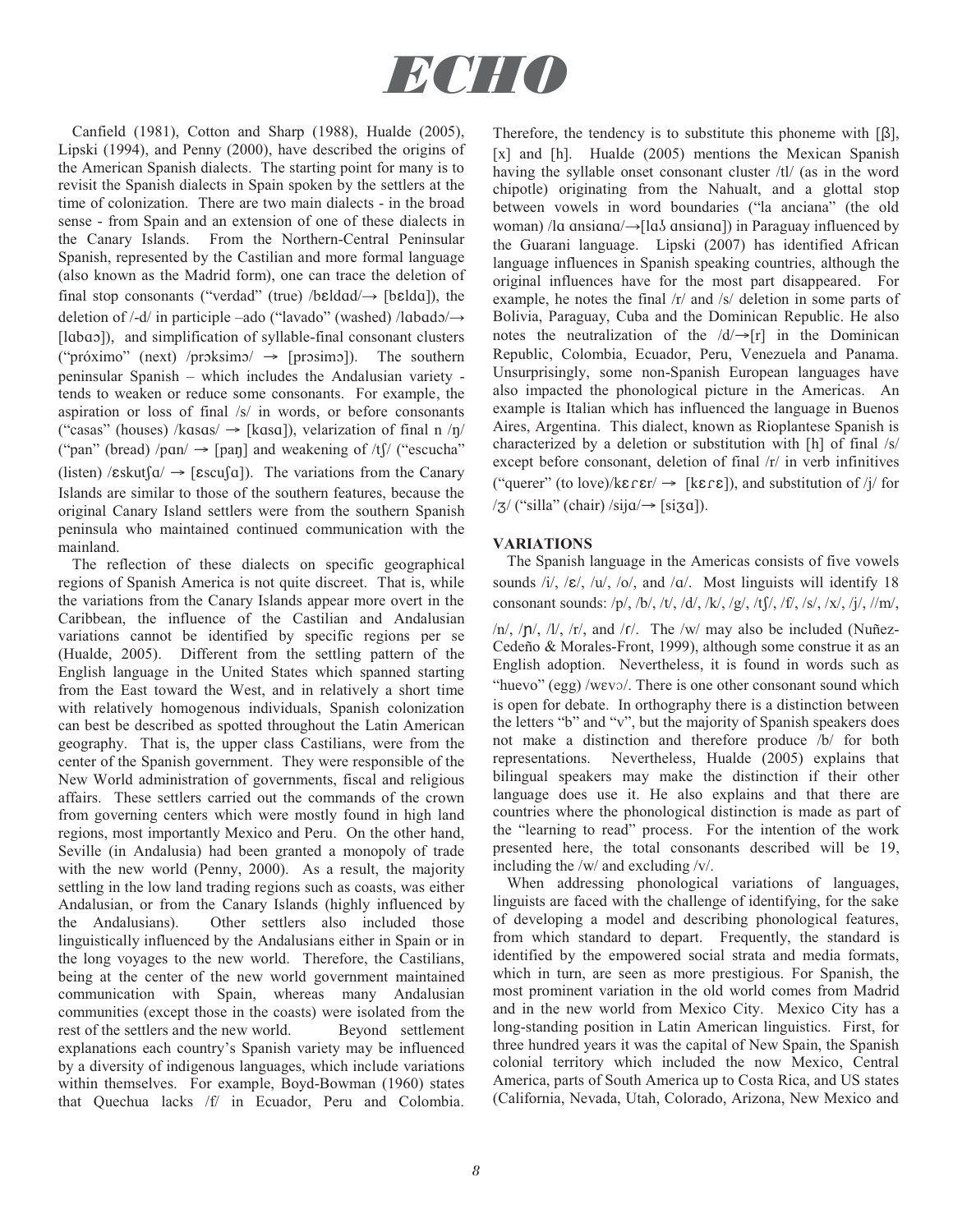

Texas). Second, the Mexican media has become the Latin American media leader (television, news, soap operas, and movies).

For practical reasons dialectal variations are classified by political regions (i.e. Guatemala), geography (i.e. the Caribbean) or social/economic strata. These classifications, (particular country classifications), are the most useful when initially addressing client needs. The organization of sounds using these parameters also mirrors the sociolinguist literature. For example, Hualde (2005) has proposed a classification by region based on nine phonological traits. It distinguishes between seven regions (Mexico, Central America, the Andean region, Paraguay, Chile, and the River Plate region), while acknowledging that each region also comprise variations. Linguists have, as well, classified dialectal variations by indigenous influences, topographical regions (low versus high lands), and phonological traits. A discussion of each of the classification systems is beyond the scope of this paper but is worth noting since clinicians must be aware that within any classification system there are many variations stemming from the many influences at the core of diversity, including the fluidity of national borders, immigration patterns, etc.

 Latin-American Spanish variations mainly occur in consonants. Hualde's (2005) regional classification previously alluded to, identified nine main phonological trait variations: aspiration of word and syllable final /s/, velarization of /n/, neutralization of final /l/ and /r/, deletion of intervocalic /-d-/, contrast between  $/\lambda$  and  $/\lambda$ , pronunciation of  $/\lambda$ , pronunciation of /trill r/, pronunciation of /x/, pronunciation of /t $\int$ /. Canfield (1981) has described phonological variations in Central America. He states that Honduras, Guatemala, El Salvador and Nicaragua appear to form a "linguistic unit" with respect to phonology and syntax because they share many characteristics. In these three countries the substitution of  $/s \rightarrow \theta$  may appear, as would the substitution of  $/n \rightarrow \lceil n \rceil$  in final position. Still, there are differences. For example substitution of  $\sqrt{s'} \rightarrow \sqrt{h}$  in final position only in Nicaragua. And finally, with respect to Guatemala,  $/s/$  is always present in all positions. Goldstein (1995, 2000) summarized the literature on variations by manner of articulation (stops, nasals, fricatives, liquids, glides and affricates) of Mexicans, Cubans, Puerto Ricans and Dominicans. For example, he mentions the omission of /d/ in final word position by Cubans and Dominicans, the substitution of  $/b \rightarrow$ [v] in initial word position by Mexicans, and the substitution of  $/n \rightarrow [n]$  in final word position by Cubans, Puerto Ricans and Dominicans. These allophonic realizations in Spanish speaking populations are as equally important to recognize and consider as the dialectal variations that occur in English. Just as with English dialects, Goldstein and Iglesias (2001) demonstrated that when dialectal variations in Puerto Rican children were accounted for "… the number of consonant errors, the number of errors within individual sound classes, and the percentage of occurrence for phonological processes all decreased (p. 403)." Furthermore, dialectal variations may influence the production of English as a second language or the phonological awareness skills necessary for learning to read English text. For example, Cubans and Dominicans learning English may demonstrate interference problems when producing /d/ in final word positions of English words due to their dialectal constraints of final /d/ omission. For example, "sad" /s $\text{ced} \rightarrow$ [s $\text{ce}$ ]. It would not be a prediction for Mexicans to demonstrate interference problems when producing  $\frac{d}{d}$  in final word positions of English words.

Research has mainly reported on the dialects of Mexicans and populations from the Caribbean (Puerto Rico, Santo Domingo), while Central Americans have been for the most part ignored. This represents a challenge to clinicians because the Hispanic population in the United States uses a wide spectrum of Spanish dialects. In fact, the speech and language differences of the more than 28.1 million (Census, 2003) Spanish speakers in the United States (data from Puerto Rico excluded) comprises a representation of Spanishes from Mexico (64%), Puerto Rico (9.0%), Cuba (3.4%), Dominican Republic (2.8%), Central America (7.6%), South America (5.5%), and others - such as from Spain - (7.7%) (U. S. Census Bureau, 2003). Developmental information, assessment tools and therapy materials presently available need to be supplemented with information about dialectal variations of the Central American and other communities.

Table 1 presents a list of dialectal variations by country. This table expands on the information presented by Goldstein (1995, 2000), the source most used in the field. Goldstein addressed Mexican, Cuban, Dominican and Puerto Rican dialects. Presently, with the ever increasing numbers of Spanishes in the United States, dialects from El Salvador, Guatemala, Honduras, Mexico, and Nicaragua have been included. Information for the elaboration of this table comes from the few well cited sources in the field of Spanish phonology (Bjarkman & Hammond, 1989; Canfield, 1981; Cotton & Sharp, 1988; Goldstein, 1995, 2000; Guitart, 1980; Hammond, 2001; Harris, 1980; Hualde, 2005; Jorge Morel, 1978**;** Lipski, 1994; Penny, 2000; Saciuk, 1980; Scavnicky, 1980). The author has also contributed with own observations.

#### **PHONEMES AND ALLOPHONIC REALIZATIONS**

 Dialectal variations were described in 19 consonants. As can be seen in Table 1, the variations mainly occur as substitutions although omissions and additions do occur. Suprasegmental variations may also be present. For example, /r/ may manifest itself as  $[\emptyset]$ , [h] or  $[r]$ . Phonemes present a diversity of phonetic realizations intra and inter country, bound by phonetic context or word positions. Point in case is /d/ which is only omitted in intervocalic and word final positions in the Caribbean Islands of Cuba, Dominican Republic and Puerto Rico. Of all the

phonemes /s/, /r/ and /r/ have the most reported variations. /s/

presented with 8, /r/ with 7, /r/ with 6 realizations.

 The use of this table must take into account the following dialectal phenomena: a) not all speakers of the country will demonstrate the same dialectal variations, b) a speaker may not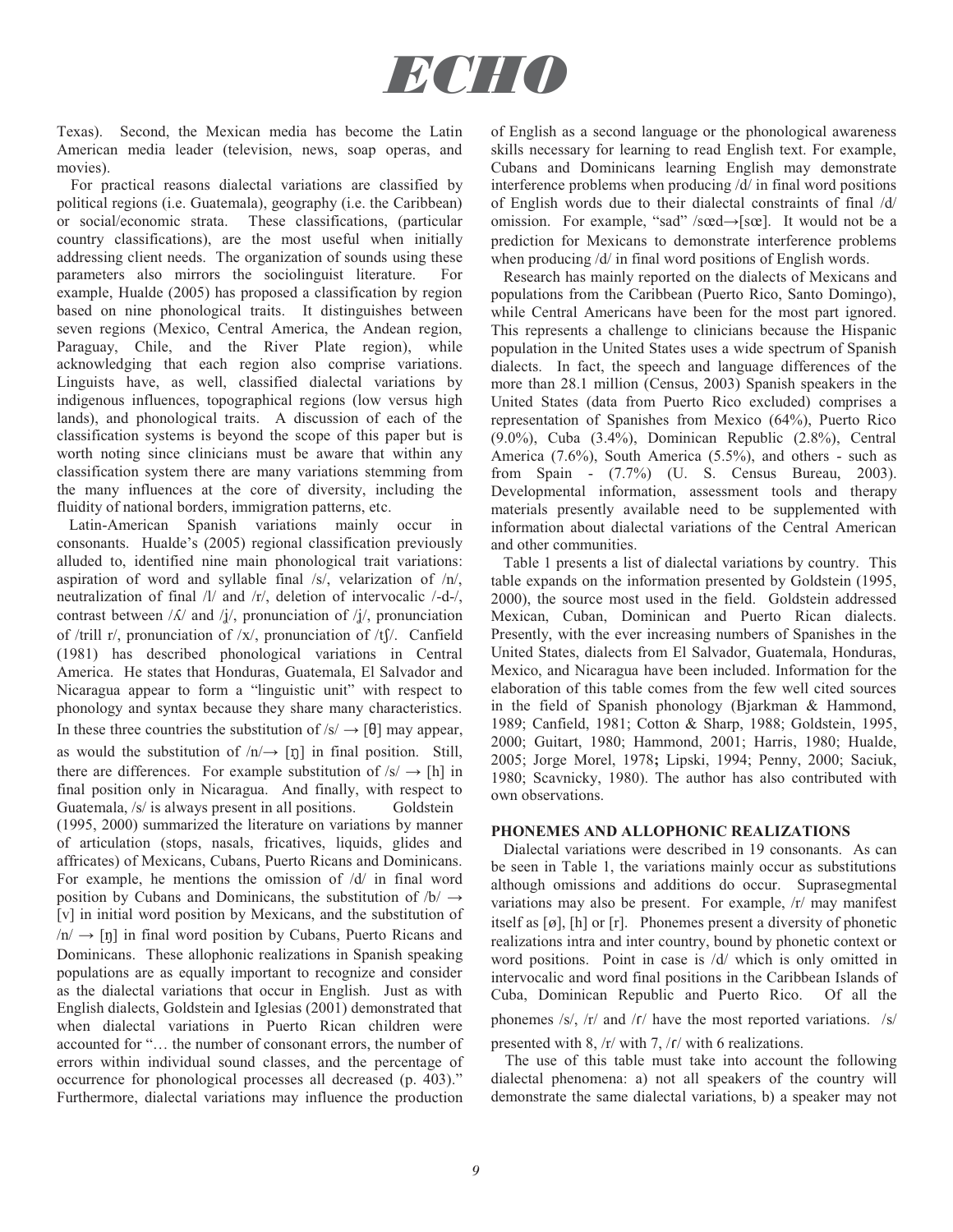

## Table 1. Spanish Phonological Dialectal Variations

| Phoneme                   | Allophonic<br>realization                                                                                                                                                                                                                                                                                                                                                                                                                                                     | Cuba | Dominican | $\overline{\mathrm{El}}$ | Guatemala  | Honduras | Mexico | Nicaragua | Puerto |
|---------------------------|-------------------------------------------------------------------------------------------------------------------------------------------------------------------------------------------------------------------------------------------------------------------------------------------------------------------------------------------------------------------------------------------------------------------------------------------------------------------------------|------|-----------|--------------------------|------------|----------|--------|-----------|--------|
|                           |                                                                                                                                                                                                                                                                                                                                                                                                                                                                               |      | Republic  | Salvador                 | Plosives   |          |        |           | Rico   |
| /p/                       | [b]                                                                                                                                                                                                                                                                                                                                                                                                                                                                           |      |           |                          |            |          |        |           |        |
|                           | $\boxed{\left[\text{k}\right]}$                                                                                                                                                                                                                                                                                                                                                                                                                                               |      |           |                          |            |          |        |           |        |
| /b/                       |                                                                                                                                                                                                                                                                                                                                                                                                                                                                               |      |           |                          |            |          |        |           |        |
|                           | $[V]$                                                                                                                                                                                                                                                                                                                                                                                                                                                                         |      |           |                          |            |          |        |           |        |
|                           | $[g]^*$                                                                                                                                                                                                                                                                                                                                                                                                                                                                       |      |           |                          |            |          |        |           |        |
| $\frac{1}{10}$            | [b]                                                                                                                                                                                                                                                                                                                                                                                                                                                                           |      |           |                          |            |          |        |           |        |
|                           | $[\eth]$                                                                                                                                                                                                                                                                                                                                                                                                                                                                      |      |           |                          |            |          |        |           |        |
|                           | $\boxed{\emptyset}$                                                                                                                                                                                                                                                                                                                                                                                                                                                           |      |           |                          |            |          |        |           |        |
|                           | $[$ ]                                                                                                                                                                                                                                                                                                                                                                                                                                                                         |      |           |                          |            |          |        |           |        |
| /k/                       | [g]                                                                                                                                                                                                                                                                                                                                                                                                                                                                           |      |           |                          |            |          |        |           |        |
| $\overline{g}/$           | $[\varnothing]$                                                                                                                                                                                                                                                                                                                                                                                                                                                               |      |           |                          |            |          |        |           |        |
|                           | $[\gamma]$                                                                                                                                                                                                                                                                                                                                                                                                                                                                    |      |           |                          |            |          |        |           |        |
|                           | $[{\mathfrak y}]$                                                                                                                                                                                                                                                                                                                                                                                                                                                             |      |           |                          |            |          |        |           |        |
|                           |                                                                                                                                                                                                                                                                                                                                                                                                                                                                               |      |           |                          | Fricatives |          |        |           |        |
| / f /                     | $[\![\boldsymbol{\varphi}]\!]$                                                                                                                                                                                                                                                                                                                                                                                                                                                |      |           |                          |            |          |        |           |        |
| $\overline{\mathcal{S}}$  | [5]                                                                                                                                                                                                                                                                                                                                                                                                                                                                           |      |           |                          |            |          |        |           |        |
|                           | $\boxed{\text{min}}$                                                                                                                                                                                                                                                                                                                                                                                                                                                          |      |           |                          |            |          |        |           |        |
|                           | $\boxed{z}$                                                                                                                                                                                                                                                                                                                                                                                                                                                                   |      |           |                          |            |          |        |           |        |
|                           | $\overline{[k]}$                                                                                                                                                                                                                                                                                                                                                                                                                                                              |      |           |                          |            |          |        |           |        |
|                           | $[\theta] % \centering \includegraphics[width=0.9\columnwidth]{figures/fig_10.pdf} \caption{The graph $\mathcal{N}_1$ is a function of the parameter $\mathcal{N}_1$ and the number of parameter $\mathcal{N}_2$ is a function of the parameter $\mathcal{N}_1$ and the number of parameter $\mathcal{N}_2$ is a function of the parameter $\mathcal{N}_1$ and the number of parameter $\mathcal{N}_2$ is a function of the parameter $\mathcal{N}_1$.} \label{fig:fig:time}$ |      |           |                          |            |          |        |           |        |
|                           | [h]                                                                                                                                                                                                                                                                                                                                                                                                                                                                           |      |           |                          |            |          |        |           |        |
|                           | $[\varnothing]$                                                                                                                                                                                                                                                                                                                                                                                                                                                               |      |           |                          |            |          |        |           |        |
|                           | $[?\]$                                                                                                                                                                                                                                                                                                                                                                                                                                                                        |      |           |                          |            |          |        |           |        |
| /f/ $\,$                  | $[\phi]$                                                                                                                                                                                                                                                                                                                                                                                                                                                                      |      |           |                          |            |          |        |           |        |
| $\overline{ \mathbf{x} }$ | $[\varnothing]$                                                                                                                                                                                                                                                                                                                                                                                                                                                               |      |           |                          |            |          |        |           |        |
|                           | [h]                                                                                                                                                                                                                                                                                                                                                                                                                                                                           |      |           |                          |            |          |        |           |        |
|                           | $[\hbar]$                                                                                                                                                                                                                                                                                                                                                                                                                                                                     |      |           |                          |            |          |        |           |        |
|                           | $[\chi]$                                                                                                                                                                                                                                                                                                                                                                                                                                                                      |      |           |                          |            |          |        |           |        |
|                           | [y]                                                                                                                                                                                                                                                                                                                                                                                                                                                                           |      |           |                          |            |          |        |           |        |
| $\overline{1}$            | $\boxed{\phantom{0.0}[\mathrm{d} \mathrm{3}]}$                                                                                                                                                                                                                                                                                                                                                                                                                                |      |           |                          |            |          |        |           |        |
|                           | $[\boldsymbol{\emptyset}]$                                                                                                                                                                                                                                                                                                                                                                                                                                                    |      |           |                          | Affricates |          |        |           |        |
| $/t \int$                 | $[] \centering \includegraphics[width=0.47\textwidth]{Figures/PD1.png} \caption{The 3D (blue) and 4D (blue) are shown in Fig.~\ref{fig:10}.} \label{fig:10}$                                                                                                                                                                                                                                                                                                                  |      |           |                          |            |          |        |           |        |
|                           | $[tj]$                                                                                                                                                                                                                                                                                                                                                                                                                                                                        |      |           |                          |            |          |        |           |        |
|                           |                                                                                                                                                                                                                                                                                                                                                                                                                                                                               |      |           |                          | Nasals     |          |        |           |        |
| /m/                       | [n]                                                                                                                                                                                                                                                                                                                                                                                                                                                                           |      |           |                          |            |          |        |           |        |
|                           | $[n]^*$                                                                                                                                                                                                                                                                                                                                                                                                                                                                       |      |           |                          |            |          |        |           |        |
| /n/                       | [n]                                                                                                                                                                                                                                                                                                                                                                                                                                                                           |      |           |                          |            |          |        |           |        |
|                           | [n]                                                                                                                                                                                                                                                                                                                                                                                                                                                                           |      |           |                          |            |          |        |           |        |
|                           | $[\varnothing]$                                                                                                                                                                                                                                                                                                                                                                                                                                                               |      |           |                          |            |          |        |           |        |
|                           | [m]                                                                                                                                                                                                                                                                                                                                                                                                                                                                           |      |           |                          |            |          |        |           |        |
|                           | Ū                                                                                                                                                                                                                                                                                                                                                                                                                                                                             |      |           |                          |            |          |        |           |        |
| $\frac{ln/}{ln/}$         | $[n]$                                                                                                                                                                                                                                                                                                                                                                                                                                                                         |      |           |                          |            |          |        |           |        |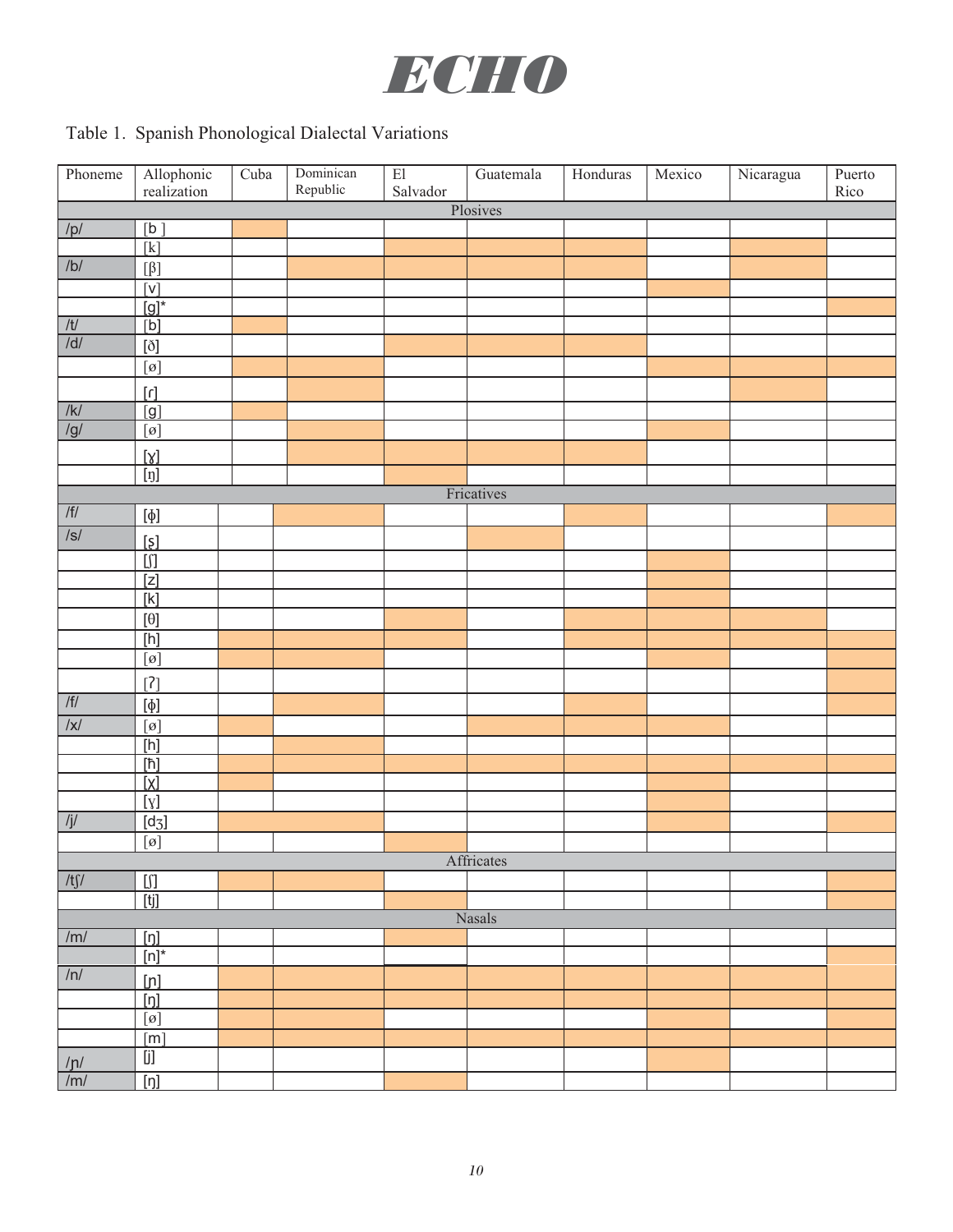

| Liquids              |                                                                                                                                                                                                                                                                                                                                                                                                                                                                                                                                                                                                                                                                                                                                                                                                                                                                                                    |  |  |  |        |  |  |  |  |
|----------------------|----------------------------------------------------------------------------------------------------------------------------------------------------------------------------------------------------------------------------------------------------------------------------------------------------------------------------------------------------------------------------------------------------------------------------------------------------------------------------------------------------------------------------------------------------------------------------------------------------------------------------------------------------------------------------------------------------------------------------------------------------------------------------------------------------------------------------------------------------------------------------------------------------|--|--|--|--------|--|--|--|--|
| $\frac{1}{\sqrt{1}}$ | [r]                                                                                                                                                                                                                                                                                                                                                                                                                                                                                                                                                                                                                                                                                                                                                                                                                                                                                                |  |  |  |        |  |  |  |  |
|                      | $\boxed{[t]}$                                                                                                                                                                                                                                                                                                                                                                                                                                                                                                                                                                                                                                                                                                                                                                                                                                                                                      |  |  |  |        |  |  |  |  |
|                      | $[\varnothing]$                                                                                                                                                                                                                                                                                                                                                                                                                                                                                                                                                                                                                                                                                                                                                                                                                                                                                    |  |  |  |        |  |  |  |  |
|                      | $\boxed{[\mathsf{i}]}$                                                                                                                                                                                                                                                                                                                                                                                                                                                                                                                                                                                                                                                                                                                                                                                                                                                                             |  |  |  |        |  |  |  |  |
| $/$ r/               | $\left[ \ \right]$                                                                                                                                                                                                                                                                                                                                                                                                                                                                                                                                                                                                                                                                                                                                                                                                                                                                                 |  |  |  |        |  |  |  |  |
|                      | $[\boldsymbol{\mathit{o}}]$                                                                                                                                                                                                                                                                                                                                                                                                                                                                                                                                                                                                                                                                                                                                                                                                                                                                        |  |  |  |        |  |  |  |  |
|                      | $\overline{[1]}$                                                                                                                                                                                                                                                                                                                                                                                                                                                                                                                                                                                                                                                                                                                                                                                                                                                                                   |  |  |  |        |  |  |  |  |
|                      | $\boxed{[t]}$                                                                                                                                                                                                                                                                                                                                                                                                                                                                                                                                                                                                                                                                                                                                                                                                                                                                                      |  |  |  |        |  |  |  |  |
|                      | [s]                                                                                                                                                                                                                                                                                                                                                                                                                                                                                                                                                                                                                                                                                                                                                                                                                                                                                                |  |  |  |        |  |  |  |  |
|                      | $\boxed{[i]}$                                                                                                                                                                                                                                                                                                                                                                                                                                                                                                                                                                                                                                                                                                                                                                                                                                                                                      |  |  |  |        |  |  |  |  |
| /r/                  | $[\chi]$                                                                                                                                                                                                                                                                                                                                                                                                                                                                                                                                                                                                                                                                                                                                                                                                                                                                                           |  |  |  |        |  |  |  |  |
|                      | $[\![ \kappa ]\!]$                                                                                                                                                                                                                                                                                                                                                                                                                                                                                                                                                                                                                                                                                                                                                                                                                                                                                 |  |  |  |        |  |  |  |  |
|                      | [r]                                                                                                                                                                                                                                                                                                                                                                                                                                                                                                                                                                                                                                                                                                                                                                                                                                                                                                |  |  |  |        |  |  |  |  |
|                      | $[r] \centering% \includegraphics[width=0.9\columnwidth]{figures/fig_10.pdf} \includegraphics[width=0.9\columnwidth]{figures/fig_10.pdf} \includegraphics[width=0.9\columnwidth]{figures/fig_10.pdf} \includegraphics[width=0.9\columnwidth]{figures/fig_10.pdf} \includegraphics[width=0.9\columnwidth]{figures/fig_10.pdf} \includegraphics[width=0.9\columnwidth]{figures/fig_10.pdf} \includegraphics[width=0.9\columnwidth]{figures/fig_10.pdf} \includegraphics[width=0.9\columnwidth]{figures/fig_10.pdf} \includegraphics[width=0.9\columnwidth]{figures/fig_10.pdf} \includegraphics[width=0.9\columnwidth]{figures/fig_10.pdf} \includegraphics[$                                                                                                                                                                                                                                        |  |  |  |        |  |  |  |  |
|                      |                                                                                                                                                                                                                                                                                                                                                                                                                                                                                                                                                                                                                                                                                                                                                                                                                                                                                                    |  |  |  |        |  |  |  |  |
|                      | $[3]$                                                                                                                                                                                                                                                                                                                                                                                                                                                                                                                                                                                                                                                                                                                                                                                                                                                                                              |  |  |  |        |  |  |  |  |
|                      | $[s]$                                                                                                                                                                                                                                                                                                                                                                                                                                                                                                                                                                                                                                                                                                                                                                                                                                                                                              |  |  |  |        |  |  |  |  |
|                      | $\boxed{1}$                                                                                                                                                                                                                                                                                                                                                                                                                                                                                                                                                                                                                                                                                                                                                                                                                                                                                        |  |  |  |        |  |  |  |  |
|                      | $[h] \centering% \includegraphics[width=1.0\textwidth]{Figures/PN1.png} \caption{The 3D (black) model for a different region of the parameter $\Omega$. The left side is the same time. The right side is the same time. The right side is the same time. The right side is the same time. The right side is the same time. The right side is the same time. The right side is the same time. The right side is the same time. The right side is the same time. The right side is the same time. The right side is the same time. The right side is the same time. The right side is the same time. The right side is the same time. The right side is the same time. The right side is the same time. The right side is the same time. The right side is the same time. The right side is the same time. The right side is the same time. The right side is the same time. The right side is the$ |  |  |  |        |  |  |  |  |
|                      | $[\varnothing]$                                                                                                                                                                                                                                                                                                                                                                                                                                                                                                                                                                                                                                                                                                                                                                                                                                                                                    |  |  |  |        |  |  |  |  |
|                      | [n]                                                                                                                                                                                                                                                                                                                                                                                                                                                                                                                                                                                                                                                                                                                                                                                                                                                                                                |  |  |  |        |  |  |  |  |
|                      |                                                                                                                                                                                                                                                                                                                                                                                                                                                                                                                                                                                                                                                                                                                                                                                                                                                                                                    |  |  |  | Glides |  |  |  |  |
| /w/                  | [gw]                                                                                                                                                                                                                                                                                                                                                                                                                                                                                                                                                                                                                                                                                                                                                                                                                                                                                               |  |  |  |        |  |  |  |  |

Sources: Blackman & Hammond, (1989); Canfield, (1981); Cotton & Sharp, (1988); Goldstein, (2000); Guitart (1980); Hammond, (2001); Harris, (1980); Hualde, (2005); Jorge Morel, (1978); Penny, (2000); Saciuk, (1980); Scavnicky, (1980); \* Martinez observations

always exhibit all the dialectal characteristics, and c) speakers may be able to code switch between dialects. Furthermore, this table is not comprehensive because there may be more undocumented dialectal features and does not account for English influenced dialectal features in the United States. Equally important is that while some countries share allophonic variations, use may not be the same. For example, one country may have a rule of always omitting a phoneme while another country may only omit the phoneme based on specific phoneme boundaries (context) or word positions. Specifying rules by country is beyond this scope of this table.

 **Plosives.** The following phonemes manifest variations: /p/,  $/b/$ ,  $/t/$ ,  $/d/$ ,  $/k/$ , and  $/g/$ .  $/p/$  may be voiced or may manifest itself as a [k]. Such is the case in the Dominican Republic where [k] appears before another plosive as in "septiembre" (September)  $\sqrt{s}$ eptiembr $\varepsilon$   $\rightarrow$  [sektiembr $\varepsilon$ ]. /b/ may be softened to [ $\beta$ ] or [v] as in the Dominican Republic where "habla" (talks) /abla/ may appear as  $\lceil \alpha \beta \rceil a$ . Another allophonic variation of the /b/ phoneme is found in Puerto Rico in the word "abuela" (grandmother)  $\text{/dbwela}/ \rightarrow \text{[agwela]}$  therefore becoming velar. /t/ and /k/ may assume a voiced nature when they borrow from the voicing of a vowel that may follow. With respect to the /d/ phoneme, three variations were documented. Most often than

not,  $/d/$  appears as the interdental  $[\delta]$  in the medial position in words. Exceptions are found in El Salvador, Honduras and Nicaragua where it may also appear in the initial position of words, such as in "dado" (dice) /dado/→ [ðaðo]. It may also appear as  $[r]$  in rapid speech. In Puerto Rico and Mexico,  $\frac{d}{d}$ may disappear as in the word "lado" (side)  $/|{\rm d}a_{\rm D}|$ . Regarding the  $/g$  phoneme, it may be omitted or may appear as the fricative  $[\gamma]$ . In El Salvador, it may adopt the characteristic of the nasal following it, so that the word "ignorante" (ignorant)  $\gamma$ ignorant $\varepsilon$  is produced as [innorant $\varepsilon$ ].

 The plosive variation shared by most countries was the  $/b \rightarrow [\beta]$ . It was shared by the Dominican Republic, El Salvador, Guatemala Honduras and Nicaragua). Following was  $/g/\rightarrow [V]$ which was shared by the Dominican Republic, El Salvador, Guatemala Honduras. The country with fewer plosive variations was Puerto Rico.

Fricatives. For the phonemes /s/, /f/, /x/, and /j/ there are variations reported. The realizations are all fricatives except for one realization that is a plosive and another that is an affricate. The  $/s/$  becomes the velar dental [ $\theta$ ], similar to a lisp, in El Salvador, Honduras and Nicaragua. Therefore, the phrase "las manos" (the hands) /las manos/ is pronounced as  $[1 \text{d}\theta \text{ man}\vartheta]$ .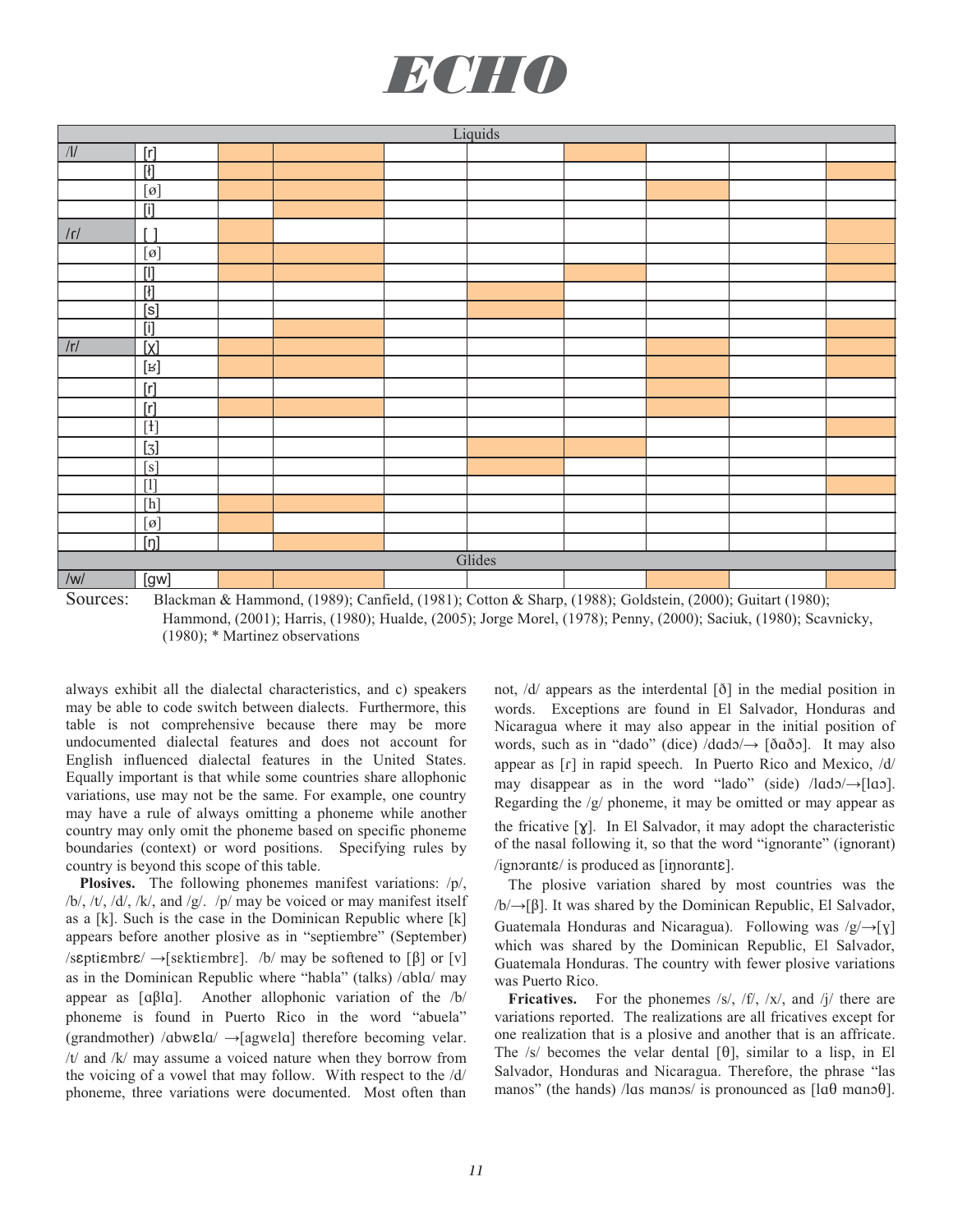

It becomes and alveolar [z] in some parts of Mexico when producing "los dados" (the dice) /los dados $\rightarrow$  [loz dadoz]. The literature also mentions it becoming the postalveolar  $[$ [ $]$ ], the retroflex  $[s]$  or the glottal plosive  $[?]$ . When appearing before a plosive it may be changed into a velar such as [k]. This is the case in El Salvador where the word "estación" (station)  $\ell$ stasion/ may be produced as [ $\ell$ ktasion]. Finally, this phoneme may also be omitted or may present itself as an aspiration [h] in most countries. For example, in Honduras you may see "las semanas" (the weeks) /las s $\epsilon$ manas/  $\rightarrow$  [lah semanah] or "bolas" (balls)  $/b$ olas $/ \rightarrow$  [bola].

 The velar /x/ presented with five realizations. It may lose its voice quality appearing as  $[\gamma]$ , or it may be deleted. It may also take stronger characteristics such as the uvular  $[\gamma]$ . A pharyngeal [ħ] and a glottal [h] have been observed in the Dominican Republic in the word "jugo" (juice)  $/hugy \rightarrow$ [hugɔ]; [hugɔ].  $/j/may$  be omitted, or may manifest itself as the palatal affricate  $[d_3]$  as in the case of "calle" (street) /kqj $\varepsilon$ / which may become  $[kad \xi \epsilon]$  in Cuba. In El Salvador an omission may be observed when producing the following word: "bella" /b $\epsilon$ ja/ $\rightarrow$ [b $\epsilon$ a].

 Finally, the fricative /f/ has one variation. /f/ may be realized as the voiced  $[\![\boldsymbol{\phi}]\!]$ . Such is the case in most of Central America as demonstrated in the example "fueron" (went) /fw $\epsilon \in \Omega$  $\lceil \phi$ weron].

 Fricative allophonic variations shared by all countries were  $/x \rightarrow$ [h]. The following was shared by all countries but Guatemala:  $/s/ \rightarrow [h]$ . Mexico exhibited significantly more variations than the rest of the countries.

**Affricates.** The affricate  $/t$  presents with the substitutions [f] and [tj]. In Cuba one may observe the realization of the fricative [ $\int$ ] when producing a word such as "chorro" (jet of water) /t $\frac{1}{2}$ ro $\rightarrow$ [ $\frac{1}{2}$ ro]. In Puerto Rico the word "muchacho" (young man) /mut $\int$  may become [mutjutjo]. Guatemala, Honduras, Mexico, and Nicaragua have no documented variations of Africates. The realization most shared was  $/t$ [ $\rightarrow$ [ $\parallel$ ] by all Caribbean countries.

**Nasals**. The nasals /n/, /ɲ/, and /m/ were reported with variations. /n/ is the only nasal that has multiple variations. It may be omitted or present itself as  $[n]$ ,  $[n]$ , or  $[m]$ . The omission of /n/ will force the preceding vowel to take a nasal quality. Such is the case of "dicen" (they say)  $\Delta$ isen $\rightarrow$ [disen] in Puerto Rico where the  $\lceil \varepsilon \rceil$  will carry the nasalization as in [dis $\varepsilon$ ]. The next three realizations happen in all countries. The realization of  $[n]$  makes the word "mancha" /mant $\int a / in$  Puerto Rico become [mantʃa]. In Nicaragua, as in the other countries, it may become [ŋ], especially in final position in words: "pan" (bread) /pan/ $\rightarrow$ [pan]. Finally, and mostly in the Caribbean, the  $/n/$  may appear as [m], such as in [um peso] for "un peso" (one peso) /un p $\epsilon$ so/. The other two nasals, / $\eta$ / and /m/ both have one substitution each. Instead of  $/p/$  in Mexico some populations may produce [nj] such as in "niño" (boy) /ni $p_2$  $\rightarrow$ [ninj $\infty$ ]. /m/, on the other hand, will become [ŋ] in El Salvador. An example of this phenomena is the word "himno" (hymn) /imno/ becoming [hinno].

Three variations were shared by all countries  $/n \rightarrow [n]$ , [n], [m]. Mexico only exhibited one nasal variation.

 **Liquids.** These three liquids have multiple realizations: /l/, /r/, and, /ɾ/. /l/ may be omitted in Cuba as in "volcán" (volcano)  $/b$ olkan $\rightarrow$ [bokan], or may be a [r] in the Caribbean as in "clavel" (carnation) /klabεl/→[klabεr]. It may also be velarized [l ] in the Caribbean. In the Dominican Republic one can see the substitution of this phoneme for the vowel [i] in the word "maldad" (evil) /mɑldɑd/→ [mɑidɑ].

The flap  $\sqrt{r}$  may appear as shortened, as [h], or omitted such as in "puerta" (door) /pw $\text{erta} \rightarrow [\text{pwehta}]$ ; [pw $\text{eta}$ ]in Cuba. Other realizations occur in Puerto Rico. "Mujer" (woman) /muh $\epsilon$ r/ would appear as [muh $\epsilon$ ] and "puerta" /pw $\epsilon$ rta/ as [puɛtta]. In Guatemala it may also be substituted for a [s]. Finally, in Santo Domingo the flap at times may become a vowel. For example, the word "parque" (park) /park $\varepsilon$ / $\rightarrow$  $[paike]$ .

 The third liquid receiving various realizations is /r/. It may be shortened, omitted or become aspirated [h]. It also loses its voiced quality in the Dominican Republic when producing a word such as "tierra" (dirt) [tiera]. In countries like Puerto Rico it may also appear as a  $[1]$  or  $[1]$  as in "barco" (ship)  $/bark\rightarrow$ [balkɔ]; [bałkɔ]. This phoneme is also substituted by fricatives. For example, in Guatemala,  $[pask \varepsilon]$  may represent the word "parque" /park $\varepsilon$ /, and in Puerto Rico, one prominent variation is the use of [ $\chi$ ] in words such as "carro" (car) /karo/ $\rightarrow$ [kayo]. Another fricative which may be carried in its place is [ $\bar{z}$ ]. The nasal  $[n]$  occurs in its place in the Dominican Republic when producing a word such as "virgen" (virgin)  $\left| \right\rangle$ -[binhen].

 El Salvador and Nicaragua did not have any documented variations for liquids. There were significant more variations seen in the Caribbean countries as compared to Guatemala, Honduras and Mexico.

Glides. The /w/ phoneme has one reported substitution. It may be substituted by [gw] as in the proper name "Wanda"  $/wanda/ \rightarrow [gwaqda]$  in the Caribbean and in Mexico, but not in Central America.. There are no documented allophonic variations in El Salvador, Guatemala, Honduras and Mexico.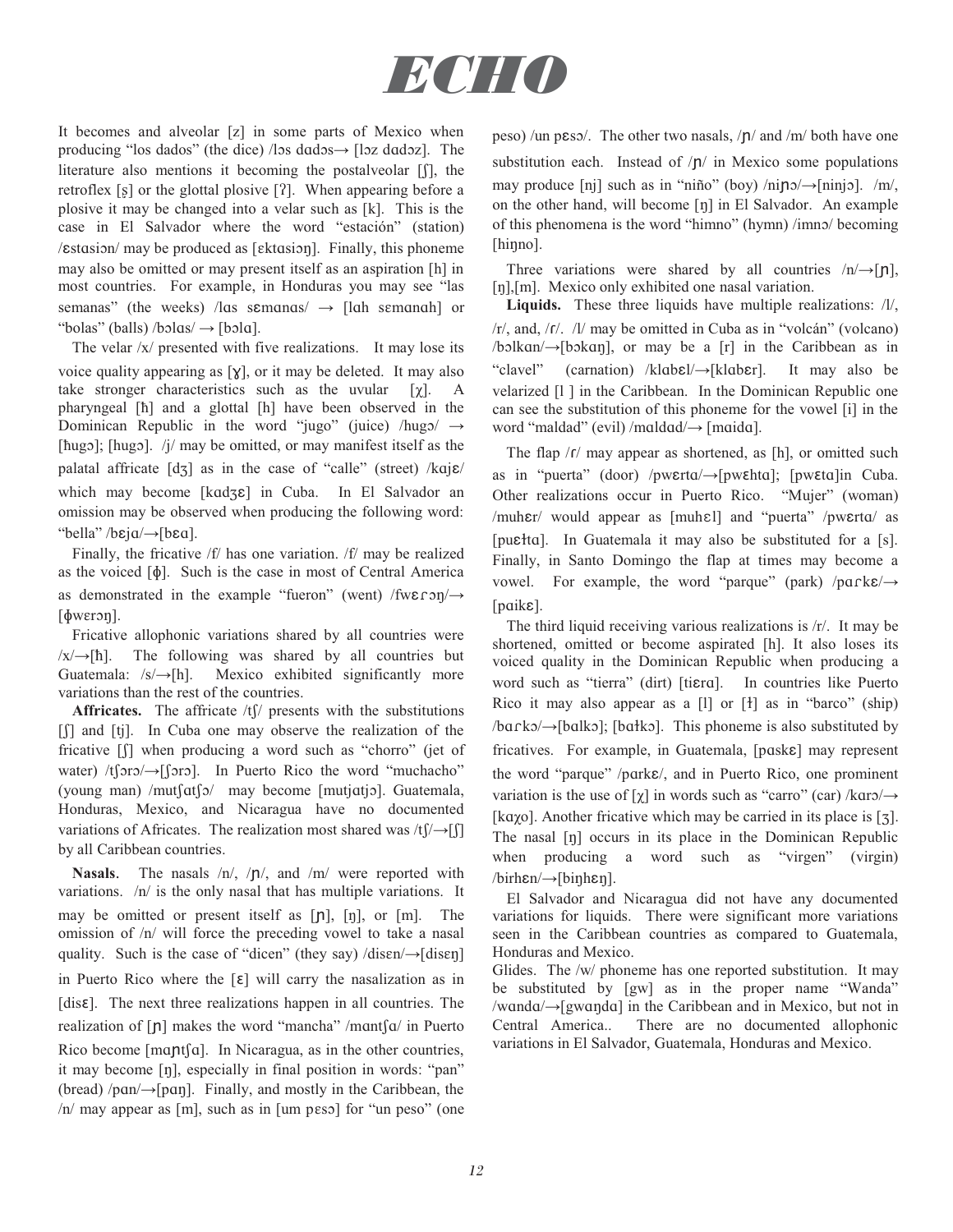

#### **DISCUSSION**

 The dialectology of Spanish phonology is one that is very rich. As demonstrated in the table elaborated, there are documented variations in all 19 consonant sounds in the eight countries listed. The variations described are not comprehensive since there may be more that have not been documented in the literature. The variations appeared mostly as substitutions, but omissions and additions were also present. Furthermore, suprasegmental features such as voicing and length qualities have been documented. There were two phonemes sharing the same allophonic realizations between all countries. These were  $/x \rightarrow [h]$ , and  $/n \rightarrow [n]$ , [n], [m]. There were six phonemes that presented with only one variation. The phonemes with more variations were the fricative  $/s/$  and the liquids  $/r/$  and  $/r/$ . The latter presented with the most variations. Allophonic variations may be numerous for one single phoneme. The /s/ phoneme had eight variations. Six maintained their fricative manner of production and the other two changed into plosives. Meanwhile, the allophonic variations occurred as dental, alveolar, postalveolar, retroflex, velar and finally glottal. The phoneme /r/ had ten variations. Four maintained their liquid nature, four became fricatives and one became a nasal consonant (the tenth is an omission). Place of articulation of these realizations included velar, alveolar, postalveolar and glottal.

 The scope of the present work was to elaborate a descriptive table of possible variations of phonemes. Nevertheless, it should be noted that the realizations are subject to rules governed by context or word position of phonemes. Just as with the many realizations of phonemes, rules governing these realizations may vary within and between countries. Interestingly, Guitart (2005) makes a distinction between radical and conservative dialects of Spanish. He states that the distinction between both is the tendency for conservative dialects to stay stable and close to the written forms, while the radical dialects (such as the Spanish Andalusian and Caribbean dialects) tend to weaken and delete phonemes, particularly in the coda position of syllables.

 This elaborated profile of Spanish dialectal differences points to the need to become familiar with the linguistic variations spoken by clients. While the documented variations in the literature have served as guidelines to prevent discriminatory practices in assessment procedures, professionals should continue gathering data about the populations they serve. Especially, since just as in English dialects, Goldstein and Iglesias (2001) have demonstrated that to identify true errors one must account for the dialect. Therefore, beyond the information offered in scientific sources, the speech and language pathologist must depend on other sources in order to make sure that the information used is correct. For example, the issues previously alluded to regarding the phonemes /w/ and /v/ are yet to be clarified. Should we consider the /w/ when assessing and when offering treatment if it is not regarded a true Spanish phoneme?, or Why is it that some will use /b/ even when presented with a word that starts with the grapheme "v", but when it appears between vowels will produce the bilabial fricative  $[\beta]$  or the

unvoiced labiodental fricative [f]? Are these allophonic variations of /b/ or /v/?

 Centeno, et. al. (2007) explain how critical it is to apply ethnography and sociolinguistic approaches to speech and language pathology, and audiology practices by accounting for variability across sociocultural contexts, appropriate methods and diagnostic interpretations. Stone-Goldman, J. & Olswang, L. (2003) developed a method for using ethnographic methods for becoming more cultural sensitive and knowledgeable. Speech and language pathologists and audiologists can perform these steps to gather phonological data of their community. The clinician becomes a participant observer, who gathers thick notes of behaviors of interest, in this case speech, phonemes, allophones, and usage. Eventually, this raw data is interpreted looking for patterns and themes that would comprise phonological rules of usage, leading to final conclusions. It is, therefore, incumbent upon the clinician serving these linguistically diverse populations to get skilled in this process in order to enhance their service delivery.

 ASHA (1985) has also offered alternatives because it is obvious that no speech language pathologist may possess all the knowledge and competencies related to servicing such culturally and linguistically diverse caseloads. They suggest establishing relationships with consultants and culture brokers who offer information regarding linguistic norms. Cooperatives may be established to hire experts to serve linguistic communities. Networks with university settings help to share resources being developed and to establish research programs to continue finding out about dialectal differences. They also suggest establishing practicum and CFY sites to attract students and recent graduates with diverse linguistic competences. A final suggestion is to establish interdisciplinary teams that include para-professionals and professionals with a different dialectal competence each.

 In summary, with the rich diversity of Spanishes in the United States, there is a need to look at language diversity more intently. It is not appropriate to think of Spanish speakers as a homogenous group. Short lists pointing to broad Spanish allophonic variations serve as a starting point for determining if there are communication disorders and/or for determining therapeutic recommendations. Nevertheless, as has been shown, each dialectal variation of Spanish needs to be paid individual attention if one is to really understand the normal linguistic nature of one's clients. Nevertheless, even though phonological variations have been identified and explained, it is necessary to describe the contextual boundaries and word positions governing allophonic realizations. Therefore further studies should seek to elaborate and support the existing data, specifically how it relates to the job of the clinician. Similarly, other language parameters of Spanish should be addressed. Last, but not least, information about Spanish speakers in the US should continue to be disseminated related to dialectal differences, acquisition of dialectal features, English language interference in bilinguals, and how do these dialects affect the acquisition and use of English phonemes.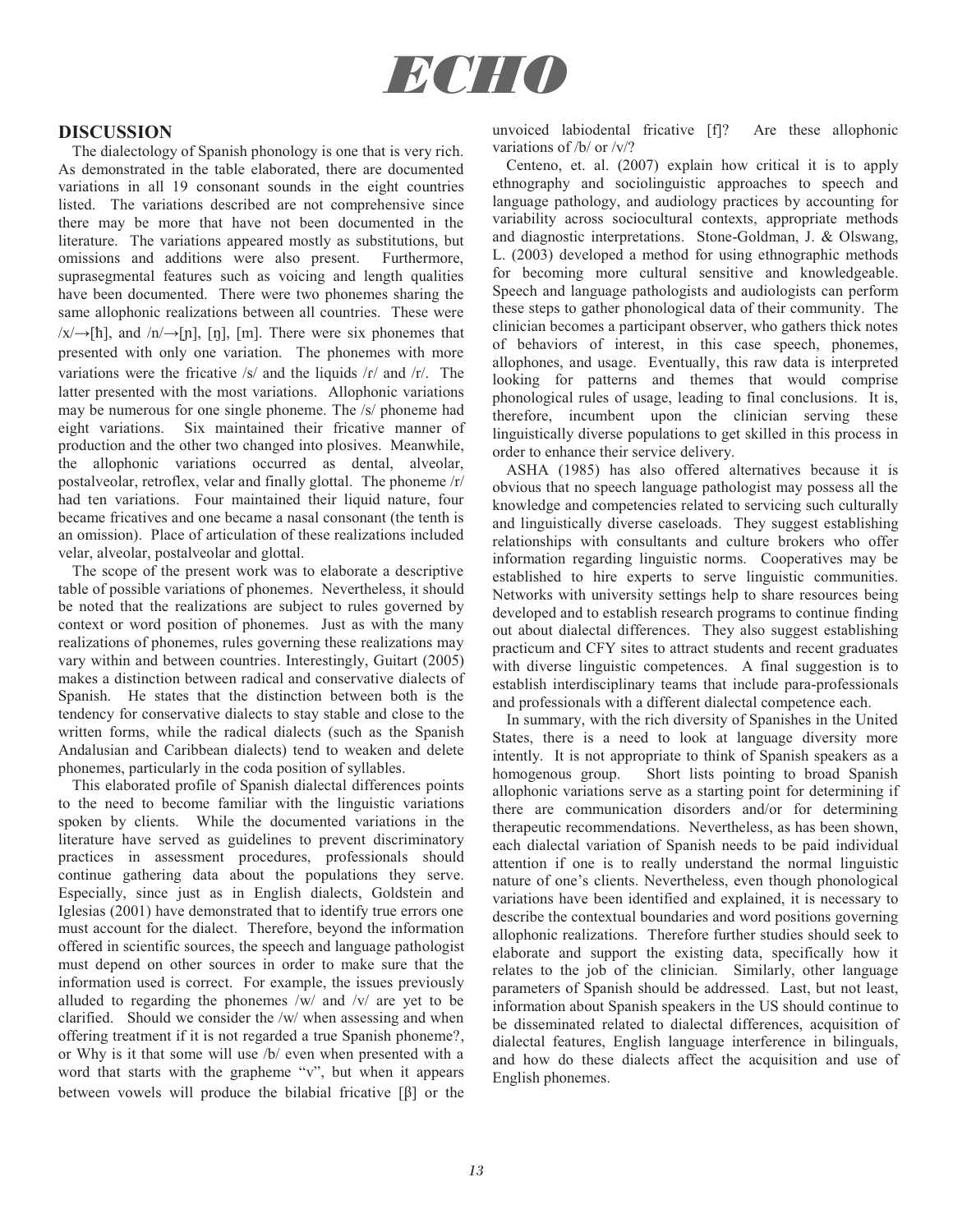

#### **REFERENCES**

- American Speech-Language-Hearing Association. (2003). *American English Dialects* [Technical Report]. Available from www.asha.org/policy.
- American Speech-Language-Hearing Association. (1985). *Clinical Management*of Communicatively Handicapped Minority Language Populations [Position Statement]. Available from: www.asha.org/policy.
- Bjarkman, P. C. & Hammond, R. M, (Eds.) (1989). American Spanish Pronunciation. Washington, DC: Georgetown University Press.
- Boyd-Bowman, P. (1953). Sobre la pronunciación del español en el Ecuador. Nueva Revista de Filología Hispánica, 7, 221-233.
- Canfield, D.L. (1981). Spanish Pronunciation in the Americas. Chicago: The University of Chicago Press.
- Centeno, J., Anderson, R., Restrepo, M., Jacobson, P., Guendouzi, J., Müller, N., Ansaldo, A. & Marcotte, K. (2007, July 17). Ethnographic and Sociolinguistic Aspects of Communication: Research-Praxis Relationships. *The ASHA Leader.*
- Cotton, E. G. & Sharp, J. M. (1988). Spanish in the Americas. Washington, DC: Georgetown University Press
- Craig, H, K., Thompson, C. A., Washington, J. & Potter, S. (2003). Phonological features of child African American English. Journal of Speech, Language and Hearing Research, 46, 623-635.
- Craig, H. K. & Washington, J. A. (2004). Grade-related changes in the production of African American English. Journal of Speech, Language, and Hearing Research, 47, 450-463.
- Coles-White, D. (2004). Negative concord in child African American English: Implications for specific language impairment. Journal of Speech, Language, and Hearing Research, 47, 212-222.
- Cotton, E. G. & Sharp, J. M. (1988). Spanish in the Americas. Washington, DC: Georgetown University Press.
- Goldstein, B. (1995). Spanish phonological development. In Kayser, H. Bilingual Speech-Language Pathology: An Hispanic Focus. San Diego, Delmar.
- Goldstein, B. (2000). Cultural and linguistic diversity resource guide for speechlanguage pathologists. San Diego, CA: Singular.
- Goldstein, B. and Iglesias, A. (2001). The effect of dialect on phonological analysis: Evidence from Spanish-speaking children. American Journal of Speech-Language Pathology, 10, 394-406.
- Green, L. (2002). African American English: A linguistic introduction. Cambridge, MA: Cambridge University Press.
- Guitart, J. (2005). Sociophonetic Knowledge of Spanish and Control of Style. In Sayahi, L. & Westmoreland, M. Selected Proceedings of the Second Workshop on Spanish Sociolinguistics. Somerville, MA: Cascadilla Press
- Guitart, J. (1980). Aspectos del consonantismo habanero: Reexamen descriptivo. In Scavnicky, G. E. Dialectología Hispanoamericana. Washington DC: Georgetown University Press.
- Hammond, R. M. (2001). The Sounds of Spanish: Analysis and Application. Somerville: Cascadilla Press.
- Harris, J. W. (1980**).** Spanish Phonology. Cambridge: The MIT Press**.**
- Hualde, J. I. (2005). The Sounds of Spanish. Cambridge: Cambridge University Press.
- Jorge Morel, E. (1978). Aportación a la lingüística del Caribe e Hispano America. Santo Domingo: Editora Taller.
- Kayser, H. (1995). Bilingual Speech-Language Pathology: An Hispanic Focus. San Diego, Delmar.
- Lipski, J. M. (2007). El Lenguage Afromexicano en el Contexto de la Lingüística Afrohispánica. http://www.personal.psu.edu/jm134/afromexx.pdf.
- Lipski, J. M. (1994). Latin American Spanish. New York: Longman.
- McGregor, K. K., Williams, D. & Hearst, S. (1997). The Use of Contrastive Analysis in Distinguishing Difference From Disorder: A Tutorial. *American Journal of Speech-Language Pathology*, 6, 45-56.
- Nuñez-Cedeño, R. & Morales-Front, A. (1999). Fonología Generativa Contemporánea de la Lengua Española. Washington, DC: Georgetown University Press.
- Oeting, J. B. & McDonald, J. L. (2001). Nonmainstream dialect use and specific language impairment. Journal of Speech, Language and Hearing Research, 44, 207-223.
- Penny, R. (2000). Variation and Change in Spanish. Cambridge: Cambridge University Press.
- Saciuk, B. (1980). Estudio comparativo de las realizaciones fonéticas de /y/ en dos dialécticos del Caribe hispánico. In Scavnicky, G. E. Dialectología Hispanoamericana. Washington DC: Georgetown University Press.
- Scavnicky, G. E. (1980). Dialectología Hispanoamericana. Washington DC: Georgetown University Press.
- Seymour, H., Bland-Stewart, L., & Green, L. J. (1998). Differences versus deficit in child African-American English: Language, Speech, and hearing Services in Schools, 29, 96-108.
- Stone-Goldman, J. & Olswang, L. (2003, March 18). Learning to Look, Learning to See : Using Ethnography to Develop Cultural Sensitivity. *The ASHA Leade*r.
- U.S. Bureau of the Census. (2003). The Hispanic Population in the U.S: March 2002: Current Population Report. Available from : http://www.census.gov/prod/2003pubs/p20-545.pdf.
- U.S. Bureau of the Census. (2006). Hispanics in the United States. Available from:
- http://www.census.gov/population/www/socdemo/hispanic/files/Internet\_Hisp anic\_in\_US\_2006.pdf
- Valentín-Márquez, W. (2006). El Debilitamiento de /-s/ y la Construcción Lingüística de Identidades Sociales en Puerto Rico. Paper presented at the Third International Workshop on Spanish Sociolinguistics, Temple University (Philadelphia, PA), April 6-9, 2006.
- Washington, J. & Craig, H. (1994). Dialectal forms during discourse of poor, urban, African American preschoolers. Journal of Speech and Hearing Research, 37, 816-823.
- Washington, J. A. & Craig, H. K. (2002). Morphosyntactic forms of African American English used by young children and their caregivers. Applied Psycholinguistics, 23, 209-231.

**About the Author: Silvia Martinez, EdD, CCC-SLP** is a faculty member in the Department of Communication Sciences and Disorders at Howard University, Washington, DC 20859 Email: smartinez@howard.edu.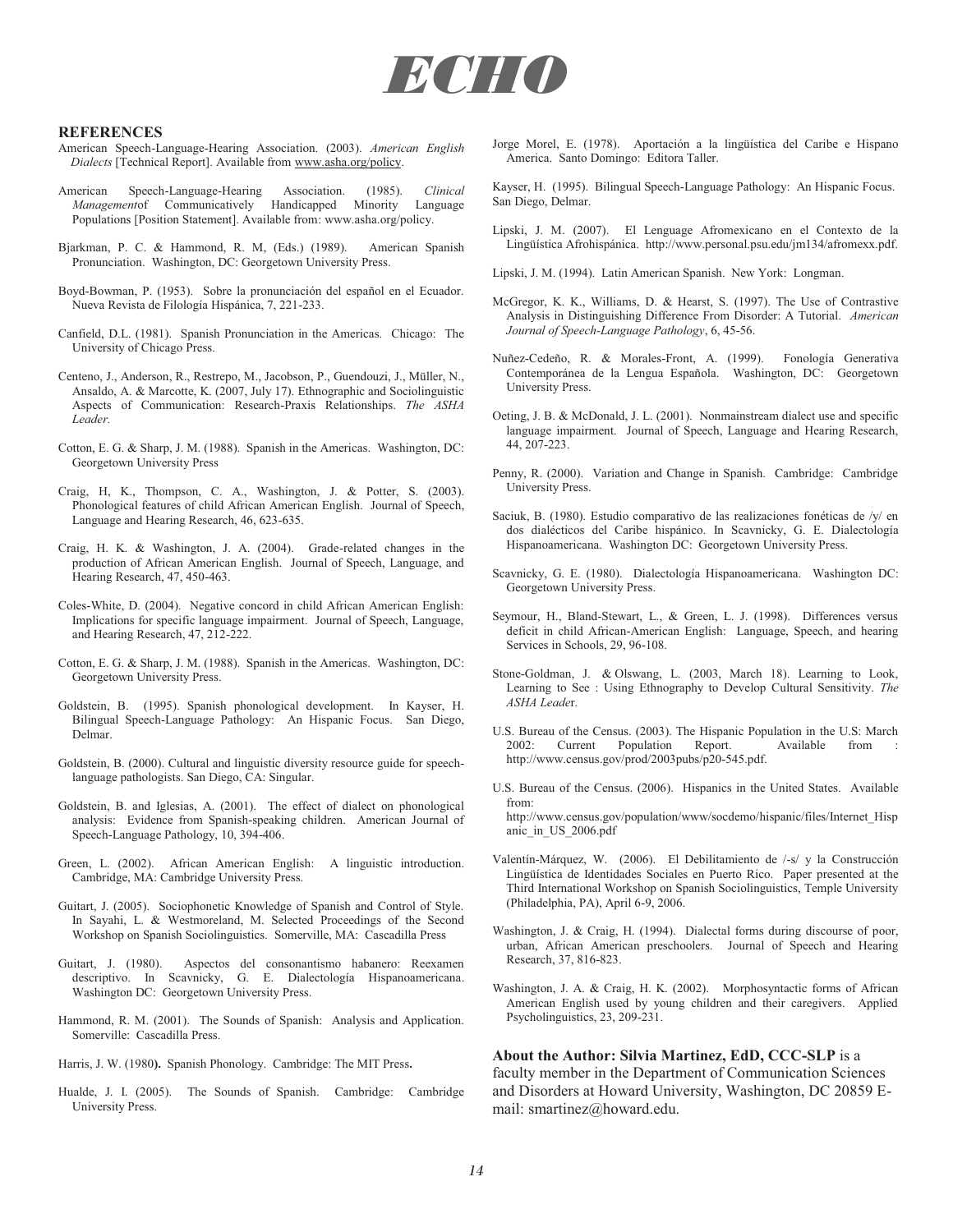## *ECHO*

### *NARRATIVE ABILITIES OF SECOND GRADE AFRICAN AMERICAN CHILDREN*

**Nancy L. Martino, PhD, CCC-SLP** 

*Xavier University of Louisiana New Orleans, LA*

### **ABSTRACT**

The purpose of this study was to examine microstructure and macrostructure abilities of typically developing African American seven year-olds from low socioeconomic backgrounds in a story retelling task. Some of the results were compared with the seven year-old field test data from the Strong Narrative Assessment Procedure (SNAP; Strong, 1998). Findings indicated that most elements of microstructure and macrostructure did not differ significantly with the comparison group. However, African American children correctly answered more inferential questions about the story than children from the comparison group, suggesting an untapped strength. In addition to these findings, African American children's use of noun phrase elaboration was measured.

**KEY WORDS**: Narrative sampling, African American children, noun phrase elaboration, answering inferential questions, literate language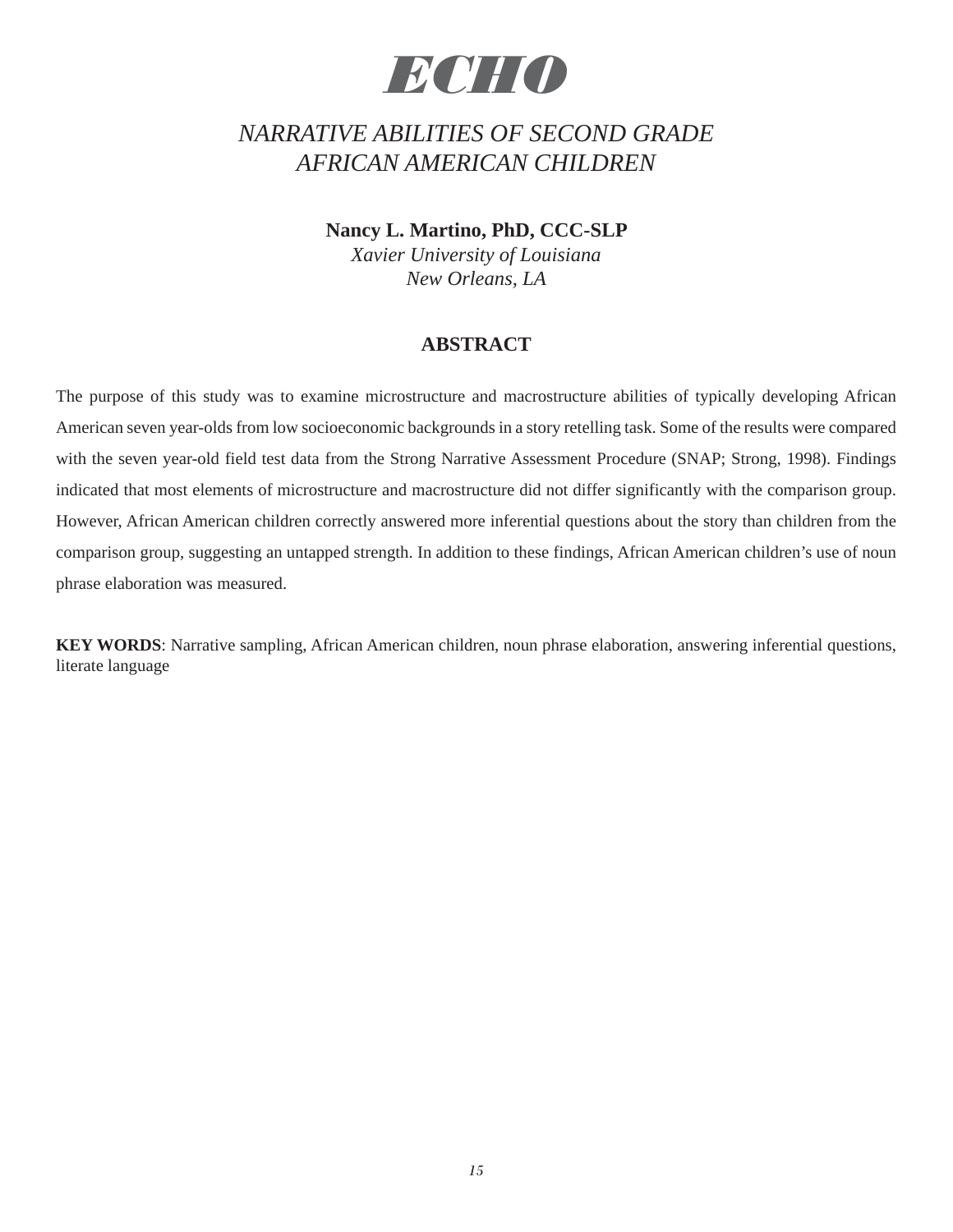## *ECHO*

### *NARRATIVE ABILITIES OF SECOND GRADE AFRICAN AMERICAN CHILDREN*

#### **Nancy L. Martino, PhD, CCC-SLP**

*Xavier University of Louisiana New Orleans, LA*

#### **INTRODUCTION**

In order to identify children with language impairments, it is recommended that part of the assessment process include narrative language assessment (Hughes, McGilliray, & Schmidek, 1997; Johnson, 1995; McCabe & Peterson, 1991). One way of determining if children have language impairment is to compare their narrative language sample with a standard that has previously been obtained, usually from the mainstream population (Brown, 1973; Miller, 1981). Other researchers have focused their sampling on non-mainstream groups, such as African Americans and Hispanics (Craig & Washington, 2002; Craig, Washington & Thompson, 2005; Munoz, Gillam, Pena, & Gulley-Faehnle, 2003). The present study builds on these works by describing narrative microstructure and macrostructure elements of typically developing African American second graders from two public schools in New Orleans, Louisiana. Relationship between narrative abilities and school

 One of the reasons narrative ability is measured is because of its connection to other academic areas, such as reading and writing (Gregg, 1991; Hughes, McGillivray & Schmidek, 1997). Children with poor narrative ability often are poor readers and have other oral language deficits that interfere with school (Botting, Faragher, Simkin, Knox, & Conti-Ramsden, 2001; Gillam & Carlisle, 1997). A large percentage of students in the New Orleans Recovery School District (67%) did not achieve the level of Basic (has the fundamental knowledge and skills needed for the next level of schooling) on the 2007 fourth grade state achievement test in English Language Arts (Louisiana Department of Education, 2009). In this test students must be able to write narrative and descriptive passages, read, comprehend, and respond to a range of materials using a variety of strategies.

 While examining non-mainstream children's knowledge and exposure to the prerequisites for reading such as alphabet knowledge and phonological awareness is important, it is equally important to examine oral language abilities of this population. Narratives have a structure that requires correct use of vocabulary, grammar and organization. Westby (1991) described literate language style as the ability to use language to think abstractly and decontextually. This is the language that is needed to succeed in school.

 There are many ways in which narratives can be measured. Macrostructure elements consist of examining the overall organization of a story, such as identifying story grammar components (Liles, Duffy, Merritt, & Purcell, 1995; Stein & Glenn, 1979). The organizational structure of a story based on Stein and Glenn (1979) consists of setting, initiating event, internal response, plan, attempt, consequence and resolution. These elements make an episode. Stories generally have more than one episode (Peterson & McCabe, 1983). Microstructure elements consist mostly of examining the grammatical structure of the discourse, such as, identifying communication units or C-units (an independent clause and any modifiers or dependent clauses), clauses per C-unit, and number of total words (Loban, 1976). These microstructure elements help to determine syntactic complexity of language (Brown, 1973).

 One of the microstructure elements that identifies literate language is the elaborated noun phrase (Pellegrini, 1985). Elaborated noun phrases describe or add information to the noun through modifiers (e.g., *the little boy*) and relative clauses (e.g., *the man who used a cane*), among others (Scott, 1988). Greenhalgh and Strong (2001) found that children ages seven to ten years with language impairment used fewer elaborated noun phrases in their narratives than non-language impaired children of the same age. Eisenberg and her colleagues (2008) found that children's use of noun phrases become more complex as they develop.

#### **Studies Involving Mainstream Populations**

 Researchers have measured narrative language performance of predominately white children by determining various syntactic, semantic and story grammar calculations. For example, Strong (1998) calculated number of C-Units, number of different words, and subordination index, among others, for typically developing children and children with language impairments residing in Utah.

 Newer narrative assessments like the Test of Narrative Language (Gillam & Pearson, 2004), have been normed on a percentage of African American children. Gillam and Pearson reported that 30% of the children in the sample were African American, yet do not report their specific geographical areas.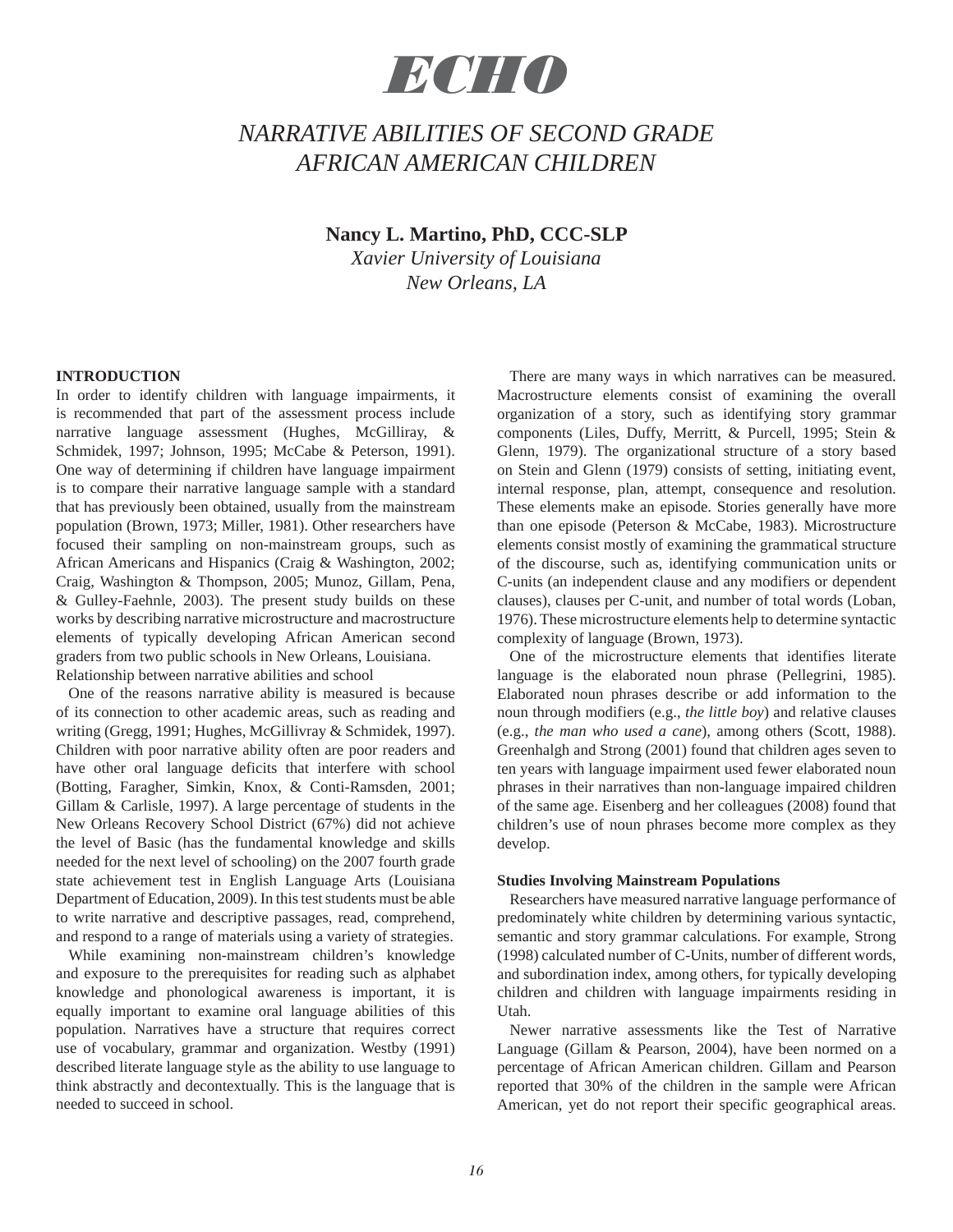

Also, the African American children's standard scores were lower than the European American children's standard scores, although not significantly so.

#### **Studies Examining Nonmainstream English Populations**

 Narrative abilities of individuals from non-mainstream groups have been the focus of several investigations. Recently, To and her colleagues (2010) performed a study on Cantonese speaking children in China. Their findings demonstrated developmental maturity in children between the ages of four and twelve years. A large database has been compiled by Miller and Iglesias (2008) on bilingual (Spanish/English) children's ability to retell stories. Others have explored Spanish speaking children's narrative abilities (Munoz, Gillam, Pena, & Gulley-Faehnle, 2003).

 Craig and Washington (2002) gathered information from 100 typically developing African American preschool and kindergarten students during free play. The researchers established means and standard deviations for mean length of C-unit, amount of complex syntax and number of different words. They also reported findings from a study of 295 typically developing African American children from first to fifth grades in a picture description task (Craig, Washing, & Thompson, 2005). They found gender differences for mean length of C-unit and amount of complex syntax with girls producing more than boys and gradual increases by grade for mean length of C-unit, amount of complex syntax, number of different words, and responding to requests for information.

 It has been documented that some African American children come to school with different narrative styles. Michaels (1981) described African American children's storytelling as being topic associative, where a series of anecdotes are related in a non-linear fashion. Gee (1989) suggests that this style hinders children from succeeding in literate-based activities, especially if their teacher is not from their same cultural background. A teacher who is not aware of this type of narrative may think the child's story is rambling and unorganized.

 While it is important to take into consideration narrative styles of non-mainstream populations, one must also keep in mind that schools in the United States typically use a mainstream story format (Paul, 2007). It is this format in which most children must be able to comprehend in order to pass State tests and move on to their next grade level. For example, one of the standards of the Louisiana Education Assessment Program's (LEAP) English Language Arts test is for students to be able to read, comprehend and respond to fiction, nonfiction and poetry (Louisiana Department of Education, 2009).

#### **Elicitation Methods**

 Various ways to elicit fictional narratives have been documented (Hughes, McGillivray & Schmidek, 1997). Strong (1998) used a wordless picture book narrated by a prerecorded speaker. After the child listens to the story, the book is removed and the child tells the story to a naïve listener. Miller and Iglesias

(2008) use the same wordless picture books and script; however, they allow the child to look at the book while retelling the story.

 Another way to elicit narratives is by having the child explain a single picture, usually one that denotes a problem. Children are instructed to make up a story that goes with this picture. Some investigators give an example first by showing a different picture and telling a story. They then present a new picture and say, "Now it's your turn to make up a story." For a more complete discussion of procedures to elicit fictional narratives, see Hughes, McGillivray and Schmidek (1997).

 In order to obtain more information on the narrative abilities of African American children, the author felt that a comparison of African American and Caucasian children's narrative abilities would be justified. The Strong Narrative Assessment Procedure (SNAP; Strong, 1998) was chosen as a comparison instrument for several reasons. The field test data consisted of Caucasian children only. This allows for the examination of groups with differing narrative styles. The elicitation and scoring directions are clear cut and easy to follow. This would be beneficial if, in the future, all speech-language pathologists in the district could use this instrument in their narrative assessments. The stories are tape recorded so that the children all hear the same words and intonation of the speaker. The four stories that are used, known as the Frog Stories (Mayer, 1967, 1969, 1974; Mayer and Mayer, 1975), consist of similar length, and syntactic and story grammar complexity, thus allowing for test-retest purposes. The SNAP's format is that of a retell; after the child hears a story and views a wordless picture book, he is asked to tell the story back as accurately as possible. Each story contains five episodes, 44-46 C-units, and 397-403 words. The instrument was field tested on 104 children, ages seven through ten, both typically developing and language disordered.

 The current study was designed to investigate whether differences would be found in microstructure and macrostructure elements of seven-year-old, African American, low income, urban children and the seven-year-old, Caucasian children that were used to obtain field data from the SNAP. It was predicted that microstructure elements would not be significantly different based on previous research that suggests syntactic elements are not influenced by culture (Craig & Washington, 1994; Whitehurst, 1997). An additional microstructural element, the elaborated noun phrase, was not included in the SNAP field study data. This information was calculated for this study in order to begin to analyze the emergence of this characteristic in African American children. Significant differences were predicted between the two groups of children for macrostructure elements and answers to inferential questions. It was predicted that the African American children in this study would not recall as many complete episodes nor would they correctly answer as many inferential questions due to the stylistic differences between African American and mainstream story telling styles.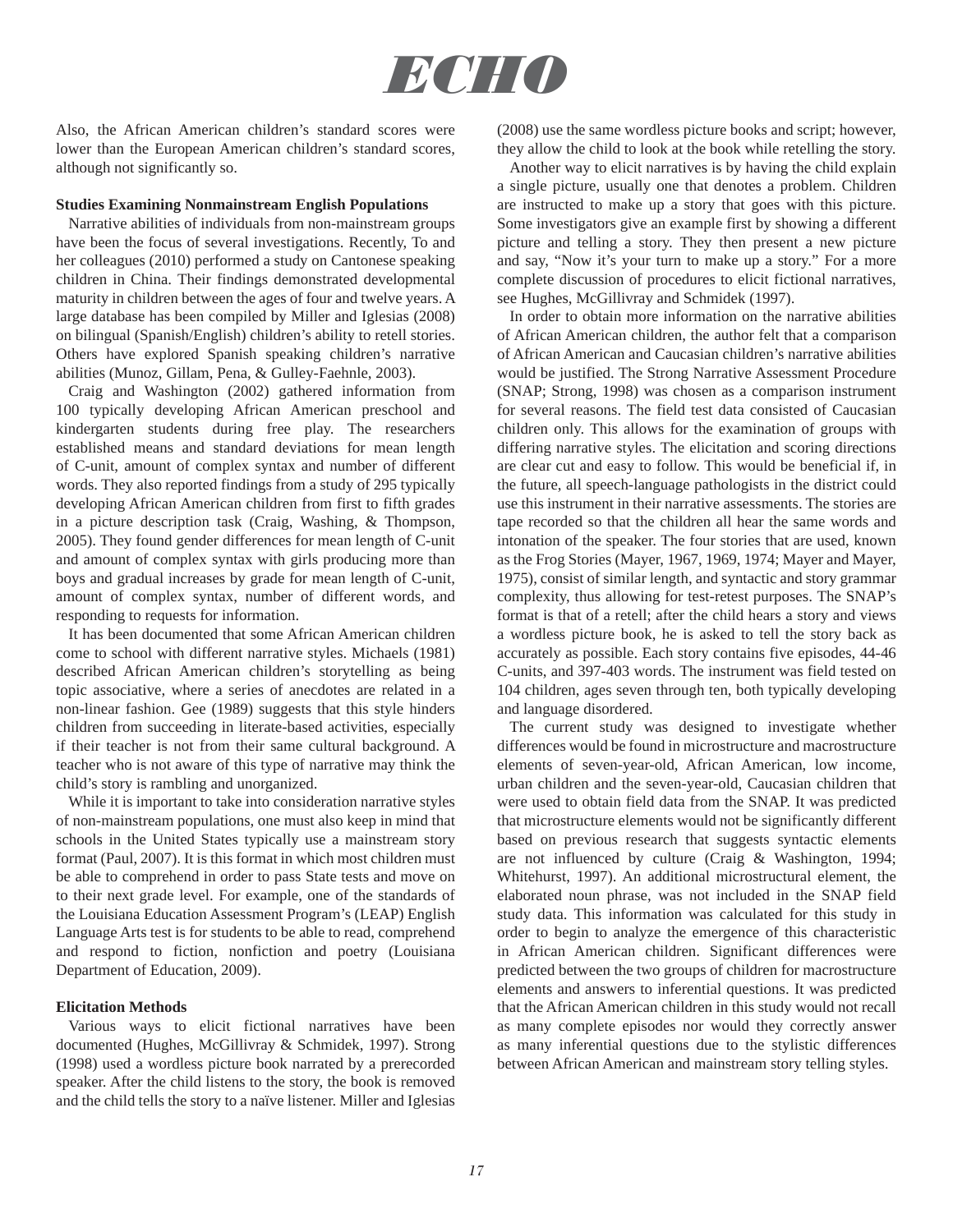

#### **METHOD**

#### **Participants**

 Seventeen seven-year-olds from two New Orleans public schools participated in the study (6 girls and 11 boys). They ranged in age from 7.4 years to 7.11 years of age. All were in second grade, African American, and qualified for reduced or free lunch, indicating that they were from low socioeconomic background.

#### **Procedure**

 Second grade teachers were asked to identify three to five typically developing students from their classrooms to participate in the study. Since the study was conducted in the spring, it was assumed that teachers knew which of their students were developing normally. No students were enrolled in special education or were receiving speech or language therapy or had repeated a grade. After parental consent was obtained, each child was individually tested in a separate room in the child's school. The child was first administered the Expressive Vocabulary Test (EVT, Williams, 1997) to determine expressive vocabulary knowledge. This test was chosen for two reasons: it has been deemed to be culturally fair by the developer and several responses for each item may be counted as correct, allowing for linguistic and dialectal variations. All children scored within normal (average) range according to the test manual. Standard scores from this test ranged from 87 to 105 ( $M = 98.9$ ; SD = 4.42).

 After the EVT was administered, two stories from the Strong Narrative Assessment Procedure (SNAP, Strong, 1998), Frog Goes to Dinner (Mayer, 1974) and *One Frog Too Many* (Mayer & Mayer, 1975), were administered. These stories were chosen because the examiner felt that the settings (eating at a restaurant and receiving a present) and emotions (getting into trouble and being jealous) of the story were ones in which children might be familiar. Testing procedures followed the guidelines from the SNAP protocol. The child looked at a wordless picture book while listening to a tape recorded story. The child listened to the story with earphones to rule out any distraction. After hearing the story, the child told it to a naïve listener without picture prompts who recorded it using a digital tape recorder and lavaliere microphone. The naïve listener told the student that she didn't get to hear the story and wanted the student to retell it to her. She gave the student as much time as needed, using eye contact and head nodding, to keep the student engaged. If the student stopped before the story was completed, she waited a few seconds and made a comment about the story, (e.g., "Well, that was interesting.") The student then answered ten comprehension questions (five literal and five inferential). The first story, Frog Goes to Dinner, was used to familiarize the student with the task. Only the second story, One Frog Too Many, was used in the analysis.

#### **Transcription and Segmentation**

 All stories were transcribed directly from the recordings into text documents by the author. Then all stories were placed into the Systematic Analysis of Language Transcripts (SALT, Miller & Iglesias, 2008) software. Stories were divided into communication units (C-Units; Loban, 1976) following SNAP instructions. Each child's C-Unit was coded for number of clauses, and type of elaborated noun phrase. African American dialectal features were coded according to Oetting's list of 36 nonstandard patterns (Oetting & McDonald, 2001; Oetting & Pruitt, 2005) and were not counted as errors. Each C-unit was coded for story grammar elements by a trained undergraduate student. The SALT program then calculated number of C-Units, number of total words, words per C-Unit, and clauses per C-Unit. Descriptive statistics were computed for the following: number of C-units, number of total words, clauses per C-Unit, presence of elaborated noun phrases, number of episodes, number of correct literal questions, and number of correct inferential questions. Reliability

 All of the retells were rated by a second rater. An undergraduate speech pathology major, who was trained in the transcription and coding process, (as was the naïve listener). First the rater listened to the retells and followed along on the transcriptions for transcription errors. Agreement was 96% for transcription. Then the rater identified all codes and compared them to the first rater's codes. Agreement was 90%. For each code that was inconsistent, the raters discussed and agreed upon the correct code.

#### **RESULTS**

 Results of the findings for the African American seven-yearolds from low income, urban homes were compared with the SNAP norms and standard deviations for typically developing seven-year-olds who were residing in Utah. In order to obtain normative results of the SNAP for seven-year-olds, thirteen normally developing children were tested (Strong, 1998). In the present study seventeen children were tested. In the SNAP study, children ranged in age from 85 to 95 months ( $M = 88.5$ ; S.D.  $= 3.6$ ) while in this study children ranged in age from 88 to 95 months ( $M = 92.3$ ; S. D. = 2.7). In this sample the number of C-units ranged from 9 to 37 ( $M = 21.4$ ; SD = 7.0). The number of words ranged from 91 to 323 ( $M = 175.7$ ; SD = 57.2). Words per C-unit ranged from 6.59 to 10.82  $M = 8.3$ ; SD = 1.22). Clauses per C-unit ranged from .95 to 1.71 (M = 1.2; SD = .19).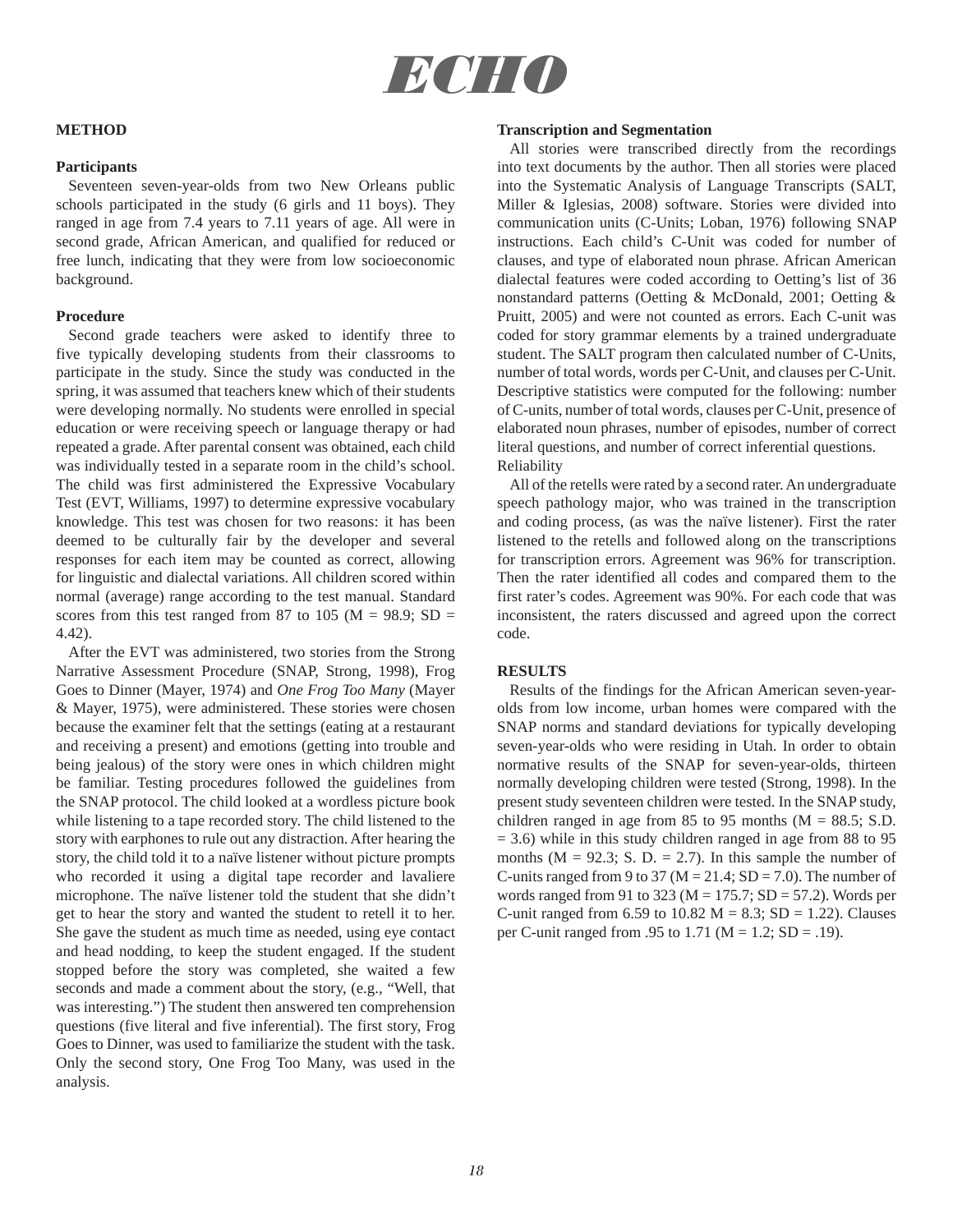

**Table 1.** Means, standard deviations and p values for the seven variables comparing African American seven year olds with seven year olds from Utah.

|                                                                                                                                                                                                                                                                                                                                                                                                     | Caucasian $N = 13$<br>(from SNAP data) | <b>African American</b><br>$N = 17$ |          |
|-----------------------------------------------------------------------------------------------------------------------------------------------------------------------------------------------------------------------------------------------------------------------------------------------------------------------------------------------------------------------------------------------------|----------------------------------------|-------------------------------------|----------|
| <b>Categories</b>                                                                                                                                                                                                                                                                                                                                                                                   |                                        |                                     | P value  |
| Number of C-Units                                                                                                                                                                                                                                                                                                                                                                                   | 20.8(6.8)                              | 21.4(7.0)                           | .723     |
| Number of Words                                                                                                                                                                                                                                                                                                                                                                                     | 160.4(57.8)                            | 175.7(57.2)                         | .286     |
| Words/ C-Unit                                                                                                                                                                                                                                                                                                                                                                                       | 7.7(0.9)                               | 8.3(1.2)                            | .067     |
| Clauses/ C-Unit                                                                                                                                                                                                                                                                                                                                                                                     | 1.11(.08)                              | 1.2(0.19)                           | $.04*$   |
| Complete Episodes                                                                                                                                                                                                                                                                                                                                                                                   | 2.3(1.2)                               | 2.0(1.4)                            | .409     |
| <b>Correct Factual Questions</b>                                                                                                                                                                                                                                                                                                                                                                    | 4.5(.9)                                | 4.3(0.7)                            | .400     |
| <b>Correct Inferential Questions</b><br>$\mathcal{L}$ $\mathcal{L}$ $\mathcal{L}$ $\mathcal{L}$ $\mathcal{L}$ $\mathcal{L}$ $\mathcal{L}$ $\mathcal{L}$ $\mathcal{L}$ $\mathcal{L}$ $\mathcal{L}$ $\mathcal{L}$ $\mathcal{L}$ $\mathcal{L}$ $\mathcal{L}$ $\mathcal{L}$ $\mathcal{L}$ $\mathcal{L}$ $\mathcal{L}$ $\mathcal{L}$ $\mathcal{L}$ $\mathcal{L}$ $\mathcal{L}$ $\mathcal{L}$ $\mathcal{$ | 1.4(1.3)                               | 2.6(.93)                            | $.000**$ |

 $*$ p < .05,  $*$  $*$ p < .001

 Table 1 compares measures from this study with those from the SNAP. One sample t-tests revealed that no significant differences exist between the African American children in this study with the Utah children in the SNAP norms for number of C-Units, number of words, words per C-unit, complete episodes and correct factual questions. However, clauses per C-unit and correct inferential questions revealed significant differences.

 An episode, according to the SNAP, consists of a problem or motivation (initiating event or internal response), event (plan or attempt), and outcome (consequence). For each episode all three of these story grammar components must be included in the child's retelling in order to be counted as recalled. Each story was coded for these elements. According to the SNAP, the first episode begins with the event of the boy acquiring a second frog (setting). The problem is that the big frog is jealous of the new frog (internal response). When the boy puts the two frogs together (initiating event), the big frog tries to bite the new frog (attempt). The big frog then gets punished (consequence).

 The number of complete episodes children recalled ranged from 0 to 5, with 5 being the number of episodes in the story. One of the children recalled all five episodes (6%); one recalled four (6%); five children recalled three (29%); three recalled two (18%); four recalled one (6%); and three recalled none (18%). This number was not statistically significant from the mean number of episodes recalled from the typically developing seven years from Utah.

 The number of factual questions children answered correctly ranged from 3 to 5, with 5 being the most one could obtain. Over half of the children (8) answered all five questions correctly (47%); seven answered four correctly (41%) and two answered 3 correctly (12%). The mean number of factual questions answered correctly was 4.5. This number was not statistically significant from the mean number of factual questions answered correctly from the typically developing seven years from Utah. The number of inferential questions children answered correctly ranged from 1 to 5, with 5 being the most one could obtain. One of the children answered all five questions correctly (6%); one answered four correctly (6%); seven children answered three questions correctly (41%); seven answered two correctly (41%); and one answered one correctly (6%). This number was statistically significant from the mean number of inferential questions answered correctly from the typically developing seven years from Utah.

 All of the children in the sample used noun phrases that contained one or two modifiers (the boy, the big frog). Eight out of the seventeen children (47%) used noun phrases that contained three modifiers (the little baby frog). Thirteen of the seventeen children (76%) used noun phrases with postmodification (It was about a boy who had a frog; They heard a noise of the little bitty frog.)

#### **DISCUSSION**

 The aim of the present study was to identify microstructure and macrostructure elements within oral narratives produced by typically developing, low income, seven-year-old African-American children. The investigation included comparison of linguistic features of this population with typically developing seven year old white children from Utah (Strong, 1998). Of the four microstructure elements that were compared with this data, no differences were found comparing number of C-units, number of words, or words per C-unit. These findings agree with other studies that suggest syntactic elements are less likely to be influenced by culture (Craig & Washington, 1994; Whitehurst, 1997). The finding that the group means differed significantly for clauses per C-unit was surprising. Upon closer inspection, however, one child in the African American sample produced a large number of C-units with two or more clauses. One of her C-units contained three clauses (And that's when he kicked him off the thing that they was floating on) and another contained four (I think the big frog was jealous of the little frog because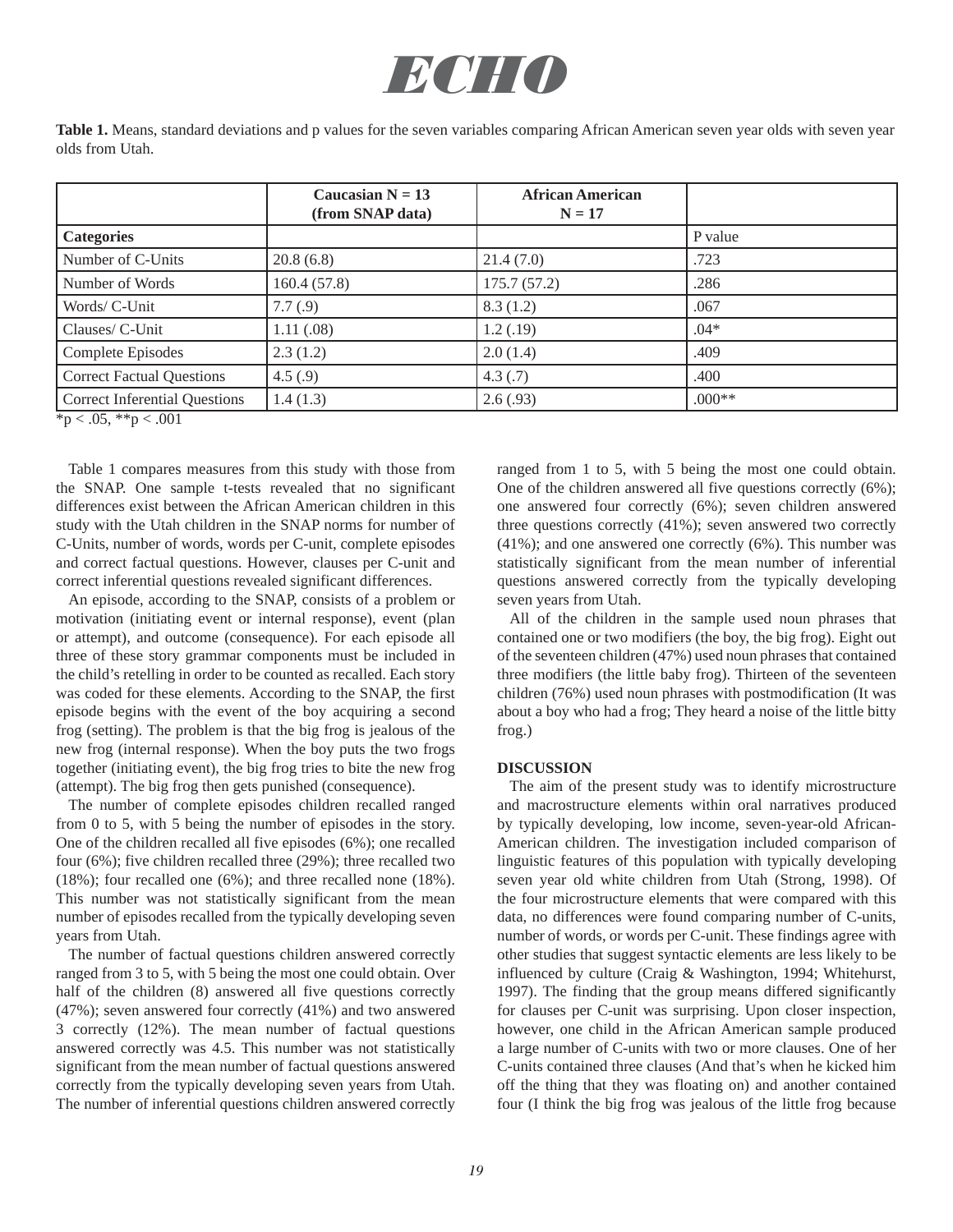

he think that the little frog is special to Mike.) Since the sample was small, this one child's data may have skewed the number of clauses per C-unit for the group.

 The African American children in this study answered inferential questions correctly significantly more often than did the comparison group. Out of the five inferential questions, African Americans answered an average of 2.6, whereas the SNAP group answered an average of 1.4 correctly. A contributing factor may be related to the African American culture's oral tradition. In the oral narrative, inferences must be made more often about relationships within the story because segments in the story may jump in an associated way and themes or points are not explicit (Gee, 1989; Michaels, 1981). If the children have heard these topic associated stories or anecdotes from family members and even teachers, they would have the background knowledge of this type of narrative. Perhaps the children are tapping into an ability heretofore not examined. It is possible that this may be a strength of African American children who come from a topic associative tradition.

 Noun phrase elaboration has been demonstrated to be present in children's narratives. Although in their study narratives were elicited in a different manner, Eisenberg, et al. (2008), suggests the usage of complex premodification (noun phrase consisting of two or more descriptive elements before the noun) should not be expected until after 8 years of age. However, almost half of the children in the present study used it. One explanation is due to the characters of the story: a big frog and a little frog. The use of two modifiers was demonstrated by all children (the big frog). If a child wanted to add a modifier, he would have had to distinguish between the two frogs. Some examples of complex premodification were: the little baby frog, the big frog's head.

 The use of postmodification by the children in the present study was found to be slightly higher than in other studies. Eisenberg, et al. (2008) found that 53% of the five-year-olds and 60% percent of the eight-year-olds in their study demonstrated postmodification in a story generation task. In the present study, 76% of the African American children used postmodification in their retells. Story generation may have been a more challenging task than the story retell used in this study due to the level of support that the story retell provides. Another explanation of the higher use in this study is that African American children may be using more dramatic and evocative language (Smitherman, 1993). Hicks (1991) found that first grade African American children used more descriptive words than European North American children when recalling videos. Further examination of African American children's use of postmodification in narratives is warranted.

#### **LIMITATIONS**

 This study provides a preliminary investigation of African American children's ability to retell stories. Part of the investigation utilized a comparison of two distinct groups: low income, African American children from New Orleans,

Louisiana and white children from Utah. The SNAP data is not considered to be normative, nor is the sample size large enough to make definite claims; however, the results add to the corpus of data on African American children's narrative abilities.

 The children in this study were from two schools in New Orleans and are typical of school children from this geographical area. More children from different area schools should be included in future studies. Comparisons of similar groups from other parts of the country may give additional insight into narrative abilities of this population.

 The author chose not to include an analysis of African American English (AAE) usage in this study. Since all children exhibited some form of AAE, it was thought that the results would not be affected. However, researchers have identified individuals who use varying amounts of AAE Oetting & McDonald, 2001; Terrell, 1975; Washington & Craig, 1998). This may warrant investigation in the future.

#### **CONCLUSION**

 The results of this study indicate that some of the field test data of the Strong Narrative Assessment Procedure for typically developing seven year olds can be used with African American seven year olds. The number of C-units, number of total words, words per C-unit, correct number of factual questions and number of episodes may be compared. However, clauses per c-unit and correct inferential questions may not be compared. The SNAP is an easy tool to use to determine narrative abilities of children. The Frog Stories are engaging to the children and have themes that children can relate to (e.g., jealousy, loss). Each of the stories in the SNAP contain the same number of episodes, so that the test can be given more than once for comparison purposes. Future studies will examine the use of this instrument with both younger and language impaired African American children's narrative abilities. African American seven year olds' use of elaborated noun phrases appears to be comparable to other children's. However, more investigation is needed, especially with postmodification.

#### **ACKNOWLEDGMENTS**

 The author wishes to thank Ms. Zaneta Rice for her assistance in the data collection and coding. Special thanks to the principals, teachers, parents and students of Lafayette Academy and Wilson School in New Orleans, Louisiana.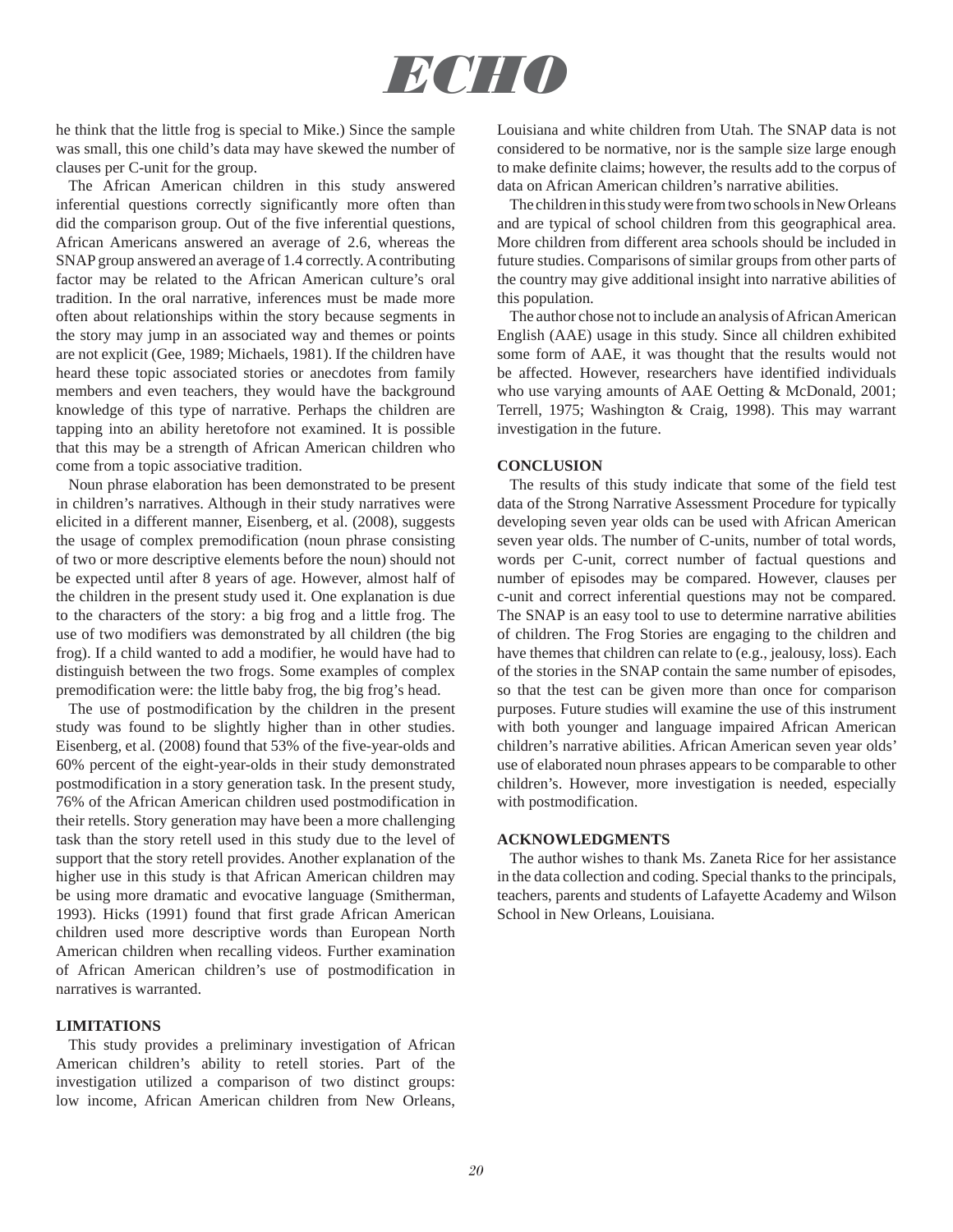

#### **REFERENCES**

- Botting, N., Faragher, B., Simkin, Z., Knox, E., & Conti-Ramsden, G. (2001). Predicting pathways of specific language impairment: What differentiates good and poor outcomes? Journal of Child Psychology and Psychiatry and Allied Disciplines, 42, 1013-1020.
- Brown, R. (1973). A First Language: The Early Stages. Cambridge, MA: Harvard University Press.
- Craig, H. K., & Washington, J. A. (1994). The complex syntax skills of poor, urban, African-American preschoolers at school entry. Language, Speech and Hearing Services in Schools, 25, 181-190.
- Craig, H. K., & Washington, J. A. (2002). Oral language expectations for African American preschoolers and kindergarteners. American Journal of Speech-Language Pathology, 11, 59-70.
- Craig, H. K., Washington, J. A., & Thompson, C. A. (2005). Oral language expectations for African American children in grades 1 through 5. American Journal of Speech-Language Pathology, 14, 119-130.
- Eisenberg, S. L., Ukrainetz, T. A., Hsu, J. R., Kaderavek, J. N., Justice, L. M., & Gillam, R. B. (2008). Noun phrase elaboration in children's spoken stories. Language, Speech and Hearing Services in Schools, 39, 145-157.
- Gee, (1989). The narrativization of experience in the oral style. Journal of Education, 171, 75-96.
- Gillam, R. B., & Carlile, R. M. (1997). Oral reading and story retelling of students with specific language impairment. Language Speech and Hearing Service in Schools, 28, 30 - 42.
- Gillam, R. B., and Pearson, N. A. (2004). Test of Narrative Development. Austin, TX: Pro-ed.
- Greenhalgh, K. S., & Strong, C. J. (2001). Literate language features in spoken narratives of children with typical language and children with language impairments. Language, Speech and Hearing Services in Schools, 32, 114-125.
- Gregg, N. (1991). Disorders of written expression. In A. M. Bain, L. Lyons Bailet, & L. Cook Moats (Eds.) Written Language Disorders: Theory into Practice (pp. 65-97). Austin: Pro-Ed.
- Hicks, B. (1991). Kings of narratives: Genre skills among first graders from two communities. In C. Peterson & A. McCabe (Eds.), Developing Narrative Structure (pp. 55-87). Baltimore, MD: Paul H. Brookes.
- Hughes, D., McGillivray, L., & Schmidek, M. (1997). Guide to Narrative Language. Eau Claire, WI: Thinking Publications.
- Johnson, C. (1995). Expanding norms for narration. Language, Speech and Hearing Services in Schools, 26, 326-341.
- Liles, B. Z., Duffy, R. J., Merritt, D. D., & Purcell, S. L. (1995). Measurement of narrative discourse ability in children with language disorders. Journal of Speech and Hearing Research, 38, 415-425.
- Loban, W. (1976). Language Development. National Council of Teachers of English. Champaign-Urbana, IL.
- Louisiana Department of Education (2009). LEAP District Test Results Summary. Retrieved February 28, 2009 from http://www.doe.state.la.us/lde/ saa/1560.asp.
- Mayer, M. (1967). A Boy, a Dog and a Frog. New York: Dial Books for Young Readers.
- Mayer, M. (1969). Frog Where Are You? New York: Dial Books for Young Readers.
- Mayer, M. (1974). Frog Goes to Dinner. New York: Dial Books for Young Readers.
- Mayer, M. & Mayer, M. (1975). One Frog Too Many. New York: Dial Books for Young Readers.
- McCabe, A., & Peterson, C. (1991). Developing Narrative Structure. Hillsdale, NJ: Erlbaum.
- Michaels, S. (1981). "Sharing time": Children's narrative styles and differential access to literacy. Language in Society, 10, 423-442.
- Miller, J. (1981). Quantifying productive language disorders. In J. F. Miller (Ed.) Research on Child Language Disorders: A Decade of Progress (pp. 211-220). Austin, TX: Pro-Ed.
- Miller, J., & Iglesias, A. (2008). Systematic Analysis of Language Transcripts (SALT), Instructional Version 2008 [Computer Software], SALT Software, LLC.
- Munoz, M. L., Gillam, R. B., Pena, E. D., & Gulley-Faehnle, A. (2003). Measures of language development in fictional narratives of Latino children. Language, Speech and Hearing Services in Schools, 34, 332-342.
- Oetting, J.B. & McDonald, J. (2001). Nonmainstream dialect use and specific language impairment. Journal of Speech, Language and Hearing Research, 44, 207-223.
- Oetting, J. B., & Pruitt, S. L. (2005). Southern African American English use across groups. Journal of Multilingual Communication Disorders, 3, 136–144.
- Paul, R. (2007). Language Disorders from Infancy through Adolescence. St. Louis: Mosby.
- Pellegrini, A. D. (1985). Relations between preschool children's symbolic play and literate behaviors. In L. Galda & A. D. Pellegrini (Eds.), Play, Language and Stories: The Development of Children's Literate Behavior (pp. 79-97). Norwood, NJ: Ablex.
- Peterson, C., & McCabe, A. (1983). Developmental Psycholinguistics: Three Ways of Looking at a Child's Narrative. New York, NY: Plenum.
- Scott, C. M. (1988). Spoken and written syntax. In M. A. Nippold (Ed.) Later Language Development: Ages Nine through Nineteen (pp. 49-95). Austin, TX: PRO-ED.
- Smitherman, G. (1993). The Blacker the Berry, the Sweeter the Juice: African American Student Writers and the National Assessment of Educational Progress. Paper presented at the Annual meeting of the National Council of Teachers of English (83rd, Pittsburgh, PA, November 17-22, 1993).
- Stein, N., & Glenn, C. (1979). An analysis of story comprehension in elementary school children. In R. O. Freedle (Ed.), New Directions in Discourse Processing (Vol. 2, pp. 53-120). Norwood, NJ: Ablex.
- Strong, C. J. (1998). The Strong narrative assessment procedure. Eau Claire, WI: Thinking Publications.
- Terrell, F. (1975). Dialectal differences between middle-class Black and White children who do and do not associate with lower-class Black children. Language and Speech, 20, 377-383.
- To, C. K., Stokes, S. F., Cheung, H., & T'sou, B. (2010). Narrative assessment for Cantonese-speaking children. Journal of Speech, Language, and Hearing Research, 53, 648-669, downloaded from http://www.jslhr.asha.org on June 7, 2010.
- Washington, J., & Craig, H. (1998). Socioeconomic status and gender influences on children's dialectal variations. Journal of Speech and Hearing Research, 41, 618-626.
- Westby, C. E. (1991). Learning to talk- talking to learn: Oral literate language differences. In C. Simon (Ed.) Communication Skills and Classroom Success: Assessment and Therapy Methodologies for Language and Learning Disabled Students (pp. 334-357). Eau Claire, WI: Thinking Publications.
- Whitehurst, G. J. (1997). Language processes in context: Language learning in children reared in poverty. In L. B. Adamson & M. A. Romski (Eds.), Communication and Language Development (pp. 233-265). Baltimore: Paul H. Brookes.
- Williams, K. (1997). Expressive Vocabulary Test. Circle Pines, MN: AGS.

#### **About the Author**

Nancy L. Martino, PhD, CCC-SLP is a faculty member in the Department of Communications, Xavier University of Louisiana, New Orleans, LA, E-mail: nmartino@xula.edu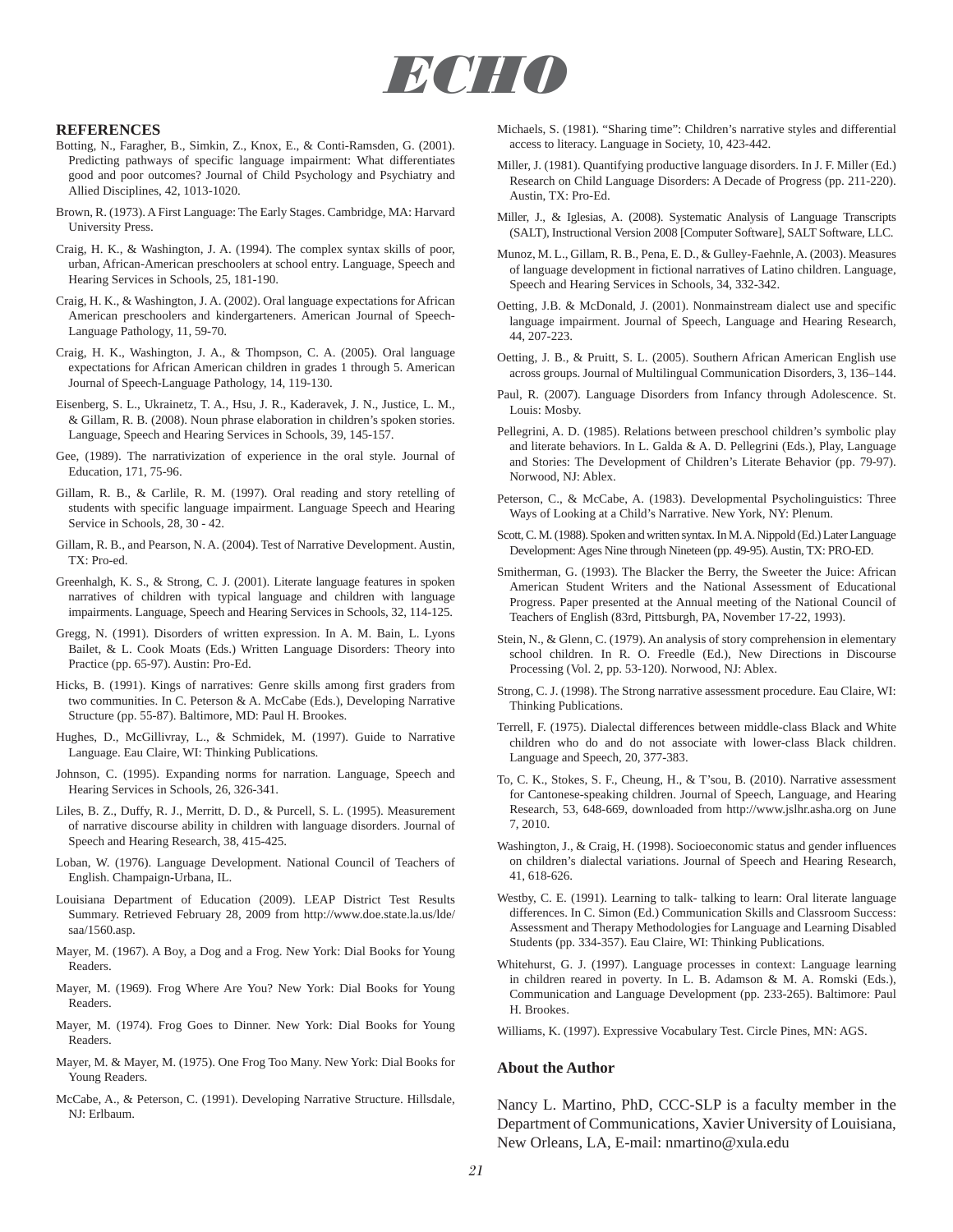

### *NORMATIVE NASALANCE VALUES ACROSS LANGUAGES*

**Carolyn M. Mayo, PhD** 

*North Carolina A&T State University Greensboro, NC*

**Robert Mayo, PhD** 

*University of North Carolina at Greensboro Greensboro, NC*

#### **ABSTRACT**

 The Nasometer is an objective computer-based instrument designed to measure the acoustic correlates of resonance and velopharyngeal function. The device has proven to be useful for early identification of persons at risk for velopharyngeal dysfunction. Since its introduction, the Nasometer has been used in craniofacial centers and other clinical settings both in the United States and around the world. The purpose of this paper is to describe the Nasometer and its clinical uses, discuss speaker characteristics that might influence nasalance values, and provide a compilation of published normative nasalance data across English, Spanish, Asian, and European languages. Additionally, languages in need of normative nasalance data are discussed.

**KEY WORDS**: Nasometer, Nasalance, Normative data, Objective acoustic analysis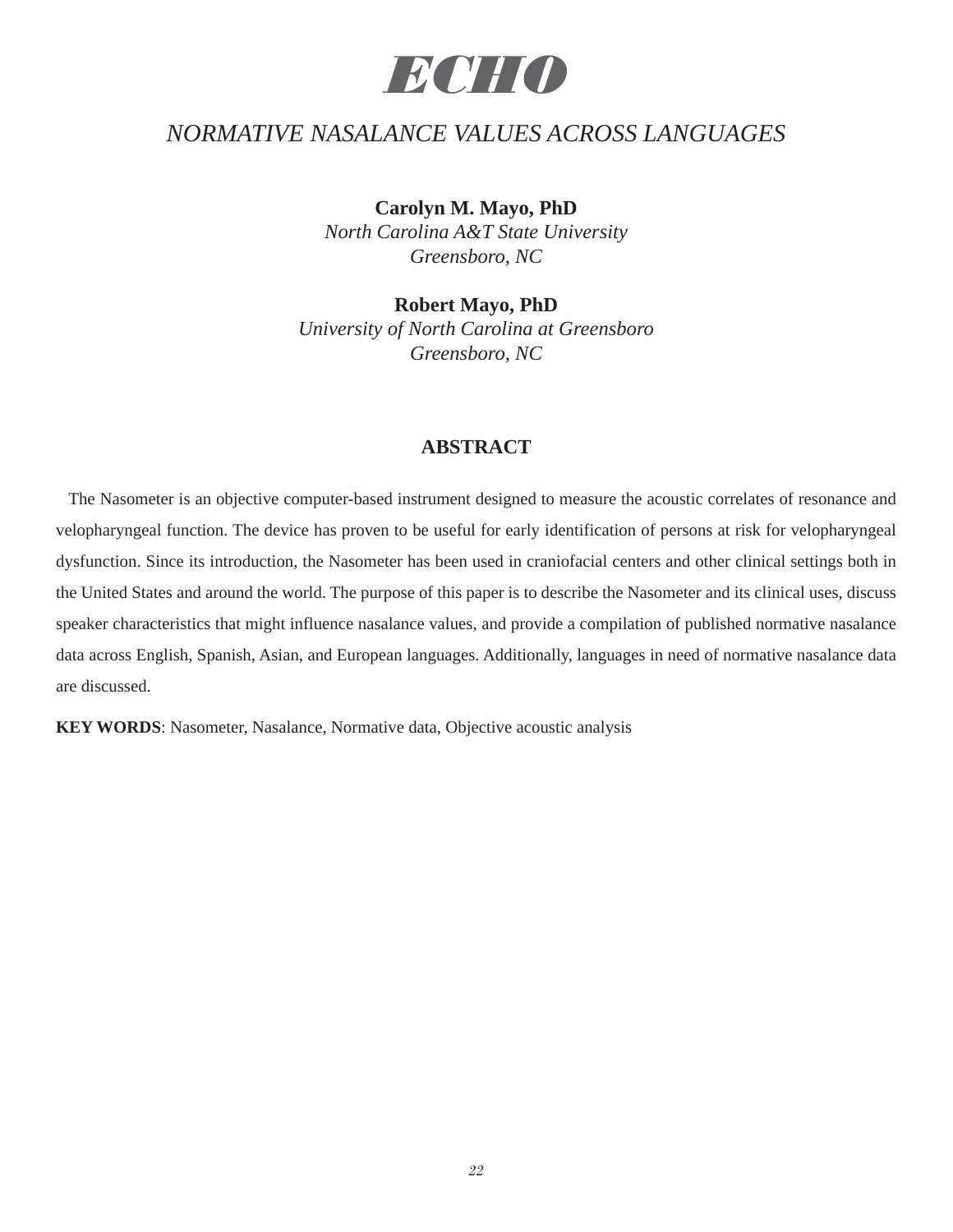

### *NORMATIVE NASALANCE VALUES ACROSS LANGUAGES*

**Carolyn M. Mayo, PhD** 

*North Carolina A&T State University Greensboro, NC*

#### **Robert Mayo, PhD**

*University of North Carolina at Greensboro Greensboro, NC*

#### **INTRODUCTION**

 Paired with perceptual speech assessment, objective instrumental devices have enabled clinicians to reliably identify persons at risk for velopharyngeal (VP) dysfunction and related resonance disorders (e.g., hypernasality). Over the last thirty years, instrumental systems have increased our understanding of the structure and workings of the velopharyngeal mechanism, allowed professionals to acquire quantifiable reproducible data, and render informed treatment recommendations to persons presenting with or at risk for velopharyngeal dysfunction (Dalston and Warren, 1985; Kummer, 2008; Moon, 1992). In a study of the importance of instrumental assessment of velopharyngeal function reported by 63 craniofacial centers in the United States, 88 percent of these centers rated such devices as very important or important to the evaluation process (Pannbacker et al. 1992). These devices can either allow clinicians to directly visualize and assess the structure and function of the velopharyngeal mechanism (e.g., nasoendoscopy) or indirectly make inferences about velopharyngeal adequacy during speech (e.g., acoustic measures). Indirect objective measures of velopharyngeal function have the advantage of being comparatively non-invasive or non-obtrusive to subjects---limiting exposure to radiation or discomfort associated with insertion of scopes into the confines of the nasopharynx and can be used with young children.

 Within the category of indirect objective assessment procedures, nasometry is a method of measuring the acoustic correlates of resonance and velopharyngeal function and can be compared to standardized norms for interpretation (Kummer, 2008). Acoustic events associated with velopharyngeal function during speech involve the movement of sound pressure/vibrational energy through the vocal tract and the proper transmission of that energy through the oral and/or nasal cavities as required by the particular speech activity. Nasometric measures have been shown to be strongly correlated with aerodynamic and perceptual measures of velopharyngeal function and have proven to be useful for early identification of patients at risk for velopharyngeal dysfunction (Dalston, Warren, & Dalston, 1991).

 The Nasometer has gained widespread clinical and research usage within the United States and internationally. Consequently, normative nasometric data have been obtained from children and adults in numerous separate studies in North America, Europe, Asia, Australia, and the Caribbean. However, to our knowledge, these data have not been presented in a single report. Thus, the purpose of this paper is to describe the Nasometer and its clinical uses, discuss speaker characteristics that might influence nasalance values, and provide a compilation of normative nasalance data across English, Spanish, Asian, and European languages. Additionally, languages in need of normative nasalance data are discussed.

#### **THE NASOMETER**

 A computer based system, the Nasometer allows clinicians to determine the relative amount of oral and nasal energy in an individual's speech (Dalston & Seaver, 1992; Kummer, 2008). With the device, nasal (N) and oral (O) acoustic components of a subject's speech are sensed by microphones separated by a horizontal head set-mounted sound separator that rests on the upper lip (see Figure 1). The signal from each of the microphones is filtered and digitized by custom electronic modules. The data can then be processed by a personal computer and displayed in real-time on a computer screen. The resultant signal is a ratio of nasal-plus-oral acoustic energy. The ratio is multiplied by 100 and expressed as a percentage "nasalance" score. Specifically, the nasalance score can be described thusly: Nasalance =  $N \div (N + O)$  x 100.



**Figure 1.** Headset, microphones, and computer interface for the **Nasometer**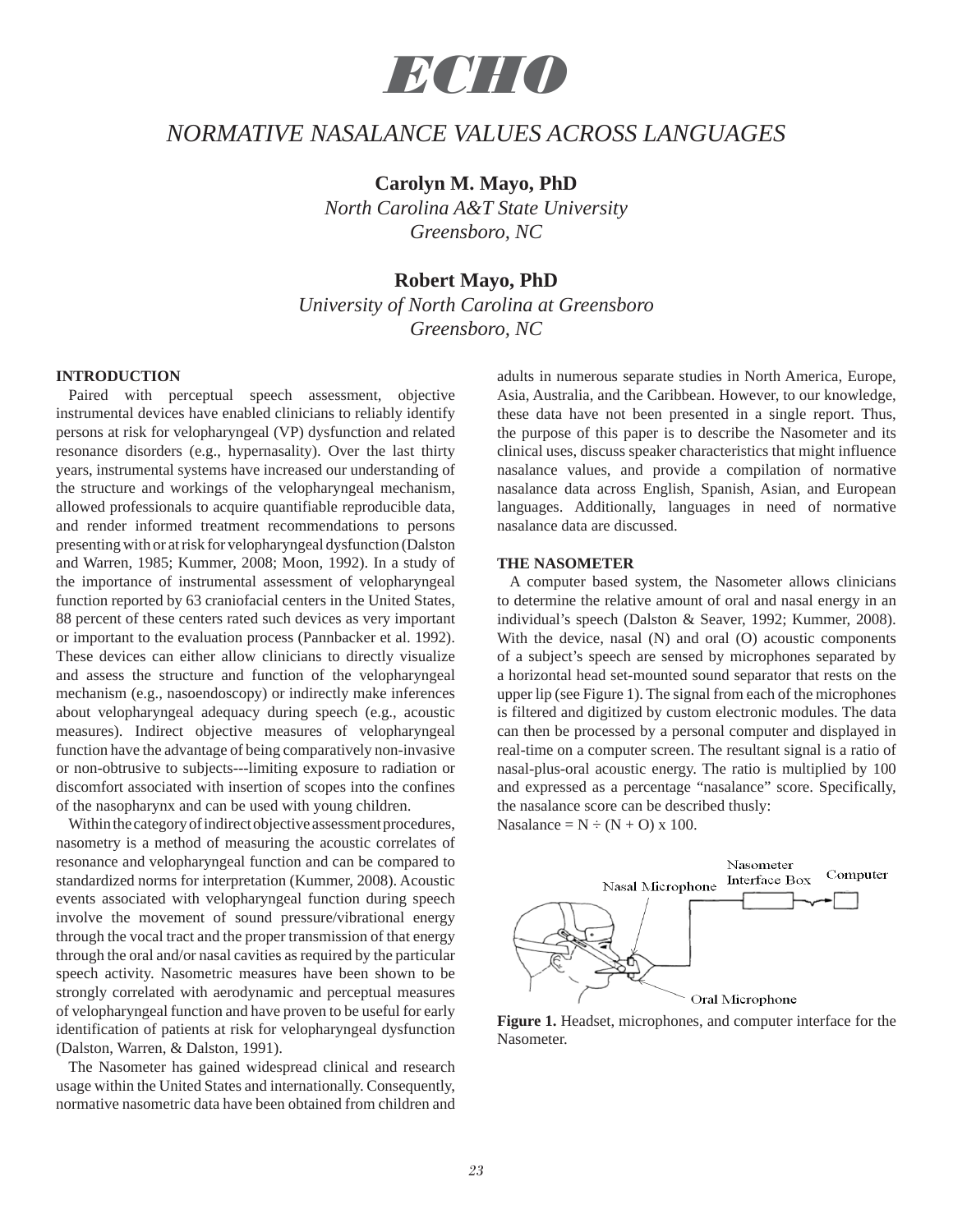

 Nasalance is, perhaps, the most widely used objective, noninvasive measure that relates to perceived nasality (Awan & Virani, 2010). Presently, there are two Nasometer models. The Nasometer 6200 (Kay Elemetrics Corporation, Lincoln Park, NJ) first introduced in 1987, represents the original model of the device and is the source of much of the normal and disordered nasalance data that has been used to describe speech resonance in normal and clinical populations. Subsequently, in 2003 the Nasometer 6200 was replaced with the Nasometer II 6400 (Kay Elemetrics/PENTAX, Lincoln Park, NJ).

 There are some differences in the hardware and software characteristics between the two systems. Awan and Virani (2010) reported that in the Nasometer 6200-1, the nasal and oral microphone signals are separately preamplified and then fed to bandpass filters (center frequency  $= 500$  Hz;  $-3$  dB bandwidth of 300 Hz) to capture the lower frequency region of the speech spectrum. The data acquisition routines in the Nasometer 6200- 1 software sample the root mean square (RMS) level of the nasal and oral microphone signals at a rate of 120Hz at 8 bits of resolution (Fletcher, Adams, & McCutcheon, 1989).

 The Nasometer II Model 6400 v. 2.70 incorporated several changes to the original Nasometer. While the headgear (separator plate and microphones) and the bandpass filtering procedure were maintained, the oral and nasal microphone signals are now digitally sampled at 11,025 Hz per channel at 16 bits of resolution. Nasalance is then calculated using the digitized data by means of an 8 ms averaging frame to approximate the procedure used in the Nasometer 6200 (Awan & Virani, 2010). In addition, changes in the microphone calibration procedures, and the capability for signal playback were also incorporated into the Nasometer II 6400.

 The hardware and software changes rendered by the manufacturer appear significant enough to warrant caution when interpreting nasalance data derived from the Nasometer 6200 and Nasometer II 6400. Specifically, in a study comparing measures of nasalance obtained from a group of normal adult males and females using the Nasometer 6200 versus the Nasometer II 6400, Awan and Virani (2010) reported that the two units differed significantly on mean nasalance for the Zoo and Rainbow

Passages but not for the Nasal Sentences. The authors stated that mean nasalance scores obtained from the Nasometer II 6400 were statistically lower than those derived from the Nasometer 6200. Based on this finding, Awan and Virani (2010) cautioned clinicians and researchers against interpreting nasalance data obtained from each unit as equivalent and recommended that professionals "consult norms that have been developed for the specific system that is being used (Nasometer 6200 or Nasometer II 6400)."

#### **CLINICAL USES OF THE NASOMETER**

 The Nasometer has proven to be a useful, non-invasive method of assessing persons at risk for velopharyngeal impairment (e.g., those with cleft palate and other oral-facial disorders, motor speech disorders, etc.) and upper airway impairment (e.g., those with nasal or nasopharyngeal obstruction). The nasometer is an effective adjunct to perceptual and aerodynamic findings as well as endoscopy and/or videofluoroscopy assessments. Moreover, the data obtained from the Nasometer are easily interpretable and can be understood by a lay person with no more than a brief explanation (Dalston & Warren, 1985). Table 1 provides a listing of the many clinical uses of the Nasometer,

 As noted by Kummer (2008), when an individual's nasalance score is compared to normative data, a judgment can be made regarding the normalcy of resonance. High scores, in comparison to normative data, suggest hypernasality; low scores, in comparison, suggest hyponasality. Nasalance scores are typically obtained by having the client read or repeat a standardized passage, sentences, or syllables. The level of nasalance varies depending on the type of vowel produced (Lewis & Watterson, 2003). There are greater levels of nasalance on high vowels than on low vowels. For example, nasalance for /i/ is usually 10 percentage points higher than that for the low vowel /a/ (Kummer, 2005; 2008). Most English language nasalance norms have been established using three standardized passages---the Zoo Passage (Fletcher, 1972), the Rainbow Passage (Fairbanks, 1960), and Nasal Sentences (Fletcher, 1978).

| <b>Clinical Uses</b>                                                                                                                                                       | <b>Representative Studies</b>                                                                                                                                   |
|----------------------------------------------------------------------------------------------------------------------------------------------------------------------------|-----------------------------------------------------------------------------------------------------------------------------------------------------------------|
| Assessment of resonance in children with hearing impairment.                                                                                                               | Tatchell et al. (1991)                                                                                                                                          |
| Assessment of upper airway obstruction and hyponasality.                                                                                                                   | Dalston et al. (1991); Nieminen et al. (2000); Williams et al. (1990)                                                                                           |
| Selection of at-risk individuals for adenoidectomy.                                                                                                                        | Gonzalez-Landa et al. (1990); Kummer et al. (1993); Williams et al. (1992)                                                                                      |
| Measure changes in resonance following surgical procedures such as<br>pharyngoplasty, uvulopalatopharyngoplasty, maxillectomy, and functional<br>endoscopic sinus surgery. | David et al. (1999); Dejonckere & van Wijngaarden (2001); Nellis et al. (1992);<br>Prunkngarmpun et al. (2008); Soneghet et al. (2002); Van Lierde et al (2002) |
| Measure effects of various forms of therapy such as CPAP and prosthetic<br>management.                                                                                     | Sweeney et al. $(2004)$ ; Reiger et al. $(2002)$                                                                                                                |
| Assessment of nasality in children with apraxia of speech.                                                                                                                 | Skinder-Meredith et al. (2004)                                                                                                                                  |
| Assessment of post-speech treatment intelligibility in persons with dysarthria.                                                                                            | Cahill et al. (2003); McHenry (1999); Roy et al. (2001); Wenke et al. (2010)                                                                                    |
| As a biofeedback instrument in speech therapy.                                                                                                                             | Van Lierde et al. (2011); Zajac et al. (1996)                                                                                                                   |

| <b>Table 1. Clinical Uses of the Nasometer.</b> |
|-------------------------------------------------|
|-------------------------------------------------|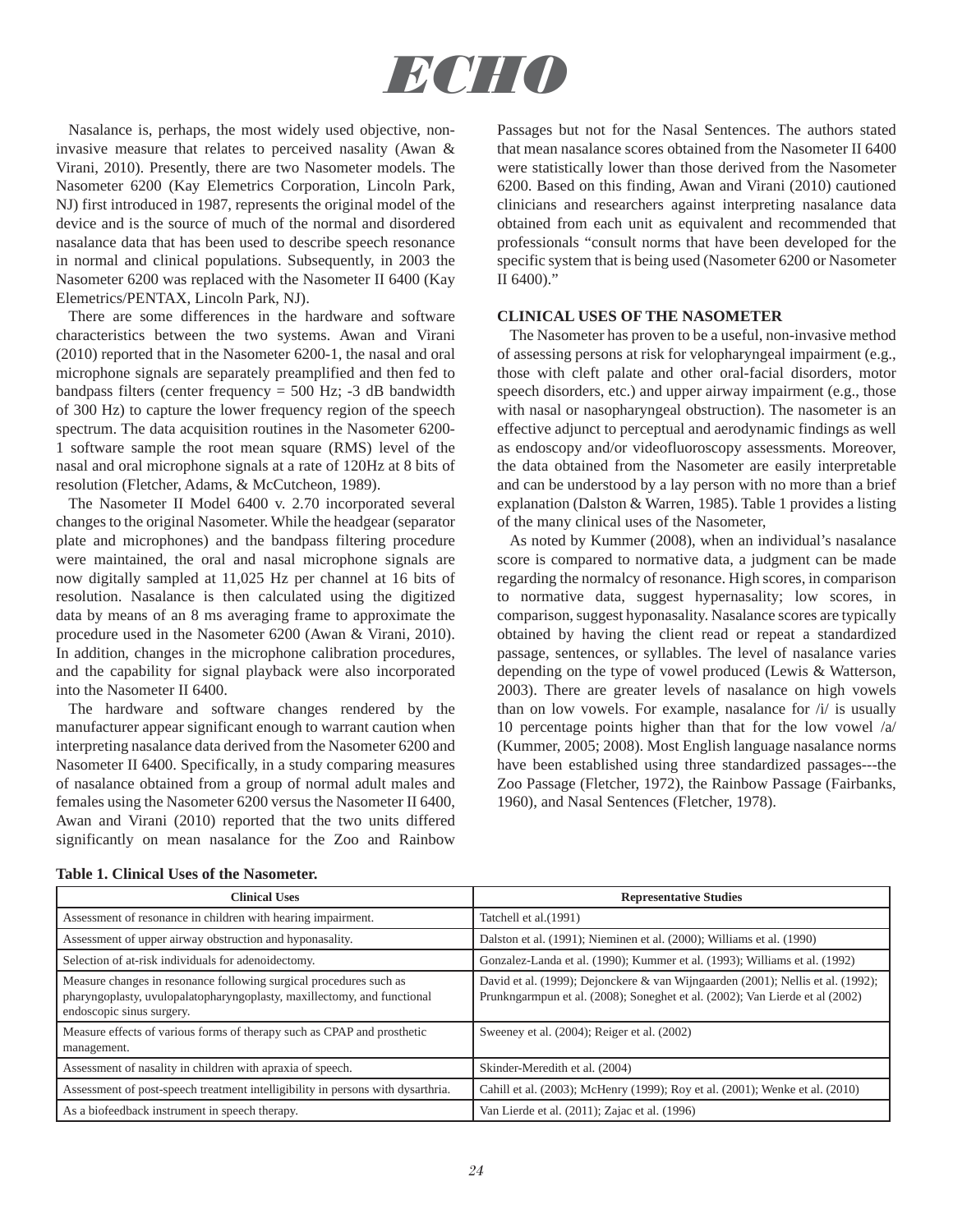

 The Zoo Passage contains no nasal phonemes and is useful in determining if velopharyngeal closure can be obtained and maintained throughout connected speech (Kummer, 2008). Listeners generally perceive inadequate velopharyngeal closure during speech as hypernasality (Watterson et al. 1993). The Rainbow Passage contains both oral and nasal phonemes (11.5% of the phonemes in this passage are nasal consonants) and it is useful for examining the timing of velopharyngeal closure. Problems with the timing of velopharyngeal closure during speech can be perceived by listeners as hypernasality, assimilative nasality, or mixed hypernasality-hyponasality. The Nasal Sentences contain a preponderance of nasal consonants (i.e., 35% of its sounds are nasal phonemes) and they have proven useful in identifying obstruction at the level of the nasopharynx and nasal cavity which would reduce the transmission of acoustic energy through the nasal airway. The perceptual consequence of such obstruction during speech is typically identified by listeners as hyponasality.

 Thus, in interpreting nasalance scores for the Zoo Passage or a similar passage devoid of nasal phonemes, a nasalance score of 28 percent obtained from a speaker of American English via the Nasometer 6200 would be the threshold for differentiating speakers with borderline velopharyngeal function from those who are normal speakers (Kummer, 2008). Likewise, norms derived from the Nasometer II Model 6400 suggest that for a passage devoid of nasal phonemes, a speaker with a score less than 20 percent does not have hypernasality; scores between 20 to 30 percent are in the borderline range; and scores over 30 percent are considered abnormal (Kummer, 2008).

 Finally, it is important to understand that nasalance values can be affected by articulation errors (e.g., glottal stop substitutions, sound deletions, sound-specific nasal air emission). Thus, interpretation of nasalance scores should also be based on an accompanying perceptual assessment by a qualified speechlanguage pathologist (Kummer, 2008).

#### **EFFECTS OF SPEAKER CHARACTERISTICS ON NASALANCE VALUES**

 Researchers have examined the effects of speaker characteristics on nasalance scores in normal persons. These speaker characteristics have included age, gender, regional dialect, and native language. For example, normal nasalance values have been shown to be statistically lower in school age children  $(9 - 19$  years) compared to adults  $(20 - 85$  years) (Hutchinson et al. 1978; Seaver et al. 1991; Rochet et al., 1998). Explanations for this trend include (a) age-related lengthening of the vocal tract from childhood to adulthood that may influence the acoustic resonance characteristics of the oral and nasopharyngeal cavities; (b) physiological changes with age that may influence the maintenance of neuromuscular control of the velopharyngeal port across the ongoing demands for VP closure during non-nasal connected utterances, and the rapid adjustments in the VP port required for production of nasal phonemes; and

(c) soft tissue, bony tissue, and muscle changes associated with the advanced aging of the vocal tract (Rochet et al. 1998). It is important to note that while differences in nasalance values between young children and adults have been reported to be statistically significant, these scores differ on average by a mere three percentage points. Thus, the differences would not be viewed as clinically significant (Mayo et al. 1996; Rochet et al. 1998).

 Gender differences typically are not seen in nasalance scores (Litzaw & Dalston, 1992) or, if evident, are not considered clinically significant (Seaver et al. 1991). In those instances in which gender differences in nasalance values have been reported, women have been found to exhibit higher scores than men on oral passages, mixed oral-nasal passages, and nasal sentences. The small but persistent gender differences in nasalance values reported by some studies might be related to (a) sensitivity variations in the frequency response of the two Nasometer microphones (oral and nasal) that could interact differently with the female vocal tract (Zajac et al. 1996); (b) females possibly requiring more time to achieve velopharyngeal closure during speech (Zajac & Mayo, 1996); or gender differences in 'transpalatal nasalance', i.e., vibration of palatal structures during production of vowels and other voiced phonemes that transfers acoustic energy to the nasal cavity (Bundy & Zajac, 2006). However, at this point, the aforementioned explanations for gender differences in nasalance values remain unconfirmed. Nasalance scores have been reported to vary with speaker regional dialect when the same reading passage is used. For example, Seaver, Dalston, Leeper, and Adams (1991) found significantly higher Zoo Passage and Rainbow Passage nasalance scores among normal speakers from the Mid-Atlantic dialectal region compared to speakers from the Southern and Mid-western dialectal regions of the United States and Ontario, Canada. However, similar patterns were not seen during readings of the Nasal Sentences. Additionally, Leeper, Rochet, and MacKay (1992) reported the presence of regional dialectal variations for nasalance among speakers of Canadian English.

 In her explanation of why nasalance scores might differ across regional dialects, Kummer (2008) noted that since consonants are produced essentially the same, regardless of dialect, these dialect-related differences in nasalance must be in the production of the vowels. Kummer (2008) further observed that "it might be presumed that dialects, accents, or even languages that use more high vowels or a higher tongue position might be expected to have higher nasalance scores as compared to those with greater incidence of low vowels or a lower tongue position." (p. 391). Elsewhere, Mayo, Floyd, Warren, Dalston, and Mayo (1996) hypothesized that across dialects, there may be differences in the timing of VP closure when transitions are made between nasal consonants and vowels. Thus, it is possible that these linguistically-related VP timing differences during speech might influence nasalance characteristics. However, similar to reported gender-related differences in nasalance values, dialect-associated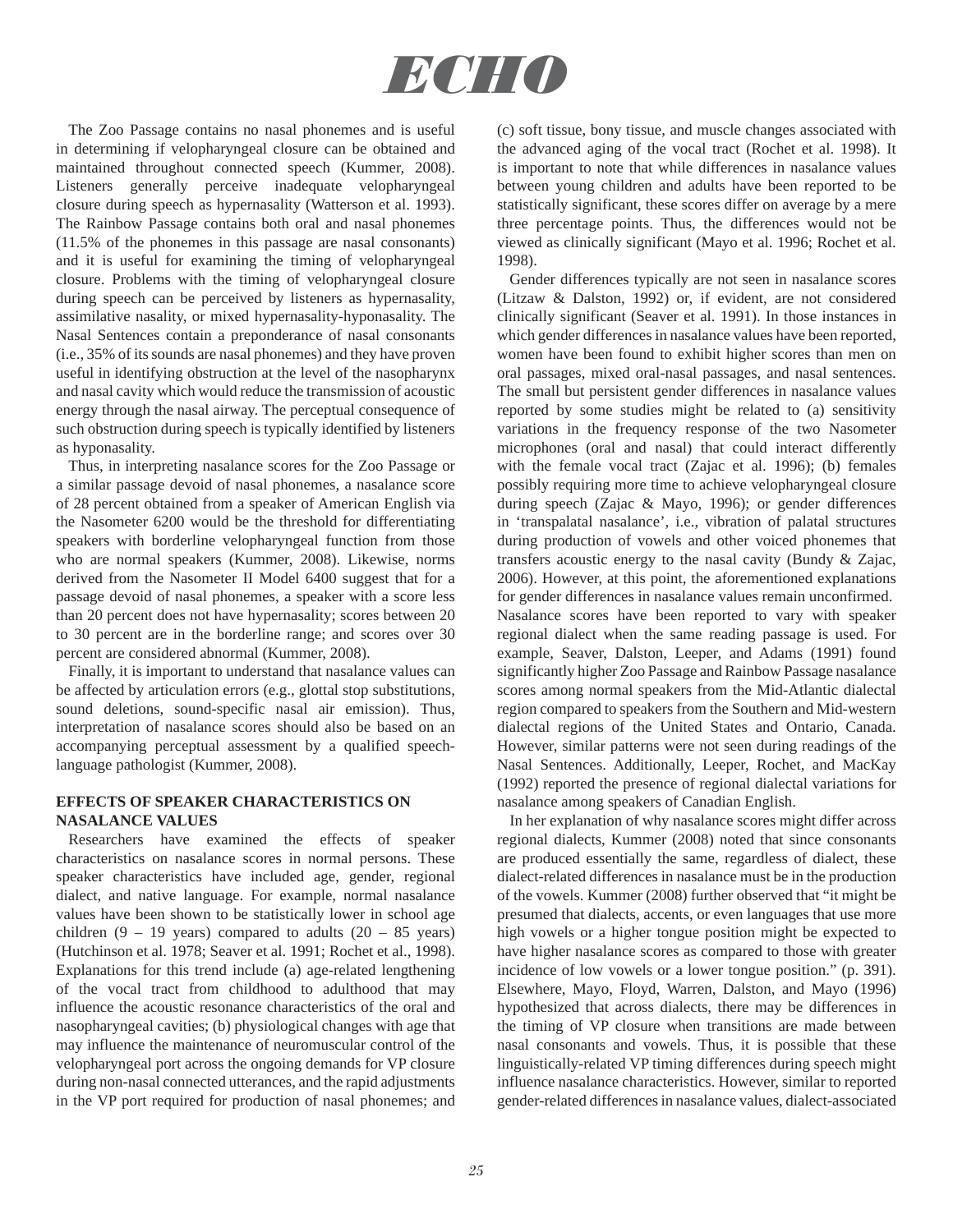

variations in such scores have been described as not large enough to be clinically significant (Mayo et al. 1996; Rochet et al. 1998; Seaver et al. 1991).

 Since its introduction in 1987 by Kay Elemetrics Corporation in the United States, use of the Nasometer has spread internationally across English and non-English-speaking countries. Several studies have indicated that nasalance values can vary with language. In North America, Leeper, Rochet, and MacKay (1992) reported significantly higher nasalance values for speakers of Canadian English than of Canadian French. However, in a later study, Rochet, Rochet, Sovis and Mielke (1998) observed that the nasalance scores of speakers of Canadian English and French were similar during readings of non-nasal passages but differed for mixed oral-nasal and nasally loaded passages. In a European investigation, Santos-Terron, Gonzalez-Landa, and Sanchez-Luis (1991) found higher nasalance scores among native speakers of Castilian Spanish than among speakers of American English during reading of a passage devoid of nasal consonants.

 Based on the findings of the studies discussed in this section, the following statements can be made. First, normal nasalance values appear to differ based on the age of a speaker. Thus, nasalance scores of children, on average, tend to be slightly lower than those of young or older adults. While, these age differences in nasalance are not clinically significant, they may provide clinicians with useful information about the development of the vocal tract within a speaker (e.g., lengthening of the vocal tract, involution of the adenoids and tonsils in children, and the aging of the vocal tract structures). Second, gender and regional speaker dialects appear to influence nasalance values but not to the extent of requiring separate nasalance norms for either speaker characteristic. Third, in those published studies where nasalance values have been directly compared across languages (e.g., Canadian English vs. Canadian French, Castilian Spanish vs. American English), the findings suggest that the native language of a speaker should be considered by clinicians when using the Nasometer.

 With respect to the latter statement, as the Nasometer technology spread outside of the United States, clinicians and researchers began to establish nasalance norms for sounds, words, and sentences in many other languages to accurately reflect the linguistic and nasalance characteristics of those languages. As Whitehill (2001) observed, "the primary purpose in providing normative data for a given language is clinical; such information is necessary to assist in the evaluation and management of speakers with resonance disorders. However, investigations and comparisons of nasalance data from different languages are also of theoretical benefit because they facilitate our understanding of the influence of linguistic and sociocultural factors on resonance judgment measurement." (p. 120).

 In the next section of this paper, the authors have compiled normative nasalance data from 18 published studies around the world (including two from the United States). The compilation

was derived from studies published in English for ease of clinician/researcher accessibility and interpretation. The authors acknowledge that there are a small number of published normative nasalance studies written in languages other than English as well as theses or dissertations that offer such data.

 These nasalance data provide useful reference information for clinicians who evaluate resonance disorders at cleft palatecraniofacial centers in other countries. Additionally, as the treatment-seeking population of the United States continues to diversify culturally and linguistically, these nasalance data and those obtained in the future might be used with children and adults whose primary languages are not American English. Unless otherwise indicated, the reading passages or sentences used by these studies to obtain nasalance values were translated into the language of the speakers and represent speech stimuli either devoid of nasal phonemes, having a mix of oral and nasal phonemes, or heavily loaded with nasal phonemes.

 Mean nasalance scores and standard deviations were available for most of these normative nasalance studies and are reported in this compilation. The majority of the nasalance values (72%) were obtained from the Nasometer 6200 system. The reader is reminded that nasalance scores obtained from the Nasometer 6200 tend to be higher than those derived from the Nasometer II 6400 and therefore, he/she should interpret the nasalance values reported in this compilation based on norms that have been developed for the specific Nasometer system. Finally, the reader should note that the normative nasalance data made available in this compilation were obtained from 2,100 speakers worldwide with as few as nine and as many as 315 persons represented in the studies.

#### **NORMATIVE NASALANCE VALUES ACROSS LANGUAGES**

#### **English Language Nasalance Norms**

 Normative nasalance data for four varieties of English--- American, Canadian, Irish, and Australian, are shown in Tables 2 and 3. Major points from the American English speaker data include (a) nasalance values of white adult speakers of the Mid-Atlantic dialect are slightly higher than those of speakers of Mid-Western or Southern regional dialects (Seaver et al. 1991) and (b) African American speakers generally exhibit lower scores for the Nasal Sentences than white speakers (Mayo et al. 1996). In general, oral passage nasalance scores of the Canadian speakers are somewhat lower than those of American English speakers. The Irish English (Sweeney et al. 2004) and Australian English (Van Doorn & Purcell, 2004) nasalance data for like-age children are similar. No published nasalance data are available for either Irish or Australian adults. However, one unpublished study (Lee & Browne, 2008) indicated that adult speakers from Southern Ireland exhibit lower nasalance values than English speakers from North America. Missing from the normative database are values for speakers of British English.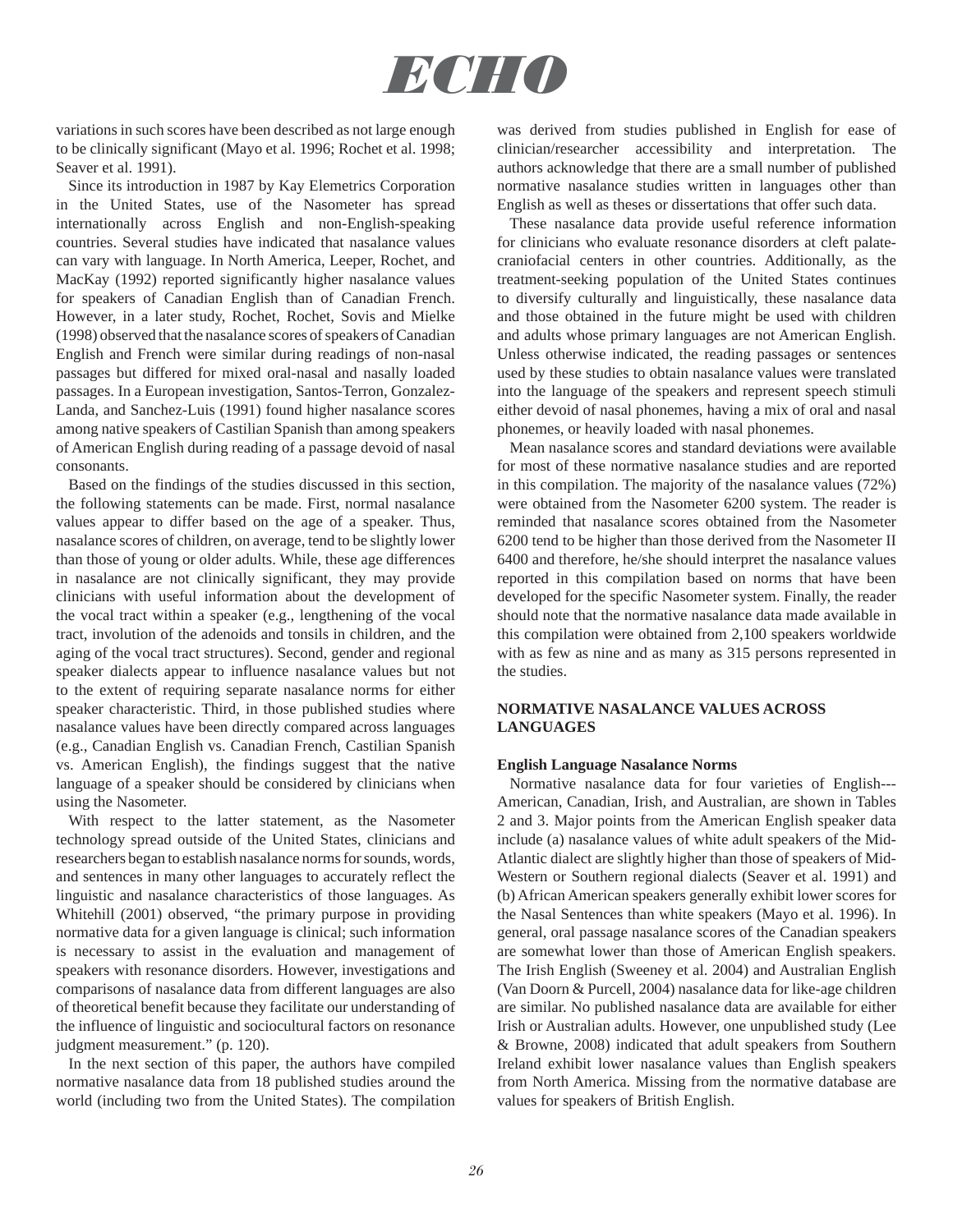

#### **Canadian French Nasalance Norms**

 Canadian French nasalance values are shown in Table 4. Noteworthy is the fact that mixed oral-nasal passage and nasal sentences scores for these speakers are quite lower than those of English talkers when compared directly (Rochet et al. 1998). An explanation for this finding may lie in the fact that phonemic nasal vowels exist in the French spoken language and these phonemes were contained in the reading passages used to obtain Canadian French nasalance norms. These nasal vowels produce both oral and nasal energy because the mouth and velopharyngeal port are open during their production. That is, languages such as French use the velopharyngeal port to achieve a phonemic contrast between oral and nasal vowels. For example, in French, *pain* /pɛn/ ('bread') and *paix* /pɛ̃/ ('peace') are distinguished by the presence or absence of nasalization. Therefore, nasal vowels in French will generate less nasalized acoustic energy to be detected by the nasal microphone of the Nasometer resulting in lower mixed oral-nasal or nasal sentences values. Presently, there are no published nasalance data for European French or the many varieties of the language spoken globally.

**Table 2.** Mean Normative Nasalance Scores (in %) from Studies of English Speakers in the United States and Canada. Standard Deviations are in Parentheses. M' Indicates Male. 'F' Indicates Female. 'NA' Indicates Data Not Available for a Reading Passage or Sentences.

| Mean Nasalance Score (%)                                                              |                        |                             |                           |                        |                |  |  |
|---------------------------------------------------------------------------------------|------------------------|-----------------------------|---------------------------|------------------------|----------------|--|--|
| <b>Speakers</b>                                                                       | <b>Nasometer Model</b> | <b>Oral Passage</b>         | <b>Oral-Nasal Passage</b> | <b>Nasal Sentences</b> | <b>Authors</b> |  |  |
| <b>United States</b><br>White Adult men & women<br>(16-63 yrs) from three geographic/ | Nasometer 6200         | Mid-Western <sup>1</sup> :  |                           |                        | Seaver et al.  |  |  |
| dialectal regions in the United States                                                |                        | 15.0                        | 35.0                      | 62.0                   | (1991)         |  |  |
| $N = 148$                                                                             |                        | (6.0)                       | (5.0)                     | (6.0)                  |                |  |  |
|                                                                                       |                        | Mid-Atlantic <sup>2</sup> : |                           |                        |                |  |  |
|                                                                                       |                        | 21.0                        | 39.0                      | 65.0                   |                |  |  |
|                                                                                       |                        | (5.0)                       | (6.0)                     | (5.0)                  |                |  |  |
|                                                                                       |                        | Southern <sup>3</sup> :     |                           |                        |                |  |  |
|                                                                                       |                        | 13.0                        | 34.0                      | 61.0                   |                |  |  |
|                                                                                       |                        | (7.0)                       | (6.0)                     | (6.0)                  |                |  |  |
| African American                                                                      |                        | $M = 15.3$                  | <b>NA</b>                 | 56.5                   | Mayo et al.    |  |  |
| Adult men & women (23.2 yrs) from<br>the Mid-Atlantic region of the United            |                        | (4.4)                       |                           | (8.2)                  | (1996)         |  |  |
| <b>States</b>                                                                         |                        | $F = 18.6$                  | <b>NA</b>                 | 58.9                   |                |  |  |
| $N = 40$                                                                              |                        | (6.0)                       |                           | (2.4)                  |                |  |  |
| Canada                                                                                |                        |                             |                           |                        |                |  |  |
| Adult men,<br>women &                                                                 | Nasometer 6200         | $M = 11.3$                  | 32.9                      | 61.6                   | Rochet et al.  |  |  |
| children                                                                              |                        | (5.0)                       | (5.3)                     | (6.7)                  | (1998)         |  |  |
| $(9-85 \text{ yrs})$                                                                  |                        | $F = 11.5$                  | 34.5                      | 62.7                   |                |  |  |
| from Western<br>Canada<br>$N = 315$                                                   |                        | (4.4)                       | (4.6)                     | (6.2)                  |                |  |  |

1 Illinois, 2 North Carolina, 3 Alabama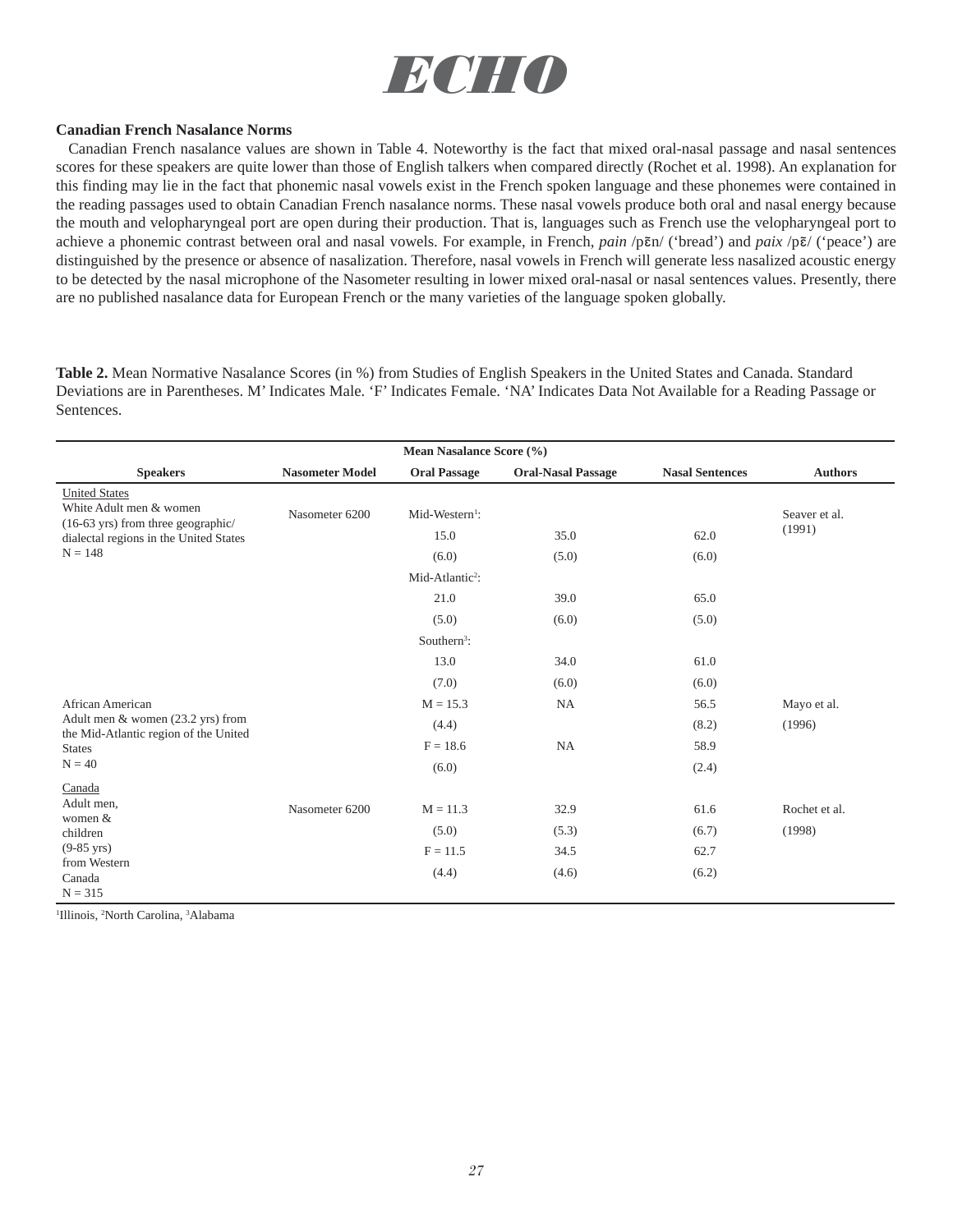

**Table 3.** Mean Normative Nasalance Scores (in %) from Studies of English Speakers in Ireland, and Australia. Standard Deviations are in Parentheses. 'NA' Indicates Data Not Available for a Reading Passage or Sentences.

| Mean Nasalance Score (%)                                               |                        |                     |                           |                        |                                 |  |  |
|------------------------------------------------------------------------|------------------------|---------------------|---------------------------|------------------------|---------------------------------|--|--|
| <b>Speakers</b>                                                        | <b>Nasometer Model</b> | <b>Oral Passage</b> | <b>Oral-Nasal Passage</b> | <b>Nasal Sentences</b> | <b>Authors</b>                  |  |  |
| Ireland<br>Children (4-13 yrs) from Dublin,<br>Ireland<br>$N = 70$     | Nasometer 6200         | 14.0<br>(5.0)       | 26.0<br>(5.0)             | 51.0<br>(7.0)          | Sweeney et al.<br>(2004)        |  |  |
| Australia<br>Children (4-9 yrs) from Sydney,<br>Australia<br>$N = 245$ | Nasometer 6200         | 13.1<br>(5.9)       | <b>NA</b>                 | 59.6<br>(8.1)          | Van Doorn &<br>Purcell $(2004)$ |  |  |

Table 4. Mean Normative Nasalance Scores from a Study of Speakers of Canadian French<sup>1</sup>. Standard Deviations are in Parentheses. 'M' Indicates Male. 'F' Indicates Female. All Reading Passages and Sentences Were Translated into French and Read in that Language.

| Mean Nasalance Score (%)                 |                        |                     |                           |                        |                |  |  |  |
|------------------------------------------|------------------------|---------------------|---------------------------|------------------------|----------------|--|--|--|
| Speakers <sup>1</sup>                    | <b>Nasometer Model</b> | <b>Oral Passage</b> | <b>Oral-Nasal Passage</b> | <b>Nasal Sentences</b> | <b>Authors</b> |  |  |  |
| Children & Adolescents                   | Nasometer 6200         | $M = 9.2$           | 24.0                      | 33.4                   | Rochet et al.  |  |  |  |
| $(9-19 \text{ yrs})$<br>$N = 59$         |                        | (4.1)               | (4.4)                     | (6.1)                  | (1998)         |  |  |  |
|                                          |                        | $F = 8.8$           | 25.3                      | 35.6                   |                |  |  |  |
|                                          |                        | (2.3)               | (3.5)                     | (5.1)                  |                |  |  |  |
| Young & Early Middle-Age                 |                        | $M = 13.9$          | 28.3                      | 38.6                   |                |  |  |  |
| Adults $(20-44 \text{ yrs})$<br>$N = 56$ |                        | (5.3)               | (5.5)                     | (7.0)                  |                |  |  |  |
|                                          |                        | $F = 14.5$          | 30.1                      | 40.3                   |                |  |  |  |
|                                          |                        | (5.8)               | (6.0)                     | (6.8)                  |                |  |  |  |
| Middle-Age & Older Adults                |                        | $M = 12.4$          | 26.0                      | 35.0                   |                |  |  |  |
| $(45-85 \text{ yrs})$<br>$N = 38$        |                        | (4.8)               | (5.1)                     | (6.0)                  |                |  |  |  |
|                                          |                        | $F = 14.1$          | 29.7                      | 39.5                   |                |  |  |  |
|                                          |                        | (4.6)               | (5.2)                     | (6.6)                  |                |  |  |  |

1 Speakers were from the Canadian provinces of Alberta, Manitoba, and Saskatchewan.

#### **Spanish Language Nasalance Norms**

 Normal nasalance values for speakers of Spanish are presented in Table 5. These data were obtained from adult men and women from two dialectal regions in Mexico (Nichols, 1999) and adult women in Puerto Rico (Anderson, 1996). The differences in nasalance scores between the Mexican and Puerto Rico groups might be accounted for by the fact that the latter group consisted

of female speakers who, as previously noted, typically exhibit slightly higher values. Given the vast disperson of the Spanish language in the United States and around the world, more studies are called for to account for possible geo-linguistic variations in normal nasalance among speakers of this language.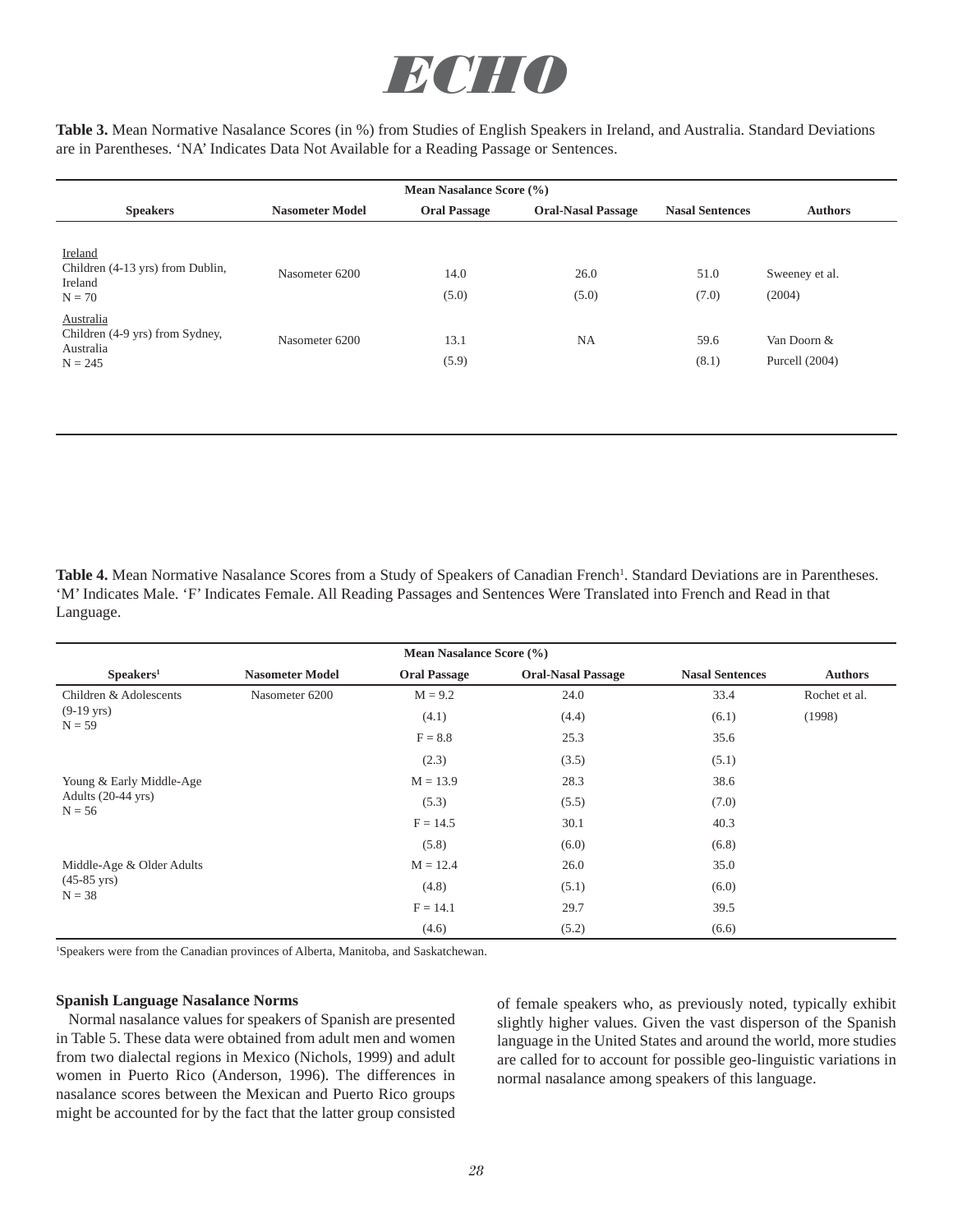

**Table 5.** Mean Normative Nasalance Scores from Studies of Spanish Speakers in Mexico and Puerto Rico. Standard Deviations are in Parentheses. 'NA' Indicates Data Not Available for a Reading Passage or Sentences.

| Mean Nasalance Score (%)                                                        |                        |                     |                           |                        |                |  |  |
|---------------------------------------------------------------------------------|------------------------|---------------------|---------------------------|------------------------|----------------|--|--|
| <b>Speakers</b>                                                                 | <b>Nasometer Model</b> | <b>Oral Passage</b> | <b>Oral-Nasal Passage</b> | <b>Nasal Sentences</b> | <b>Authors</b> |  |  |
| Adult men $&$ women (20-40 yrs)                                                 | Nasometer 6200         | 17.0                | <b>NA</b>                 | 55.62                  | <b>Nichols</b> |  |  |
| & children $(6-13 \text{ yrs})$ from Mexico<br>City and Cuernavaca<br>$N = 152$ |                        | (6.7)               |                           | (6.0)                  | (1999)         |  |  |
| Adult women                                                                     | Nasometer 6200         | 21.9                | 36.0                      | 63.0                   | Anderson       |  |  |
| $(21-43 \text{ yrs})$<br>from Puerto<br>Rico<br>$N = 40$                        |                        | (8.6)               | (7.0)                     | (7.7)                  | (1996)         |  |  |

#### **European Languages**

 Published normative nasalance data, displayed in Table 6, are available for five European languages---Portuguese, Flemish, Finnish, Hungarian, and Swedish. Most of these data were collected using the newer Nasometer II 6400 system. The reader should note that the lower average nasal sentences values for Portuguese (a language spoken in Europe, Africa, South America, North American, and Asia) are most likely a function of its use of phonemic nasal vowels (similar to French) resulting in less nasalized acoustic energy to be detected by the nasal microphone of the Nasometer. Notable in the their absence from the normative database are nasalance values for European French, German, Italian, Greek and Slavic languages (e.g., Russian).

#### **Asian Languages**

 Normative nasalance data for Japanese, Thai, and Cantonese are shown in Table 7. All three are considered tonal languages though Japanese is said to have a simpler tone system (Bao, 1999). The Japanese data, collected from five regions in Japan, revealed no significance differences in nasalance values due to dialect (Mishima et al. 2008; Tachimura et al. 2000). Currently, there are no published normative nasalance data for children in Japan. Nasalance values of speakers of Thai and Cantonese (the latter the official language of Hong Kong and Macau and spoken by about 70 million persons worldwide) are reported to be similar to those of English speakers (Prathanee et al. 2003; Whitehill 2001). Nasalance data for children who speak Marathi (Nandurkar, 2002) are presented in Table 8. Marathi is one of the languages of India and is spoken by approximately 90 million persons globally. While the number of speakers that comprised the Marathi normative nasalance database are small  $(N = 9)$ , it should be noted that the values are very similar to those reported by Kummer (2005) for consonantvowel-consonant syllables of the same phonetic categories (i.e., plosive, fricative, and affricates) produced by American Englishspeaking children ranging in age from three years to nine years  $(N =$ 272). There are currently no published nasalance data for Mandarin, Filipino/Tagalog, Korean, Vietnamese, the other languages of India or Pacific Island languages.

**Table 6.** Mean Normative Nasalance Scores from Studies of European Language Speakers (Portuguese, Flemish, Finnish, Hungarian, Swedish). Standard Deviations are in Parentheses. 'NA' Indicates Data Not Available for a Reading Passage or Sentences.

| Mean Nasalance Score (%)                                                                 |                        |                     |                           |                        |                                 |  |  |
|------------------------------------------------------------------------------------------|------------------------|---------------------|---------------------------|------------------------|---------------------------------|--|--|
| <b>Speakers</b>                                                                          | <b>Nasometer Model</b> | <b>Oral Passage</b> | <b>Oral-Nasal Passage</b> | <b>Nasal Sentences</b> | <b>Authors</b>                  |  |  |
| European Portuguese<br>Adult men & women (19-27 yrs)<br>$N = 25$                         | Nasometer 6200         | 10.0                | <b>NA</b>                 | 44.0                   | Falé & Faria (2008)             |  |  |
| Flemish (Belgium)<br>Children (7-13 yrs)<br>$N = 33$<br>Adult men & women (19-27 yrs)    | Nasometer II 6400      | 11.3<br>(4.7)       | 31.9<br>(4.8)             | 51.6                   | Van Lierde et al. (2003)        |  |  |
| $N = 58$                                                                                 |                        | 10.9                | 33.8                      | 55.8                   | Van Lierde et al. (2001)        |  |  |
| Finnish<br>Adults & preschool/school age<br>children<br>$(3-54 \text{ yrs})$<br>$N = 42$ | Nasometer 6200         | 13.6<br>(5.6)       | <b>NA</b>                 | 69.4<br>(8.2)          | Haapanen (1991)                 |  |  |
| Hungarian<br>Adults $(20-25 \text{ yrs})$<br>Children (5-7 yrs)<br>$N = 75$              | Nasometer II 6400      | 13.4<br>11.0        | 39.5<br>31.7              | 56.0<br>50.6           | Hirschberg et al. (2006)        |  |  |
| Swedish<br>Children (6-11 yrs)<br>$N = 245$                                              | Nasometer II 6400      | 12.7<br>(5.6)       | 29.5<br>(6.1)             | 56.5<br>(6.0)          | Brunnegard & Van Dorn<br>(2009) |  |  |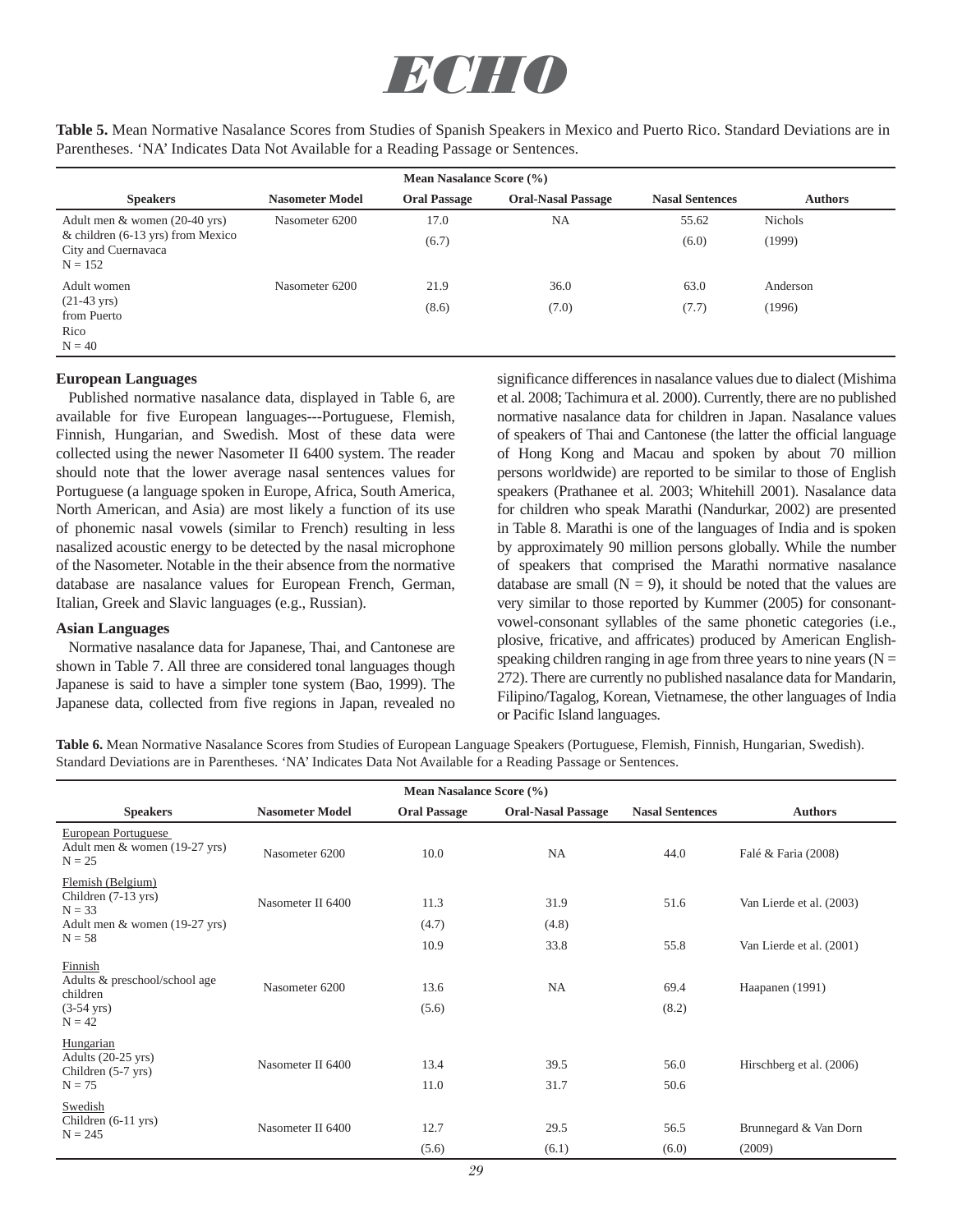

**Table 7.** Mean Normative Nasalance Scores from Studies of Asian Language Speakers (Japanese, Thai, and Cantonese). Standard Deviations are in Parentheses. 'NA' Indicates Data Not Available for a Reading Passage or Sentences.

| Mean Nasalance Score (%)                                                                                                             |                        |                                   |                           |                        |                              |  |  |
|--------------------------------------------------------------------------------------------------------------------------------------|------------------------|-----------------------------------|---------------------------|------------------------|------------------------------|--|--|
| <b>Speakers</b>                                                                                                                      | <b>Nasometer Model</b> | <b>Oral Passage</b>               | <b>Oral-Nasal Passage</b> | <b>Nasal Sentences</b> | <b>Authors</b>               |  |  |
| Japanese<br>Adult men & women speakers<br>from four geographic regions in<br>Japan (men: 23.8 yrs; Women:<br>$23.2$ yrs)<br>$N = 68$ | Nasometer II 6400      | $M = 10.3$<br>(5.8)<br>$F = 15.6$ | <b>NA</b><br><b>NA</b>    | NA<br><b>NA</b>        | Mishima et al. (2008)        |  |  |
| Adult men & women speakers of<br>Osaka dialect of Mid-West Japan                                                                     | Nasometer 6200         | (8.4)<br>$M = 8.3$                | <b>NA</b>                 | NA                     | Tachimura                    |  |  |
| $(19-35 \text{ yrs})$<br>$N = 100$                                                                                                   |                        | (4.0)<br>$F = 9.8$<br>(3.5)       | <b>NA</b>                 | NA                     | et al. (2000)                |  |  |
|                                                                                                                                      |                        | Total = $9.1$<br>(3.9)            | <b>NA</b>                 | <b>NA</b>              |                              |  |  |
| Thai<br>Children from Khon Kaen<br>municipality, Thailand (7-12 yrs)<br>$N = 141$                                                    | Nasometer 6200         | 14.3<br>(5.8)                     | 35.6<br>(5.9)             | 51.1<br>(6.4)          | Prathanee et<br>al. $(2003)$ |  |  |
| Cantonese<br>Adult women from Hong Kong,<br>China (18-33 yrs)<br>$N = 141$                                                           | Nasometer 6200         | 13.6<br>(7.1)                     | 35.4<br>(6.2)             | 55.6<br>(7.3)          | Whitehill<br>(2001)          |  |  |

**Table 8.** Mean Normative Nasalance Scores from Studies of Asian Language Speakers (Marathi). Standard Deviations are in Parentheses.

| Mean Nasalance Score (%)                                      |                        |                                                                          |                  |
|---------------------------------------------------------------|------------------------|--------------------------------------------------------------------------|------------------|
| <b>Speakers</b>                                               | <b>Nasometer Model</b> | <b>Consonant-Vowel-Consonant Syllables</b>                               | <b>Authors</b>   |
| Maranthi<br>Children from Mumbai, India (5-11 yrs)<br>$N = 9$ | Nasometer 6200         | Plosives<br>8.6(1.5)<br>Fricatives $7.9(1.5)$<br>Affricates<br>11.4(3.0) | Nandurkar (2002) |

#### **CLINICAL AND RESEARCH CONCLUSIONS AND RECOMMENDATIONS**

 Velopharyngeal dysfunction can have a profound effect on resonance, articulation, and overall speech intelligibility. The Nasometer has proven to be useful in evaluating persons suspected of having velopharyngeal dysfunction. Likewise, the safety, noninvasiveness, and ease of use of the Nasometer system are significant factors in its increasing application in clinical settings throughout the world (Krakow & Huffman, 1993). Normative nasalance values are available for languages spoken by millions of persons internationally. This article has provided a compilation of nasalance data for several of these languages. With a few exceptions (i.e., Canadian French and European Portuguese), normative nasalance values appear remarkably similar across the languages discussed and adhere to previously reported trends in gender and age variations. One explanation for the latter observation is that regardless of how time-varying patterns of nasalization are specified

phonologically or phonetically within a language, the Nasometer appears to effectively capture these phenomena and represent them as nasalance values.

 As discussed in this paper, there are languages in need of normative nasalance data and clinicians and researchers are encouraged to acquire and share these data. Among these tongues are the varieties of African and Middle Eastern languages, other varieties of English (e.g., Caribbean, British, New Zealand), European languages (e.g., French, Italian, Slavic), and Asian languages (e.g., Korean, Vietnamese, Mandarin, language varieties of India and Pakistan). We must also remember that a number of these languages have been 'exported' to other countries in the world. For example, English, French, Spanish, Portuguese, and Dutch are spoken as primary or secondary languages in countries in Africa, the Caribbean, etc. Likewise, in the United States, 20 percent of the population speaks a language other than English in the home (Shin & Kominski, 2010). Thus, research is needed that compares nasalance values in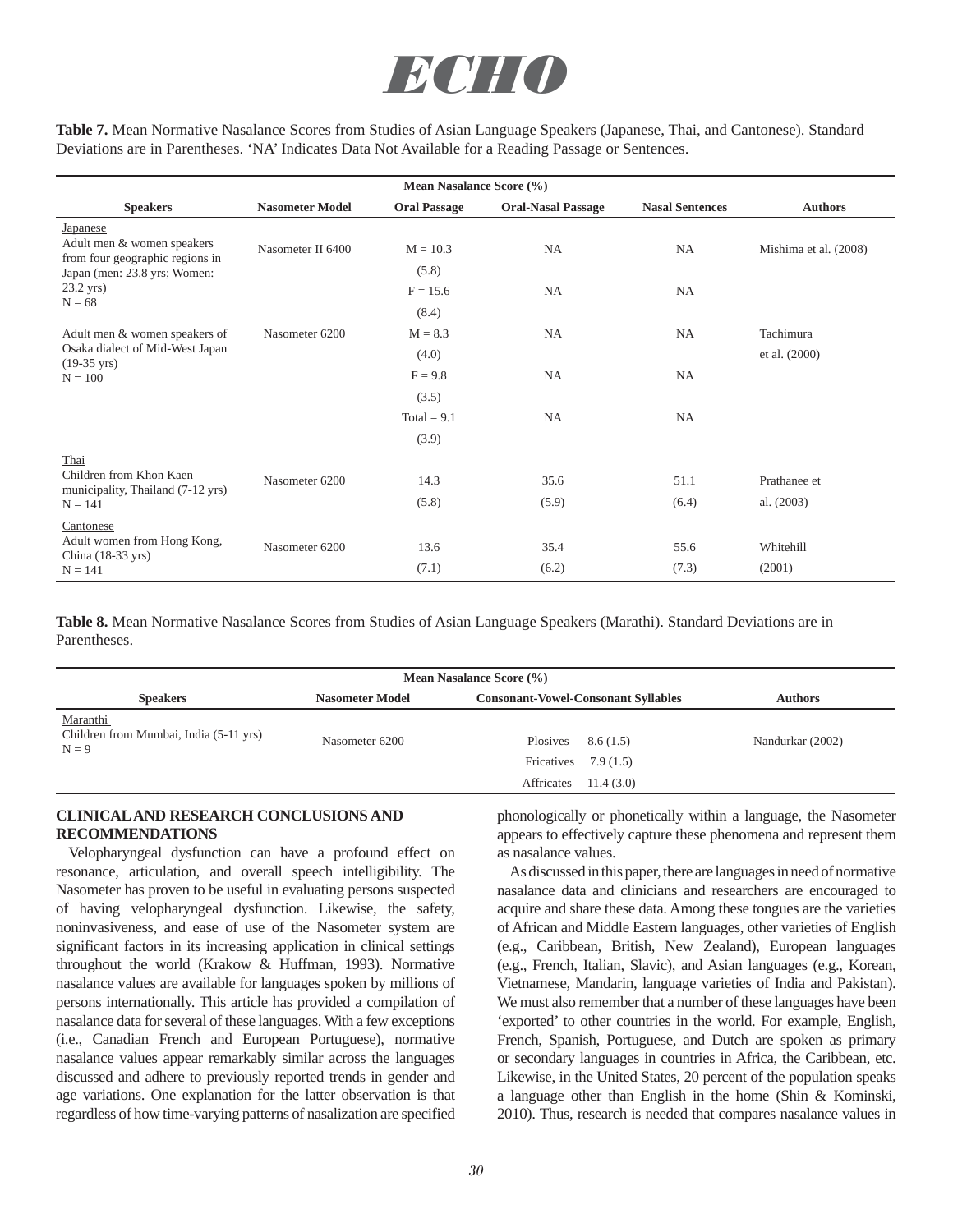

a primary versus secondary language (e.g., Spanish vs. English). Additionally, more effort should be directed toward culturally and linguistically relevant translation of speech materials to facilitate ease of production by native speakers during nasometric assessment.

#### **REFERENCES**

- Anderson, R.T. (1996). Nasometric values for normal Spanish-speaking females; A preliminary report. Cleft Palate-Craniofacial Journal, 33, 333-336.
- Awan, S.N. and Virani, A. (2010, November). System effects on nasalance: Nasometer 6200 vs. Nasometer II 6400. Paper presented at the annual convention of the American Speech-Language-Hearing Association, Philadelphia, PA.
- Bao, Z. (1999). The Structure of Tone. New York: Oxford University Press.
- Brunnegard, K. and Van Doorn, J. (2009). Normative data on nasalance scores for Swedish as measured on the Nasometer: Influence of dialect, gender, and age. Clinical Linguistics and Phonetics, 23, 58-69.
- Bundy, E.L. and Zajac, D.J. (2006). Estimation of transpalatal nasalance during production of voiced stop consonants by noncleft speakers using an oral-nasal mask. Cleft Palate-Craniofacial Journal, 43, 691-701.
- Cahill, L., Theodoros, D., Murdoch, B., and MacMillan, J. (2003). Physiological features of dysarthria in Friedreich's Ataxia. Asia Pacific Journal of Speech, Language and Hearing, 8 221-228.
- Dalston, R.M. and Seaver, E.J. (1992). Relative value of various standardized passages in the nasometric assessment of patients with velopharyngeal impairment. Cleft Palate-Craniofacial Journal, 29, 17-21.
- Dalston, R.M. and Warren, D.W. (1985). The diagnosis of velopharyngeal inadequacy. Clinics in Plastic Surgery, 12, 685-695.
- Dalston, R.M., Warren, D.W., and Dalston, E.T. (1991). Use of nasometry as a diagnostic tool for identifying patients with velopharyngeal impairment. Cleft Palate-Craniofacial Journal, 28, 184-189.
- Dalston, R.M., Warren, D.W., and Dalston, E.T. (1991). A preliminary investigation concerning the use of nasometry in identifying patients with hyponasality and/or nasal airway impairment. Journal of Speech and Hearing Research, 34, 11-18.
- David, L.R., Blalock, D., and Argenta, L.C. (1999). Uvular transposition: A new method of cleft palate repair. Plastic and Reconstructive Surgery, 104(4), 897-904.
- Dejonckere, P.H. and van Wijngaarden, H.A. (2001). Retropharyngeal autologous fat transplantation for congenital short palate: A nasometric assessment of functional results. Annals of Otology, Rhinology, and Laryngology, 110(2), 168-172.
- Fairbanks, G. (1960). Voice and Articulation Drillbook. New York: Harper and Row, (pp. 127).
- Falé, I. and Faria, I.H. (2008). Nasometric values for European Potuguese: Preliminary results. Proceedings of the 2nd ISCA Workshop on Experimental Linguistics, Athens, Greece, 85-88.
- Fletcher, S.G. (1978). Diagnosing Speech Disorders from Cleft Palate. New York: Grune and Stratton, Inc.
- Fletcher, S.G. (1972). Contingencies for bioelectric modification of nasality. Journal of Speech and Hearing Disorders, 37, 329-346.
- Fletcher, S. G., Adams, L. E., and McCutcheon, M. J. (1989). Cleft palate speech assessment through oral nasal acoustic measures. In K. R. Bzoch (Ed.), Communicative Disorders Related to Cleft Lip and Palate (pp. 246–257). Boston: Little, Brown.
- Gonzalez Landa, G., Sanchez-Ruiz, I., Santos Terron, M.J., Miro Viar, J.L., and Sanchez-Ruiz, I. (1990). [Post-adenoidectomy velopharyngeal insufficiency in children with velopalatine clefts]. Acta Otorrinolaringologica Espanola, 51(7), 581-586.
- Haapanen, M.L. (1991). Nasalance scores in normal Finnish speech. Folia Phoniatrica, 43, 197-203.
- Hirschberg, J., Bok, S., Juhasz, Trenovszki, Z., Votisky, P., and Hirschberg, A. (2006). Adaptation of nasometry to Hungarian language and experiences with its clinical application. International Journal of Pediatric Otorhinolaryngology, 70, 785-798.
- Hutchinson, J.M., Robinson, K.L., and Nerbonne, M.A. (1978). Patterns of nasalance in a sample of normal gerontologic subjects. Journal of Communication Disorders, 11, 469-481.
- Krakow, R.A. and Hufffman, M.K. (1993). Instruments and techniques for investigating nasalization and velopharyngeal function in the laboratory: An introduction. In M.K. Huffman and R.A. Krakow (eds.), Phonetics and Phonology: Nasals, Nasalization, and the Velum, Volume 5. Academic Press: San Diego, (pp. 3-59).
- Kummer, A.W. (2008). Cleft Palate and Craniofacial Anomalies: Effects on Speech and Resonance, 2nd Edition. Delmar Cengage Learning: Clifton Park, NJ.
- Kummer, A.W. (2005). The MacKay-Kummer SNAP Test-R: Simplified nasometric assessment procedures. KayPENTAX. Retrived 9/25/2010, from http://www.kaypentax.com/index.php?option=com\_ support&controller=support\_miscellaneous&task=view&menu\_id=4&Itemid =4&task=download&file=MacKay-Kummer SNAP Test-R 2005.pdf
- Kummer, A.W., Myer, C.M.I., Smith, M.E., and Shott, S.R. (1993). Changes in nasal resonance secondary to adenotonsillectomy. American Journal of Otolaryngology, 14(4), 285-290.
- Lee, A. and Browne, U. (2008). Nasalance scores for normal Irish-English speaking adults; A cross-gender comparative study. Paper presented at the annual convention of the American Speech-Language-Hearing Association, Chicago, IL.
- Leeper, H.A., Rochet, A.P., and MacKay, I.R. (1992). Characteristics of nasalance in Canadian speakers of English and French. Proceedings of the International Conference on Spoken and Language Processes, 5, 49-52.
- Lewis, K.E. and Watterson, T. (2003). Comparison of nasalance scores obtained from the Nasometer and the NasalView. Cleft Palate-Craniofacial Journal, 40, 40-45.
- Litzaw, L.L. and Dalston, R.M. (1992). The effect of gender upon nasalance scores among normal adult speakers. Journal of Communication Disorders, 25, 55-64.
- MacKay, I.R. and Kummer, A.W. (1994). Simplified nasometric assessment procedures. In Kay Elemetrics Corp. (Ed.), Intruction Manual: Nasometer Model 6200-3 (pp. 123-142). Lincoln Park, NJ: Kay Elemetrics Corp.
- Mayo, R., Floyd, L.A., Warren, D.W., Dalston, R.M., and Mayo, C.M. (1996). Nasalance and nasal cross-sectional area: Cross-racial study. Cleft Palate-Craniofacial Journal, 33, 143-149.
- McHenry, M.A. (1999). Aerodynamic, acoustic, and perceptual measures of nasality following traumatic brain injury. Brain Injury, 13, 281-290.
- Mishima, K., Sugii, A., Yamada, T., Imura, H., and Sugahara, T. (2008). Dialectal and gender differences in nasalance scores in a Japanese population. Journal of Cranio-Maxillofacial Surgery, 36, 8-10.
- Moon, J.B. (1992). Evaluation of velopharyngeal function. In K.T. Moller and C.D. Starr (eds.), Cleft Palate: Interdisciplinary Issues and Treatment. Pro-Ed: Austin, TX, (pp. 251-310).
- Nandurkar, A. (2002). Nasalance measures in Marathi consonant-vowelconsonant syllables with pressure consonants produced by children with and without cleft lip and palate. Cleft Palate-Craniofacial Journal, 39, 59-65.
- Nellis, J., Neiman, G., and Lehman, J. (1992). Comparison of Nasometer and listener judgments of nasality in the assessment of velopharyngeal function after pharyngeal flap surgery. Cleft Palate Craniofacial Journal, 29, 157-163.
- Nichols, A.C. (1999). Nasalance statistics for two Mexican populations. Cleft Palate-Craniofacial Journal, 36, 58-63.